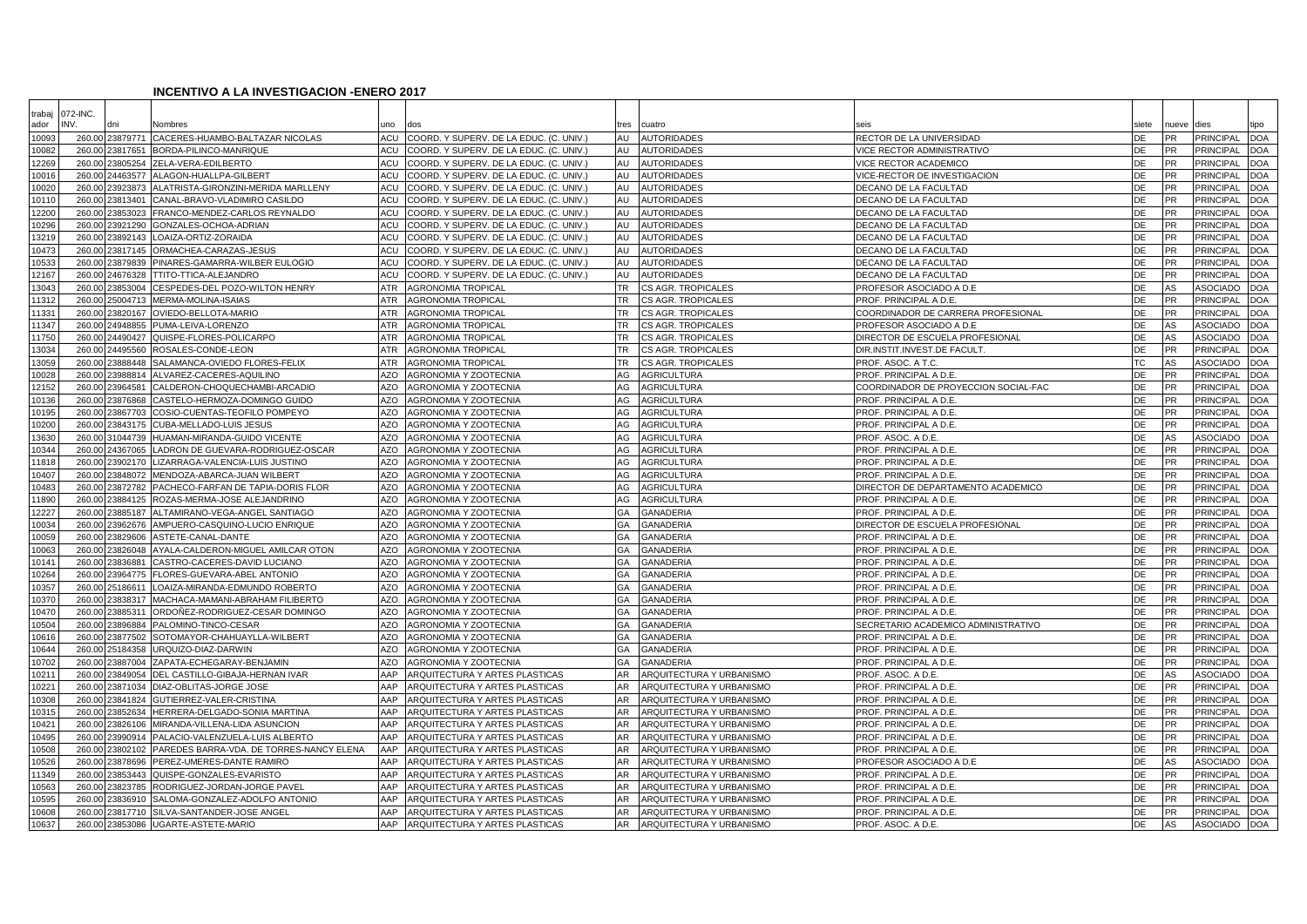| 10698          |        |                 | 260.00 23951624 ZAMALLOA-TORRES-GREGORIO NORBERTO | ARQUITECTURA Y ARTES PLASTICAS<br>AAP              | ARQUITECTURA Y URBANISMO<br>AR.                 | DIRECTOR DE DEPARTAMENTO ACADEMICC                        | DE        | <b>PR</b> | <b>PRINCIPAL</b>       | <b>DOA</b> |
|----------------|--------|-----------------|---------------------------------------------------|----------------------------------------------------|-------------------------------------------------|-----------------------------------------------------------|-----------|-----------|------------------------|------------|
| 10001          | 260.00 | 23802978        | ABARCA-ASTETE-RAUL                                | CIENCIAS ADMINISTRATIVAS Y TURISMO<br>CAT          | CS ADMINISTRATIVAS<br>AD                        | DIRECTOR DE ESCUELA PROFESIONAL                           | DE        | PR        | <b>PRINCIPAL</b>       | <b>DOA</b> |
| 10056          |        | 260.00 23912452 | ARROYO-POLANCO-JOSE FRANCISCO                     | CAT<br>CIENCIAS ADMINISTRATIVAS Y TURISMO          | AD<br>CS ADMINISTRATIVAS                        | PROF. PRINC. A T.C.                                       | TC        | <b>PR</b> | PRINCIPAL              | <b>OC</b>  |
| 10173          | 260.00 | 23874690        | CONCHA-LEZAMA-RENE                                | CAT<br>CIENCIAS ADMINISTRATIVAS Y TURISMO          | AD<br><b>CS ADMINISTRATIVAS</b>                 | PROF. PRINCIPAL A D.E.                                    | DE        | <b>PR</b> | PRINCIPAL              | <b>DOA</b> |
| 10335          |        | 260.00 23827268 | JANQUI-GUZMAN-HERMOGENES                          | CAT<br>CIENCIAS ADMINISTRATIVAS Y TURISMO          | AD<br>CS ADMINISTRATIVAS                        | DIR.INSTIT.INVESTIG.DE LA FACULTAD                        | DE        | <b>PR</b> | PRINCIPAL              | DOA        |
| 10339          | 260.00 | 23805495        | JORDAN-PALOMINO-TEOFILO                           | CAT<br>CIENCIAS ADMINISTRATIVAS Y TURISMO          | AD<br>CS ADMINISTRATIVAS                        | DIRECTOR DE DEPARTAMENTO ACADEMICO                        | DE        | PR        | <b>PRINCIPAL</b>       | DOA        |
| 10416          |        | 260.00 23813239 | MIRANDA-CARRION-PROSPERO NARCISO                  | CIENCIAS ADMINISTRATIVAS Y TURISMO<br>CAT          | AD<br><b>CS ADMINISTRATIVAS</b>                 | PROF. PRINCIPAL A D.E.                                    | DE        | <b>PR</b> | PRINCIPAL              | <b>DOA</b> |
| 11320          | 260.00 | 23825517        | MOSCOSO-OJEDA-FEDERICO                            | CAT<br>CIENCIAS ADMINISTRATIVAS Y TURISMO          | AD<br><b>CS ADMINISTRATIVAS</b>                 | PROF. PRINC. A T.C                                        | TC        | <b>PR</b> | <b>PRINCIPAL</b>       | DOA        |
| 10449          |        | 260.00 23845464 | NAVARRO-LUNA-CARLOS                               | CAT<br>CIENCIAS ADMINISTRATIVAS Y TURISMO          | AD<br><b>CS ADMINISTRATIVAS</b>                 | PROF. PRINCIPAL A D.E.                                    | DE        | <b>PR</b> | <b>PRINCIPAL</b>       | <b>DOA</b> |
| 13055          | 260.00 | 23805678        | PORTILLA-LADRON DE GUEVARA-JUAN                   | CAT<br>CIENCIAS ADMINISTRATIVAS Y TURISMO          | AD<br><b>CS ADMINISTRATIVAS</b>                 | PROF. PRINC. A T.C                                        | TC        | <b>PR</b> | PRINCIPAL              | <b>DOA</b> |
| 10612          |        | 260.00 23852582 | SOLOGUREN-CARRASCO-BETTY VICTORIA                 | CIENCIAS ADMINISTRATIVAS Y TURISMO<br>CAT          | AD<br><b>CS ADMINISTRATIVAS</b>                 | PROF. PRINCIPAL A D.E.                                    | DE        | <b>PR</b> | <b>PRINCIPAL</b>       | <b>DOA</b> |
| 13144          |        | 260.00 23918490 | ASTETE-SAAVEDRA-FRANCISCO                         | CAT<br>CIENCIAS ADMINISTRATIVAS Y TURISMO          | TU<br><b>TURISMO</b>                            | PROF. PRINCIPAL A D.E.                                    | <b>TC</b> | <b>PR</b> | <b>PRINCIPAL</b>       | <b>DOA</b> |
| 11704          |        | 260.00 23962915 | CHOQUE-MOJONERO-DAVID                             | CAT<br>CIENCIAS ADMINISTRATIVAS Y TURISMO          | TU<br><b>TURISMO</b>                            | PROF. ASOC. A T.C.                                        | TC        | AS        | ASOCIADO               | <b>DOA</b> |
| 13056          | 260.00 | 23822134        |                                                   | CAT<br>CIENCIAS ADMINISTRATIVAS Y TURISMO          | TU<br><b>TURISMO</b>                            |                                                           | DE        | <b>PR</b> | <b>PRINCIPAL</b>       | <b>DOA</b> |
|                |        |                 | VALER-DE MOSCOSO-FELICIA ELENA                    |                                                    |                                                 | DIRECTOR DE ESCUELA PROFESIONAL<br>PROF. PRINCIPAL A D.E. |           |           |                        |            |
| 10148          |        | 260.00 23815848 | CHACON-CAMPANA-MAXIMO AMERICO                     | <b>CBG</b><br>CIENCIAS BIOLOGICAS                  | CВ<br><b>BIOLOGIA</b>                           |                                                           | DE        | PR        | <b>PRINCIPAL</b>       | <b>DOA</b> |
| 10159          | 260.00 | 23836256        | CHEVARRIA-DEL PINO-BELTRAN RODRIGO                | <b>CBG</b><br>CIENCIAS BIOLOGICAS                  | CB<br><b>BIOLOGIA</b>                           | PROF. PRINCIPAL A D.E.                                    | DE        | <b>PR</b> | <b>PRINCIPAL</b>       | <b>DOA</b> |
| 13061          |        | 260.00 23833187 | CRUZ-MIRANDA-LUCIANO JULIAN                       | CBG<br>CIENCIAS BIOLOGICAS                         | CВ<br><b>BIOLOGIA</b>                           | PROF. PRINCIPAL A D.E.                                    | DE        | <b>PR</b> | PRINCIPAL              | <b>DOA</b> |
| 11263          | 260.00 | 23871746        | DE LA TORRE-DE ROJAS-FRUCTUOSA                    | <b>CBG</b><br>CIENCIAS BIOLOGICAS                  | C <sub>B</sub><br><b>BIOLOGIA</b>               | PROF. PRINCIPAL A D.E.                                    | DE        | <b>PR</b> | <b>PRINCIPAL</b>       | <b>DOA</b> |
| 10210          | 260.00 | 23806961        | DEL CASTILLO-DE CUBA-MARIA MERCEDES               | CIENCIAS BIOLOGICAS<br>CBG                         | <b>BIOLOGIA</b><br>CВ                           | PROF. PRINCIPAL A D.E.                                    | DE        | <b>PR</b> | PRINCIPAL              | <b>DOA</b> |
| 10241          | 260.00 | 23848696        | ESPINOZA-BECERRA-ELISEO                           | <b>CBG</b><br>CIENCIAS BIOLOGICAS                  | <b>CB</b><br><b>BIOLOGIA</b>                    | PROF. ASOC. A D.E.                                        | DE        | AS        | ASOCIADO               | <b>DOA</b> |
| 10272          |        | 260.00 23852200 | GALIANO-SANCHEZ-WASHINGTON HILARIO                | <b>CBG</b><br>CIENCIAS BIOLOGICAS                  | CB<br><b>BIOLOGIA</b>                           | PROF. PRINCIPAL A D.E.                                    | <b>DE</b> | <b>PR</b> | PRINCIPAL              | <b>DOA</b> |
| 10337          | 260.00 | 23874682        | JARA-MOSCOSO-MARY NORMA                           | CBG<br>CIENCIAS BIOLOGICAS                         | C <sub>B</sub><br><b>BIOLOGIA</b>               | PROF. PRINCIPAL A D.E.                                    | DE        | <b>PR</b> | <b>PRINCIPAL</b>       | DOA        |
| 10371          | 260.00 | 23830621        | MADERA-TUPAYACHI-ELENA EMPERATRIZ                 | <b>CBG</b><br>CIENCIAS BIOLOGICAS                  | <b>BIOLOGIA</b><br>CВ                           | PROF. PRINCIPAL A D.E.                                    | DE        | <b>PR</b> | PRINCIPAL              | <b>DOA</b> |
| 10383          | 260.00 | 23837291        | MARIACA-VALENZUELA-CONCEPCION                     | <b>CBG</b><br>CIENCIAS BIOLOGICAS                  | CВ<br><b>BIOLOGIA</b>                           | PROF. ASOC. A D.E                                         | DE        | AS        | <b>ASOCIADC</b>        | DOA        |
| 10426          | 260.00 | 23836218        | MOLLEAPAZA-ARISPE-JESUS EFRAIN                    | <b>CBG</b><br>CIENCIAS BIOLOGICAS                  | CВ<br><b>BIOLOGIA</b>                           | PROF. PRINCIPAL A D.E.                                    | DE        | <b>PR</b> | PRINCIPAL              | <b>DOA</b> |
| 13060          | 260.00 | 23822964        | MUÑIZ-DURAN-JULIA GRISELDA                        | CBG<br>CIENCIAS BIOLOGICAS                         | CВ<br><b>BIOLOGIA</b>                           | PROF. PRINCIPAL A D.E.                                    | DE        | <b>PR</b> | <b>PRINCIPAL</b>       | <b>DOA</b> |
| 10446          | 260.00 | 23818673        | MUÑIZ-LUNA-SILVIA BETTY                           | <b>CBG</b><br>CIENCIAS BIOLOGICAS                  | CВ<br><b>BIOLOGIA</b>                           | PROFESOR ASOCIADO A D.E                                   | DE        | AS        | ASOCIADO               | <b>DOA</b> |
| 10447          | 260.00 | 23831035        | MUÑIZ-PAREJA-FLAVIA CAROL                         | <b>CBG</b><br>CIENCIAS BIOLOGICAS                  | CВ<br><b>BIOLOGIA</b>                           | PROF. PRINCIPAL A D.E.                                    | DE        | PR        | PRINCIPAL              | <b>DOA</b> |
| 10494          | 260.00 | 23834197        | PAIVA-PRADO-GRETA MARGOT                          | <b>CBG</b><br><b>CIENCIAS BIOLOGICAS</b>           | CВ<br><b>BIOLOGIA</b>                           | DIRECTOR DE ESCUELA PROFESIONAL                           | DE        | <b>PR</b> | <b>PRINCIPAL</b>       | <b>DOA</b> |
| 10505          |        | 260.00 23818181 | PANDO-CALLO-EDGARD                                | <b>CBG</b><br>CIENCIAS BIOLOGICAS                  | CВ<br><b>BIOLOGIA</b>                           | PROF. PRINCIPAL A D.E.                                    | DE        | PR        | PRINCIPAL              | <b>DOA</b> |
| 0537           | 260.00 | 3839489         | PONCE-ARANIBAR-LUZ MARINA                         | <b>CBG</b><br>CIENCIAS BIOLOGICAS                  | CВ<br><b>BIOLOGIA</b>                           | PROF. PRINCIPAL A D.E.                                    | DE        | PR        | <b>PRINCIPAL</b>       | DOA        |
| 10574          |        | 260.00 23851838 | ROSAS-DE PEREZ-MARIA DE JESUS LOURDES             | CIENCIAS BIOLOGICAS<br><b>CBG</b>                  | CВ<br><b>BIOLOGIA</b>                           | PROF. ASOC. A D.E                                         | DE        | AS        | <b>ASOCIADO</b>        | DOA        |
| 10665          | 260.00 | 23881816        | VELARDE-DURAND-EDILBERTO FRANCISCO                | <b>CBG</b><br>CIENCIAS BIOLOGICAS                  | CВ<br><b>BIOLOGIA</b>                           | PROF. PRINCIPAL A D.E.                                    | DE        | <b>PR</b> | <b>PRINCIPAL</b>       | <b>DOA</b> |
| 10692          |        | 260.00 23825437 | YABARRENA-URDAY-JOSE EUFEMIO                      | <b>CBG</b><br><b>CIENCIAS BIOLOGICAS</b>           | CB<br><b>BIOLOGIA</b>                           | PROF. AUX. A T.C                                          | TC        | AU        | <b>AUXILIAR</b>        | DOA        |
| 10712          | 260.00 | 3818315         | ZEGARRA-DE HUAMAN-LUZ MARINA                      | <b>CBG</b><br>CIENCIAS BIOLOGICAS                  | CВ<br><b>BIOLOGIA</b>                           | PROF. ASOC. A D.E.                                        | DE        | AS        | ASOCIADC               | <b>DOA</b> |
| 10055          |        | 260.00 23845502 | ARROYO-MORALES-ANGELICA                           | <b>CCF</b><br>CIENCIAS CONTABLES Y FINANCIERAS     | CONTABILIDAD<br>СA                              | PROF. PRINCIPAL A D.E.                                    | DE        | <b>PR</b> | <b>PRINCIPAL</b>       | DOA        |
| 10061          | 260.00 | 23867977        | ATAPAUCAR-CONDORI-JORGE WASHINGTON                | <b>CCF</b><br>CIENCIAS CONTABLES Y FINANCIERAS     | CA<br>CONTABILIDAD                              | PROF. PRINCIPAL A D.E.                                    | DE        | <b>PR</b> | PRINCIPAL              | <b>DOA</b> |
|                |        | 260.00 23804941 |                                                   | <b>CCF</b>                                         | CA                                              |                                                           | DE        | <b>PR</b> |                        |            |
| 10130<br>11241 | 260.00 | 23829326        | CARREÑO-MIRANDA-JOSE ADOLFO                       | CIENCIAS CONTABLES Y FINANCIERAS<br><b>CCF</b>     | CONTABILIDAD<br>CONTABILIDAD<br>СA              | PROF. PRINCIPAL A D.E.<br>PROF. PRINCIPAL A D.E.          | DE        | <b>PR</b> | PRINCIPAL<br>PRINCIPAL | DOA<br>DOA |
|                |        |                 | CARRILLO-TARQUI-WILFREDO GAVINO                   | CIENCIAS CONTABLES Y FINANCIERAS                   |                                                 |                                                           |           |           |                        |            |
| 10281          | 260.00 | 23812658        | GARCIA-TARRAGA-VICTOR ANIBAL                      | <b>CCF</b><br>CIENCIAS CONTABLES Y FINANCIERAS     | СA<br>CONTABILIDAD                              | PROF. PRINCIPAL A D.E.                                    | DE        | PR        | <b>PRINCIPAL</b>       | DOA        |
| 10347          | 260.00 | 23849024        | LATORRE-VALDEIGLESIAS-ZENON                       | <b>CCF</b><br>CIENCIAS CONTABLES Y FINANCIERAS     | CA<br>CONTABILIDAD                              | PROF. PRINCIPAL A D.E.                                    | DE        | <b>PR</b> | PRINCIPAL              | <b>DOA</b> |
| 11797          |        | 260.00 23954432 | ORTEGA-LOAIZA-JULIO CELSO                         | <b>CCF</b><br>CIENCIAS CONTABLES Y FINANCIERAS     | CA<br>CONTABILIDAD                              | DIRECTOR DE ESCUELA PROFESIONAL                           | DE        | <b>PR</b> | <b>PRINCIPAL</b>       | DOA        |
| 11396          | 260.00 | 23800712        | VILLALBA-PACHECO-MAXIMO                           | CCF<br>CIENCIAS CONTABLES Y FINANCIERAS            | CA<br>CONTABILIDAD                              | JEFE DE DEPARTAMENTO ACADEMICO                            | DE        | <b>PR</b> | PRINCIPAL              | <b>DOA</b> |
| 13044          |        | 260.00 23846340 | BACA-ROSADO-BENEDICTO                             | <b>FMA</b><br>CIENCIAS FORESTALES Y MEDIO AMBIENTE | CF<br>CS. FORESTALES I M. AMB. (PTO. MALDONADO) | DIRECTOR DE ESCUELA PROFESIONAL                           | DE        | <b>PR</b> | <b>PRINCIPAL</b>       | DOA        |
| 13528          | 260.00 | 06024908        | BOCANEGRA-DAVILA-LUIS ARISTIDES                   | <b>FMA</b><br>CIENCIAS FORESTALES Y MEDIO AMBIENTE | CF<br>CS. FORESTALES I M. AMB. (PTO. MALDONADO) | PROF. PRINCIPAL A T.C                                     | <b>TC</b> | <b>PR</b> | PRINCIPAL              | DOA        |
| 13150          |        | 260.00 23894406 | GONGORA-AMAUT-NERIO                               | QFM<br>CIENCIAS QUIMICAS FISICAS Y MATEMATICAS     | <b>FR</b><br><b>FARMACIA</b>                    | PROF. PRINCIPAL A D.E.                                    | DE        | <b>PR</b> | <b>PRINCIPAL</b>       | DOA        |
| 12207          | 260.00 | 23820774        | ATAU-ENRIQUEZ-EDILBERTO                           | OFM<br>CIENCIAS QUIMICAS FISICAS Y MATEMATICAS     | <b>FISICA</b><br>FL.                            | DIRECTOR DE ESCUELA PROFESIONAL                           | TC        | PR        | PRINCIPAL              | DOA        |
| 10064          | 260.00 | 23848180        | AYMA-GIRALDO-VICTOR                               | QFM<br>CIENCIAS QUIMICAS FISICAS Y MATEMATICAS     | <b>FISICA</b>                                   | PROF. PRINCIPAL A D.E.                                    | DE        | <b>PR</b> | <b>PRINCIPAL</b>       | DOA        |
| 10067          | 260.00 | 23819348        | BARRIENTOS-ECHEGARAY-HONORIO                      | QFM<br>CIENCIAS QUIMICAS FISICAS Y MATEMATICAS     | <b>FISICA</b>                                   | PROF. PRINCIPAL A D.E.                                    | DE        | <b>PR</b> | <b>PRINCIPAL</b>       | DOA        |
| 10098          |        | 260.00 23905498 | CALDERON-CASTRO-ALEJANDRO DE LA CRUZ              | QFM<br>CIENCIAS QUIMICAS FISICAS Y MATEMATICAS     | <b>FISICA</b>                                   | PROF. ASOC. A D.E.                                        | DE        | AS        | <b>ASOCIADO</b>        | <b>DOA</b> |
| 10106          |        | 260.00 44356066 | CAMAN-ALTAMIRANO-JORGE                            | CIENCIAS QUIMICAS FISICAS Y MATEMATICAS<br>QFM     | <b>FISICA</b>                                   | JEFE DE PRACTICAS A D.E.                                  | DE        | JP.       | JEFE DE PRADOA         |            |
| 12051          |        | 260.00 23920876 | CCOLLATUPA-BALLON-VENANCIA                        | CIENCIAS QUIMICAS FISICAS Y MATEMATICAS<br>QFM     | <b>FISICA</b>                                   | PROFESOR ASOCIADO A T.C.                                  | TC        | AS        | ASOCIADO               | <b>DOA</b> |
| 10177          |        | 260.00 23819824 | CONDORI-TICONA-RUFINO                             | QFM<br>CIENCIAS QUIMICAS FISICAS Y MATEMATICAS     | <b>FISICA</b>                                   | PROFESOR ASOCIADO A D.E                                   | DE        | AS        | ASOCIADO               | <b>DOA</b> |
| 10204          |        | 260.00 23922242 | DAVILA-MENDOZA-LAURA                              | QFM<br>CIENCIAS QUIMICAS FISICAS Y MATEMATICAS     | <b>FISICA</b><br>F١                             | PROF. AUX. A T.C.                                         | <b>TC</b> | AU        | <b>AUXILIAR</b>        | <b>DOA</b> |
| 10208          | 260.00 | 23834017        | DE LA TORRE-CRUZ-JOSE OLINTHO                     | CIENCIAS QUIMICAS FISICAS Y MATEMATICAS<br>OFM     | <b>FISICA</b>                                   | PROF. AUX. A T.C.                                         | TC        | AU        | <b>AUXILIAR</b>        | <b>DOA</b> |
| 11795          |        | 260.00 23924116 | GUZMAN-HUAMAN-MARIO OSWALDO                       | CIENCIAS QUIMICAS FISICAS Y MATEMATICAS<br>OFM     | <b>FISICA</b>                                   | PROFESOR ASOCIADO A T.C.                                  | ТC        | AS        | ASOCIADC               | <b>DOA</b> |
| 10324          | 260.00 | 23880177        | HUACOTO-TAPIA-RAUI                                | CIENCIAS QUIMICAS FISICAS Y MATEMATICAS<br>OFM     | <b>FISICA</b>                                   | PROF. PRINCIPAL A D.E.                                    | DE        | PR        | <b>PRINCIPAL</b>       | DOA        |
| 10326          |        | 260.00 23962721 | HUAMAN-DE ALVAREZ-ESTELA                          | QFM<br>CIENCIAS QUIMICAS FISICAS Y MATEMATICAS     | <b>FISICA</b>                                   | PROF. AUX. A D.E.                                         | DE        | AU        | <b>AUXILIAR</b>        | <b>DOA</b> |
| 10340          | 260.00 | 23884606        | KEHUARUCHO-CARDENAS-DOMINGO WALTER                | OFM<br>CIENCIAS QUIMICAS FISICAS Y MATEMATICAS     | <b>FISICA</b>                                   | PROF. PRINCIPAL A D.E.                                    | DE        | <b>PR</b> | <b>PRINCIPAL</b>       | <b>DOA</b> |
|                |        |                 |                                                   |                                                    |                                                 |                                                           |           |           |                        |            |
| 10346          |        | 260.00 25185004 | LATORRE-ESCALANTE-LIBIO RICARDO                   | QFM<br>CIENCIAS QUIMICAS FISICAS Y MATEMATICAS     | <b>FISICA</b>                                   | PROF. PRINCIPAL A D.E.                                    | DE        | PR        | PRINCIPAL              | <b>DOA</b> |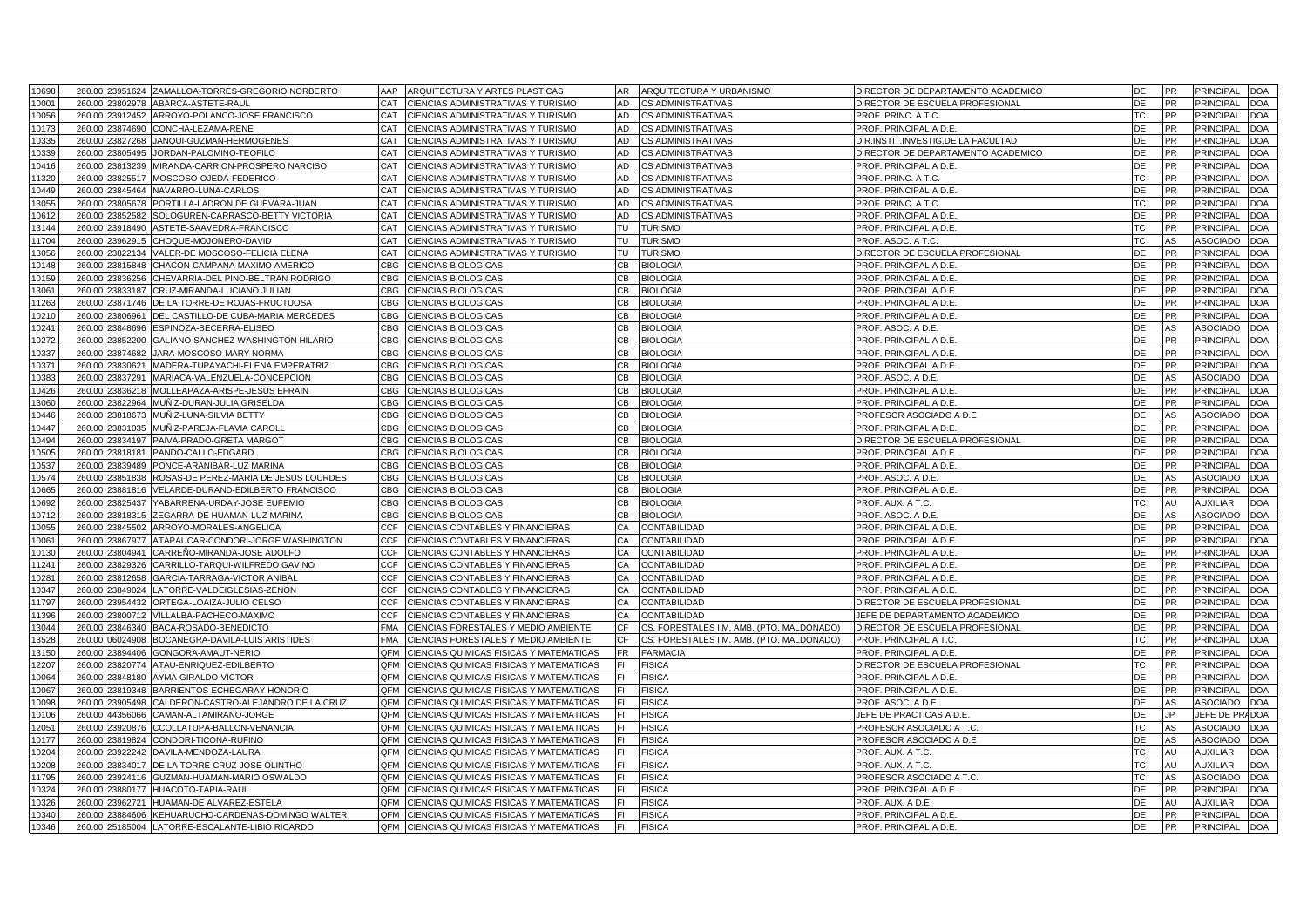| 10571          |        |                             | 260.00 23880704 ROMERO-PEÑA-MIRIAM HAYDEE                            | QFM        | CIENCIAS QUIMICAS FISICAS Y MATEMATICAS                                                  | <b>FISICA</b>                                        | PROF. PRINCIPAL A D.E.                           | DE        | <b>PR</b>              | <b>PRINCIPAL</b> | <b>DOA</b>               |
|----------------|--------|-----------------------------|----------------------------------------------------------------------|------------|------------------------------------------------------------------------------------------|------------------------------------------------------|--------------------------------------------------|-----------|------------------------|------------------|--------------------------|
| 13063          | 260.00 | 23810177                    | SONCCO-TUMPI-SANTIAGO                                                | OFM        | CIENCIAS QUIMICAS FISICAS Y MATEMATICAS                                                  | <b>FISICA</b>                                        | PROF. PRINCIPAL A D.E.                           | DE        | <b>PR</b>              | <b>PRINCIPAL</b> | <b>DOA</b>               |
| 13064          |        | 260.00 23925699             | VERA-VICTORIA-DAVID TEOFILO                                          | OFM        | CIENCIAS QUIMICAS FISICAS Y MATEMATICAS                                                  | <b>FISICA</b>                                        | PROF. PRINCIPAL A T.C.                           | ТC        | PR                     | PRINCIPAL        | DOA                      |
| 10700          | 260.00 | 23915432                    | ZANABRIA-PACHECO-PEDRO FORTUNATO                                     | QFM        | CIENCIAS QUIMICAS FISICAS Y MATEMATICAS                                                  | <b>FISICA</b>                                        | DIRECTOR DE DEPARTAMENTO ACADEMICO               | DE        | <b>PR</b>              | PRINCIPAL        | <b>DOA</b>               |
| 11203          |        | 260.00 23821762             | ACURIO-USCA-NILA ZONIA                                               | OFM        | CIENCIAS QUIMICAS FISICAS Y MATEMATICAS<br>ΙN                                            | <b>INFORMATICA</b>                                   | DIRECTOR DE ESCUELA PROFESIONAL                  | DE        | PR                     | PRINCIPAL        | <b>DOA</b>               |
| 13226          | 260.00 | 23903765                    | CARBAJAL-LUNA-JULIO CESAR                                            | OFM        | CIENCIAS QUIMICAS FISICAS Y MATEMATICAS                                                  | <b>INFORMATICA</b>                                   | COORDIN.DE CARRERA PROFES.                       | DE        | PR                     | <b>PRINCIPAL</b> | <b>DOA</b>               |
| 10234          |        | 260.00 23853228             | ENCISO-RODAS-LAURO                                                   | OFM        | CIENCIAS QUIMICAS FISICAS Y MATEMATICAS<br>IN                                            | <b>INFORMATICA</b>                                   | PROF. PRINCIPAL A D.E.                           | DE        | <b>PR</b>              | PRINCIPAL        | <b>DOA</b>               |
| 12004          | 260.00 | 23872532                    | GAMARRA-SALDIVAR-ENRIQUE                                             | OFM        | CIENCIAS QUIMICAS FISICAS Y MATEMATICAS<br>IN                                            | <b>INFORMATICA</b>                                   | PROF. PRINC. A T.C.                              | TC        | <b>PR</b>              | <b>PRINCIPAL</b> | <b>DOA</b>               |
| 11849          |        | 260.00 23805872             | IBARRA -ZAMBRANO-WALDO ELIO                                          | QFM        | CIENCIAS QUIMICAS FISICAS Y MATEMATICAS<br>IN                                            | <b>INFORMATICA</b>                                   | PROFESOR ASOCIADO A T.C.                         | TC        | AS                     | ASOCIADO         | <b>DOA</b>               |
| 10557          | 260.00 | 23997393                    | RIVAS-PUGA-ABDON                                                     | OFM        | CIENCIAS QUIMICAS FISICAS Y MATEMATICAS<br>IN                                            | <b>INFORMATICA</b>                                   | PROF. PRINCIPAL A D.E.                           | DE        | <b>PR</b>              | PRINCIPAL        | <b>DOA</b>               |
| 13225          |        | 260.00 23847232             | ROZAS-HUACHO-JAVIER ARTURO                                           | QFM        | CIENCIAS QUIMICAS FISICAS Y MATEMATICAS<br>IN                                            | <b>INFORMATICA</b>                                   | PROF. PRINCIPAL A D.E.                           | DE        | PR                     | PRINCIPAL        | <b>DOA</b>               |
| 13030          | 260.00 | 23925236                    | ACHAHUI-FOLLANA-JOSE VALENTIN                                        | OFM        | CIENCIAS QUIMICAS FISICAS Y MATEMATICAS<br>ME                                            | MATEMATICA Y ESTADISTICA                             | JEFE PRACT. A T.C.                               | <b>TC</b> | JP.                    | JEFE DE PRADOA   |                          |
| 10005          |        | 260.00 23806893             | ACURIO-ARROYO-ROMULO                                                 | QFM        | CIENCIAS QUIMICAS FISICAS Y MATEMATICAS<br>ME                                            | MATEMATICA Y ESTADISTICA                             | PROF. ASOC. A D.E.                               | DE        | AS                     | ASOCIADO         | <b>DOA</b>               |
| 10029          | 260.00 | 23868575                    | ALVAREZ-JAUREGUI-GUIDO                                               | OFM        | CIENCIAS QUIMICAS FISICAS Y MATEMATICAS<br>ME                                            | MATEMATICA Y ESTADISTICA                             | DIRECTOR DE ESCUELA PROFESIONAL                  | TC        | <b>PR</b>              | PRINCIPAL        | <b>DOA</b>               |
| 10116          |        | 260.00 23915440             | CANDIA-TAPIA-MARIO MAGDALENO                                         | OFM        | CIENCIAS QUIMICAS FISICAS Y MATEMATICAS<br><b>MF</b>                                     | MATEMATICA Y ESTADISTICA                             | PROF. PRINCIPAL A D.E.                           | DE        | <b>PR</b>              | <b>PRINCIPAL</b> | <b>DOA</b>               |
| 10162          | 260.00 | 23898559                    | CHOQUE-SUYO-SILVESTRE                                                | OFM        | CIENCIAS QUIMICAS FISICAS Y MATEMATICAS<br>МE                                            | MATEMATICA Y ESTADISTICA                             | PROF. ASOC. A D.E.                               | DE        | AS                     | <b>ASOCIADC</b>  | <b>DOA</b>               |
| 10181          |        | 260.00 23962857             | CORAHUA-SALCEDO-LEONARDO FLORENCIO                                   | OFM        | CIENCIAS QUIMICAS FISICAS Y MATEMATICAS<br>ME                                            | <b>MATEMATICA Y ESTADISTICA</b>                      | DIRECTOR DE ESCUELA PROFESIONAL                  | DE        | <b>PR</b>              | <b>PRINCIPAL</b> | <b>DOA</b>               |
| 10203          | 260.00 | 23899159                    | CUTIPA-LUQUE-LUIS                                                    | QFM        | CIENCIAS QUIMICAS FISICAS Y MATEMATICAS<br>ME                                            | MATEMATICA Y ESTADISTICA                             | PROF. ASOC. A D.E.                               | DE        | AS                     | <b>ASOCIADO</b>  | <b>DOA</b>               |
| 10250          | 260.00 | 23816275                    | FARFAN-ANGULO-LUCIO VALENTIN                                         | OFM        | CIENCIAS QUIMICAS FISICAS Y MATEMATICAS<br>MF                                            | MATEMATICA Y ESTADISTICA                             | PROF. PRINCIPAL A D.E.                           | DE        | <b>PR</b>              | PRINCIPAL        | <b>DOA</b>               |
| 10253          | 260.00 | 23842755                    | FARFAN-ESCALANTE-GUIDO ELIAS                                         | OFM        | CIENCIAS QUIMICAS FISICAS Y MATEMATICAS<br>ME                                            | MATEMATICA Y ESTADISTICA                             | DIRECTOR GENERAL DE ADMINISTRACION               | <b>TC</b> | <b>PR</b>              | <b>PRINCIPAL</b> | <b>DOA</b>               |
|                |        |                             |                                                                      | QFM        | MЕ                                                                                       |                                                      |                                                  | DE        |                        | PRINCIPAL        |                          |
| 10278<br>10322 | 260.00 | 23840989<br>260.00 23849670 | GARCIA-ALFARO-KATIA HERMELINDA<br>HOLGUIN-SEGOVIA-ALEJANDRINO DONATO | QFM        | CIENCIAS QUIMICAS FISICAS Y MATEMATICAS<br>CIENCIAS QUIMICAS FISICAS Y MATEMATICAS<br>ME | MATEMATICA Y ESTADISTICA<br>MATEMATICA Y ESTADISTICA | PROF. PRINCIPAL A D.E.<br>PROF. PRINCIPAL A T.C. | <b>TC</b> | <b>PR</b><br><b>PR</b> | <b>PRINCIPAL</b> | <b>DOA</b><br><b>DOA</b> |
|                |        |                             |                                                                      |            |                                                                                          |                                                      |                                                  | ТC        |                        |                  |                          |
| 11292          | 260.00 | 23830626                    | HUAMAN-HUAYTA-DIEGO ESTANISLAO                                       | QFM<br>OFM | CIENCIAS QUIMICAS FISICAS Y MATEMATICAS<br>МE                                            | MATEMATICA Y ESTADISTICA                             | PROF. AUX. A T.C.                                |           | AU                     | <b>AUXILIAR</b>  | DOA<br><b>DOA</b>        |
| 11848          |        | 260.00 24710730             | LAVILLA-ILLANES-JUSTO BERNARDINO                                     |            | CIENCIAS QUIMICAS FISICAS Y MATEMATICAS<br>ME                                            | MATEMATICA Y ESTADISTICA                             | PROFESOR ASOCIADO A T.C.                         | <b>TC</b> | AS                     | ASOCIADO         |                          |
| 10373          |        | 260.00 23983784             | MAGUIÑA-RONDAN-SIMEONA ESTILISTA                                     | QFM        | CIENCIAS QUIMICAS FISICAS Y MATEMATICAS<br>МE                                            | MATEMATICA Y ESTADISTICA                             | PROF. PRINCIPAL A D.E.                           | DE        | <b>PR</b>              | PRINCIPAL        | <b>DOA</b>               |
| 12163          |        |                             | 260.00 23996846 MAMANI-PARI-FRANCISCO MARIO                          | OFM        | CIENCIAS QUIMICAS FISICAS Y MATEMATICAS<br>ME                                            | MATEMATICA Y ESTADISTICA                             | PROF. PRINCIPAL A D.E.                           | DE        | <b>PR</b>              | PRINCIPAL        | <b>DOA</b>               |
| 12171          | 260.00 | 23884861                    | MOZO-AYMA-JOSE                                                       | OFM        | CIENCIAS QUIMICAS FISICAS Y MATEMATICAS<br>ME                                            | MATEMATICA Y ESTADISTICA                             | DIR.CONSEJO PROYEC.SOCIAL                        | ТC        | <b>PR</b>              | PRINCIPAL        | <b>DOA</b>               |
| 10453          |        | 260.00 23839072             | NIETO-PALOMINO-YONI                                                  | QFM        | CIENCIAS QUIMICAS FISICAS Y MATEMATICAS<br>МE                                            | MATEMATICA Y ESTADISTICA                             | PROF. PRINCIPAL A D.E.                           | DE        | PR                     | <b>PRINCIPAL</b> | DOA                      |
| 10474          | 260.00 | 23881076                    | ORMACHEA-LEZAMA-JULIA PLACIDA                                        | QFM        | CIENCIAS QUIMICAS FISICAS Y MATEMATICAS<br>МE                                            | MATEMATICA Y ESTADISTICA                             | PROF. PRINCIPAL A D.E.                           | DE        | <b>PR</b>              | PRINCIPAL        | <b>DOA</b>               |
| 13062          |        |                             | 260.00 23883262 OVIEDO-BALLADARES-LUIS                               | QFM        | ME<br>CIENCIAS QUIMICAS FISICAS Y MATEMATICAS                                            | MATEMATICA Y ESTADISTICA                             | PROF. AUX. A T.C                                 | ТC        | AU                     | <b>AUXILIAR</b>  | DOA                      |
| 10501          | 260.00 | 23808870                    | PALOMINO-LEZAMA-MARIO                                                | OFM        | CIENCIAS QUIMICAS FISICAS Y MATEMATICAS<br>ME                                            | MATEMATICA Y ESTADISTICA                             | PROF. ASOC. A D.E.                               | DE        | AS                     | ASOCIADO         | <b>DOA</b>               |
| 10503          | 260.00 | 23850511                    | PALOMINO-SILVERA DE WIESSE-NORY LILIAM                               | QFM        | CIENCIAS QUIMICAS FISICAS Y MATEMATICAS<br>МE                                            | <b>MATEMATICA Y ESTADISTICA</b>                      | PROF. PRINCIPAL A D.E.                           | DE        | PR                     | PRINCIPAL        | DOA                      |
| 10542          | 260.00 | 23922016                    | PUMA-DE ZAMALLOA-JULIA MARINA                                        | QFM        | CIENCIAS QUIMICAS FISICAS Y MATEMATICAS<br>МE                                            | MATEMATICA Y ESTADISTICA                             | PROF. PRINCIPAL A D.E.                           | DE        | PR                     | PRINCIPAL        | DOA                      |
| 13028          |        | 260.00 25212051             | QUISPE-SANDOVAL-PEDRO                                                | OFM        | CIENCIAS QUIMICAS FISICAS Y MATEMATICAS<br>ME                                            | <b>MATEMATICA Y ESTADISTICA</b>                      | PROFESOR ASOCIADO A T.C.                         | ТC        | AS                     | <b>ASOCIADO</b>  | <b>DOA</b>               |
| 10591          | 260.00 | 23878187                    | SALAZAR-BACA-NAZARIO                                                 | QFM        | CIENCIAS QUIMICAS FISICAS Y MATEMATICAS<br>МE                                            | <b>MATEMATICA Y ESTADISTICA</b>                      | PROF. PRINCIPAL A D.E.                           | DE        | PR                     | PRINCIPAL        | DOA                      |
| 10605          |        | 260.00 23803931             | SEGOVIA-SOTO-VICTOR FERNANDO                                         | OFM        | CIENCIAS QUIMICAS FISICAS Y MATEMATICAS<br><b>ME</b>                                     | MATEMATICA Y ESTADISTICA                             | PROF. PRINCIPAL A D.E.                           | DE        | <b>PR</b>              | PRINCIPAL        | DOA                      |
| 12154          | 260.00 | 23961282                    | TACO-LLAVE-PAULINA                                                   | OFM        | CIENCIAS QUIMICAS FISICAS Y MATEMATICAS<br>ME                                            | MATEMATICA Y ESTADISTICA                             | DIR.INSTIT.INVESTIG.DE LA FACULTAD               | DE        | <b>PR</b>              | <b>PRINCIPAL</b> | <b>DOA</b>               |
| 10626          |        | 260.00 23890566             | TTITO-BERRERAS-GERMAN                                                | QFM        | CIENCIAS QUIMICAS FISICAS Y MATEMATICAS<br>ME                                            | MATEMATICA Y ESTADISTICA                             | PROF. AUX. A T.C.                                | ТC        | AU                     | <b>AUXILIAR</b>  | DOA                      |
| 10666          | 260.00 | 23883875                    | VELARDE-VELASCO-EMETERIO GILBERTO                                    | OFM        | CIENCIAS QUIMICAS FISICAS Y MATEMATICAS<br>ME                                            | MATEMATICA Y ESTADISTICA                             | PROF. PRINCIPAL A D.E.                           | DE        | <b>PR</b>              | PRINCIPAL        | <b>DOA</b>               |
| 10670          | 260.00 | 23988755                    | VELASQUEZ-HACHA-IGNACIO                                              | OFM        | CIENCIAS QUIMICAS FISICAS Y MATEMATICAS<br><b>ME</b>                                     | MATEMATICA Y ESTADISTICA                             | DIRECTOR DE DEPARTAMENTO ACADEMICO               | TC        | PR                     | <b>PRINCIPAL</b> | <b>DOA</b>               |
| 10673          | 260.00 | 24469766                    | VERA-CHAVEZ-LUCIO ALBERTO                                            | OFM        | CIENCIAS QUIMICAS FISICAS Y MATEMATICAS<br><b>ME</b>                                     | MATEMATICA Y ESTADISTICA                             | PROF. PRINCIPAL A D.E.                           | DE        | <b>PR</b>              | PRINCIPAL        | <b>DOA</b>               |
| 10679          |        | 260.00 23849682             | VILCA-CARDENAS-VICTOR                                                | OFM        | CIENCIAS QUIMICAS FISICAS Y MATEMATICAS<br>ME                                            | MATEMATICA Y ESTADISTICA                             | PROF. PRINCIPAL A D.E.                           | DE        | <b>PR</b>              | PRINCIPAL        | <b>DOA</b>               |
| 12168          | 260.00 | 23804669                    | ZAMALLOA-CORNEJO-RINA MARICELA                                       | QFM        | CIENCIAS QUIMICAS FISICAS Y MATEMATICAS<br>МE                                            | MATEMATICA Y ESTADISTICA                             | PROF. PRINCIPAL A D.E.                           | DE        | <b>PR</b>              | PRINCIPAL        | DOA                      |
| 10704          | 260.00 | 23903060                    | ZARATE-DALENS-JAIME                                                  | OFM        | CIENCIAS QUIMICAS FISICAS Y MATEMATICAS<br>ME                                            | MATEMATICA Y ESTADISTICA                             | PROF. PRINCIPAL A D.E.                           | DE        | <b>PR</b>              | PRINCIPAL        | <b>DOA</b>               |
| 10004          |        | 260.00 23812815             | ACURIO-ARDILES-AURA LUZ                                              | QFM        | CIENCIAS QUIMICAS FISICAS Y MATEMATICAS<br>QU                                            | QUIMICA                                              | PROF. PRINCIPAL A D.E.                           | DE        | <b>PR</b>              | <b>PRINCIPAL</b> | DOA                      |
| 10024          |        | 260.00 23880196             | ALOSILLA-ROBLES-CARMEN SONIA                                         | OFM        | CIENCIAS QUIMICAS FISICAS Y MATEMATICAS<br>uo                                            | QUIMICA                                              | DIRECTOR DE ESCUELA PROFESIONAL                  | DE        | <b>PR</b>              | <b>PRINCIPAL</b> | <b>DOA</b>               |
| 10030          | 260.00 | 25310702                    | ALVAREZ-NUÑEZ-CORINA FERNANDA                                        | OFM        | CIENCIAS QUIMICAS FISICAS Y MATEMATICAS<br>QU                                            | QUIMICA                                              | PROF. PRINCIPAL A D.E.                           | DE        | <b>PR</b>              | <b>PRINCIPAL</b> | DOA                      |
| 10047          | 260.00 | 23993107                    | ARAPA-DAVALOS-MIGUEL HUMBERTO                                        | OFM        | CIENCIAS QUIMICAS FISICAS Y MATEMATICAS<br>QU                                            | QUIMICA                                              | PROF. PRINC. A T.C.                              | ТC        | <b>PR</b>              | PRINCIPAL        | DOA                      |
| 11233          | 260.00 | 23845920                    | CALLO-CHOQUEVILCA-YOLANDA                                            | OFM        | CIENCIAS QUIMICAS FISICAS Y MATEMATICAS<br>QU                                            | QUIMICA                                              | PROF. PRINCIPAL A D.E.                           | DE        | <b>PR</b>              | <b>PRINCIPAL</b> | DOA                      |
| 10168          | 260.00 | 23871086                    | COAVOY-FERRO-DANIEL                                                  | QFM        | CIENCIAS QUIMICAS FISICAS Y MATEMATICAS<br>QU                                            | QUIMICA                                              | DIRECTOR DE DEPARTAMENTO ACADEMICO               | DE        | <b>PR</b>              | <b>PRINCIPAL</b> | <b>DOA</b>               |
| 10197          |        | 260.00 23921656             | CRUZ-GUTIERREZ-LUIS ENRIQUE                                          | OFM        | CIENCIAS QUIMICAS FISICAS Y MATEMATICAS<br>QU                                            | QUIMICA                                              | PROF. PRINCIPAL A D.E.                           | DE        | <b>PR</b>              | <b>PRINCIPAL</b> | <b>DOA</b>               |
| 10202          | 260.00 | 23840907                    | CUMPA-CAYURI-MARIO                                                   | QFM        | CIENCIAS QUIMICAS FISICAS Y MATEMATICAS<br>QU                                            | QUIMICA                                              | PROF. PRINCIPAL A D.E.                           | DE        | <b>PR</b>              | <b>PRINCIPAL</b> | DOA                      |
| 10245          |        | 260.00 23819854             | ESPINOZA-SANTOYO-JESUS CARLOS                                        | OFM        | CIENCIAS QUIMICAS FISICAS Y MATEMATICAS<br>QU                                            | QUIMICA                                              | PROF. PRINCIPAL A D.E.                           | DE        | <b>PR</b>              | PRINCIPAL        | <b>DOA</b>               |
| 10276          |        | 260.00 23886660             | GAMARRA-GONGORA-GUIULFO                                              | QFM        | CIENCIAS QUIMICAS FISICAS Y MATEMATICAS<br>QU                                            | QUIMICA                                              | PROF. PRINCIPAL A D.E.                           | DE        | <b>PR</b>              | PRINCIPAL        | <b>DOA</b>               |
| 10358          |        |                             | 260.00 24476965 LOAIZA-DE PAZ-AURORA                                 | QFM        | CIENCIAS QUIMICAS FISICAS Y MATEMATICAS<br>QU                                            | QUIMICA                                              | PROF. PRINCIPAL A D.E.                           | DE        | <b>PR</b>              | <b>PRINCIPAL</b> | DOA                      |
| 10402          | 260.00 | 23917189                    | MELLADO-VARGAS-OBDULIA                                               | QFM        | CIENCIAS QUIMICAS FISICAS Y MATEMATICAS                                                  | QUIMICA                                              | PROF. PRINCIPAL A D.E.                           | DE        | PR                     | PRINCIPAL        | <b>OC</b>                |
| 10522          | 260.00 | 23826757                    | PEREZ-FARFAN-JUAN                                                    | QFM        | CIENCIAS QUIMICAS FISICAS Y MATEMATICAS<br>QU                                            | QUIMICA                                              | PROF. PRINCIPAL A D.E.                           | DE        | <b>PR</b>              | <b>PRINCIPAL</b> | DOA                      |
| 10538          | 260.00 | 23875444                    | PORTOCARRERO-RODRIGUEZ-MARIA AMANDA                                  | QFM        | CIENCIAS QUIMICAS FISICAS Y MATEMATICAS                                                  | QUIMICA                                              | PROF. PRINCIPAL A D.E.                           | DE        | PR                     | PRINCIPAL        | <b>DOA</b>               |
| 12047          | 260.00 | 23833584                    | SERRANO-FLORES-CARLOS ALBERTO                                        | QFM        | CIENCIAS QUIMICAS FISICAS Y MATEMATICAS<br>QU                                            | QUIMICA                                              | PROF. PRINCIPAL A D.E.                           | DE        | <b>PR</b>              | <b>PRINCIPAL</b> | DOA                      |
| 10610          | 260.00 | 23877496                    | SOLIS-QUISPE-LEONCIO                                                 | QFM        | CIENCIAS QUIMICAS FISICAS Y MATEMATICAS<br>JC                                            | QUIMICA                                              | PROF. PRINCIPAL A D.E.                           | DE        | PR                     | <b>PRINCIPAL</b> | DOA                      |
|                |        |                             |                                                                      |            |                                                                                          |                                                      |                                                  |           |                        |                  |                          |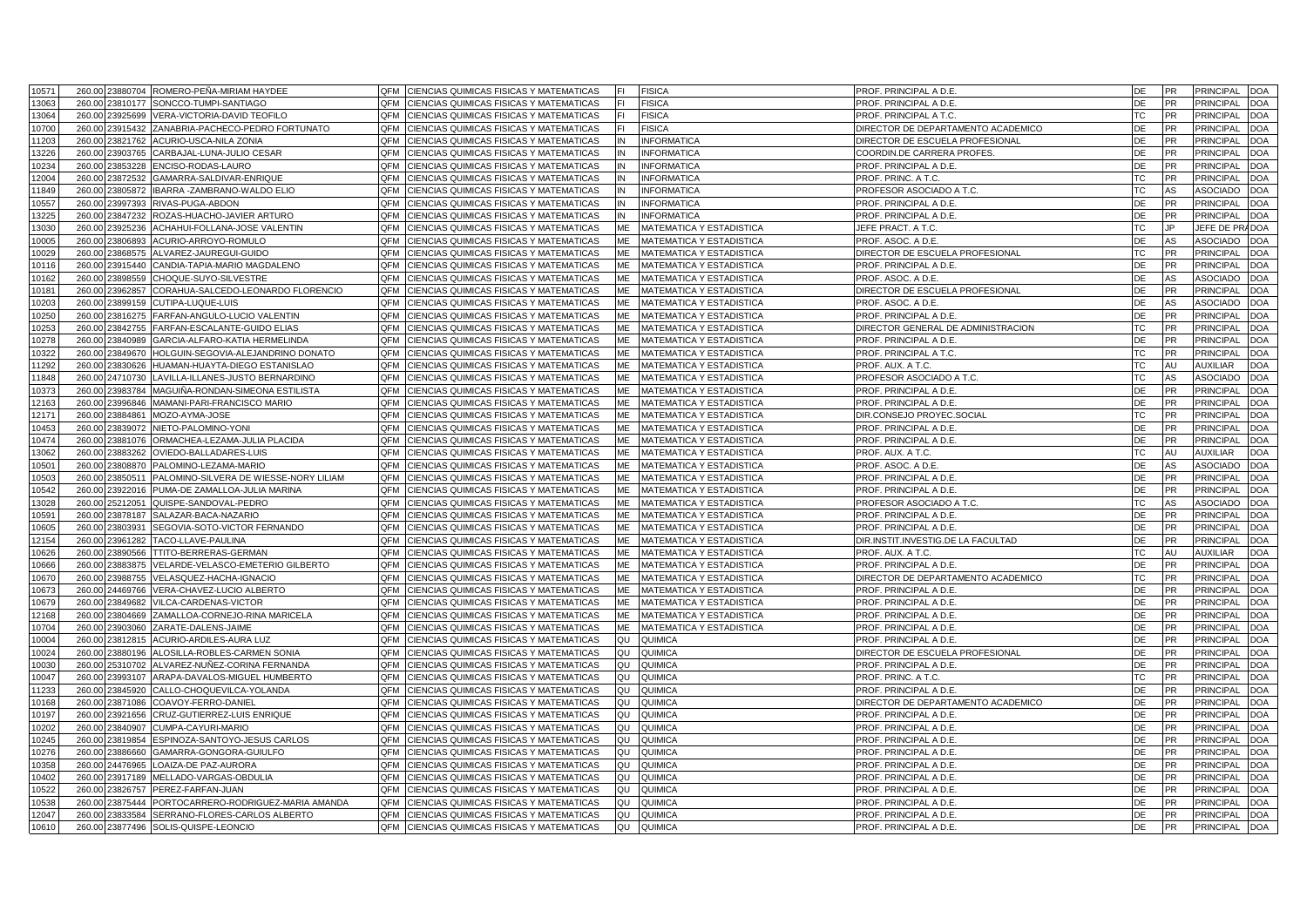| 12541 |        |                 | 260.00 23881408 SURCO-FUENTES DE PEREZ-JERONIMA | QFM CIENCIAS QUIMICAS FISICAS Y MATEMATICAS              | QUIMICA<br>QU                       | PROF. ASOC. A D.E.                                           | DE<br>AS               | <b>ASOCIADO</b><br><b>DOA</b>  |
|-------|--------|-----------------|-------------------------------------------------|----------------------------------------------------------|-------------------------------------|--------------------------------------------------------------|------------------------|--------------------------------|
| 10625 | 260.00 | 23918688        | TISOC-LATORRE-NORMA                             | OFM<br>CIENCIAS QUIMICAS FISICAS Y MATEMATICAS           | QU<br>QUIMICA                       | PROF. PRINCIPAL A D.E.                                       | DE<br>PR               | <b>PRINCIPAL</b><br><b>DOA</b> |
| 10645 | 260.00 | 23864082        | URRUNAGA-DE ROZAS-EMMA JESUS                    | <b>OFM</b><br>CIENCIAS QUIMICAS FISICAS Y MATEMATICAS    | QU<br>QUIMICA                       | PROF. PRINCIPAL A D.E.                                       | <b>PR</b><br>DE        | <b>DOA</b><br><b>PRINCIPAL</b> |
| 10111 | 260.00 | 25181064        | CANAL-CCARHUARUPAY-JOSE FELICIANO               | CSO<br><b>CIENCIAS SOCIALES</b>                          | ANTROP. ARQ. SOCIOL<br>AS           | PROF. PRINCIPAL A D.E.                                       | DE<br><b>PR</b>        | <b>PRINCIPAL</b><br><b>DOA</b> |
| 12980 | 260.00 | 23803476        | MORVELI-SALAS-MARIO                             | <b>CSO</b><br><b>CIENCIAS SOCIALES</b>                   | AS<br>ANTROP, ARQ, SOCIOL           | JEFE DE DEPARTAMENTO ACADEMICO                               | <b>DE</b><br><b>PR</b> | <b>PRINCIPAL</b><br><b>DOA</b> |
| 12042 | 260.00 | 23951724        | PAREDES-PANDO-OSCAR                             | CSO<br><b>CIENCIAS SOCIALES</b>                          | ANTROP. ARQ. SOCIOL<br>AS           | PROF. PRINCIPAL A D.E.                                       | DE<br><b>PR</b>        | <b>PRINCIPAL</b><br><b>DOA</b> |
| 10577 | 260.00 | 23810390        | ROZAS-ALVAREZ-JESUS WASHINGTON                  | CSO<br><b>CIENCIAS SOCIALES</b>                          | AS<br>ANTROP, ARQ, SOCIOL           | PROF. PRINCIPAL A D.E.                                       | <b>PR</b><br><b>DE</b> | <b>DOA</b><br><b>PRINCIPAL</b> |
| 10641 | 260.00 | 23851585        | JGARTE-VEGA CENTENO-JOSE DAVID                  | <b>CSO</b><br><b>CIENCIAS SOCIALES</b>                   | AS<br>ANTROP. ARQ. SOCIOL           | LICENCIA POR A¥O SABATICO                                    | DE<br><b>PR</b>        | PRINCIPAL<br><b>DOA</b>        |
| 12223 | 260.00 | 23893419        | VALDERRAMA-FERNANDEZ-RICARDO                    | CSO<br><b>CIENCIAS SOCIALES</b>                          | AS<br>ANTROP. ARQ. SOCIOL           | PROF. PRINCIPAL A D.E                                        | DE<br>PR               | <b>DOA</b><br>PRINCIPAL        |
| 10684 | 260.00 | 3830049         | /ILLASANTE-LLERENA-MARCO ALCIDES                | CSO<br><b>CIENCIAS SOCIALES</b>                          | AS<br>ANTROP. ARQ. SOCIOL           | DIR.INSTIT.INVEST.DE FACULT                                  | DE<br><b>PR</b>        | <b>PRINCIPAL</b><br><b>DOA</b> |
| 10703 | 260.00 | 23921975        | ZAPATA-RODRIGUEZ-MOHENIR JULINHO                | CSO<br><b>CIENCIAS SOCIALES</b>                          | AS<br>ANTROP. ARQ. SOCIOL           | PROF. ASOC. A D.E.                                           | AS<br>DE               | <b>DOA</b><br><b>ASOCIADO</b>  |
| 11850 | 260.00 | 24486087        | DURAND-GUZMAN-JUAN SEGISMUNDO                   | CSO<br><b>CIENCIAS SOCIALES</b>                          | <b>FP</b><br>FILOS. Y PSICOLOGIA    | PROF. PRINC. A T.C                                           | <b>TC</b><br><b>PR</b> | <b>PRINCIPAL</b><br><b>DOA</b> |
| 10532 |        | 260.00 23819136 | PILCO-LOAIZA-JAIME                              | CSO<br><b>CIENCIAS SOCIALES</b>                          | FP<br>FILOS. Y PSICOLOGIA           | JEFE DE DEPARTAMENTO ACADEMICO                               | DE<br>PR               | PRINCIPAL<br><b>DOA</b>        |
| 0653  | 260.00 | 23848444        | /ALDIVIA-RIVERA-GUSTAVO JUAN MANUEL             | CSO<br>CIENCIAS SOCIALES                                 | FP<br><b>ILOS. Y PSICOLOGIA</b>     | LICENC.X CAPACIT.OFICIALIZADA                                | DE<br><b>PR</b>        | <b>PRINCIPAL</b><br><b>DOA</b> |
| 12048 |        | 260.00 23817858 | YAÑEZ-MUJICA-PERCY EDGARD                       | CSO<br><b>CIENCIAS SOCIALES</b>                          | FP<br>FILOS. Y PSICOLOGIA           | DIRECTOR DE ESCUELA PROFESIONAL                              | DE<br>AS               | <b>DOA</b><br><b>ASOCIADO</b>  |
| 2982  | 260.00 | 23804016        | ALVAREZ-YLASACA-MARCO ANTONIO                   | CSO<br><b>CIENCIAS SOCIALES</b>                          | HТ<br>HISTORIA                      | PROF. ASOC. A D.E.                                           | DE<br>AS               | ASOCIADO<br><b>DOA</b>         |
| 0238  |        | 260.00 23821020 | ESCOBAR-MEDRANO-JORGE ENRIQUE                   | CSO<br><b>CIENCIAS SOCIALES</b>                          | НT<br><b>HISTORIA</b>               | DIRECTOR DE ESCUELA PROFESIONAL                              | DE<br><b>PR</b>        | PRINCIPAL<br><b>DOA</b>        |
| 13037 | 260.00 | 23881569        | CACERES-CHALCO-EFRAIN GREGORIO                  | CSI<br>COMUNICACIÓN SOCIAL E IDIOMAS                     | CС<br>S. DE LA COMUNICACION         | PROF. PRINCIPAL A D.E.                                       | DE<br>PR               | <b>PRINCIPAL</b><br><b>DOA</b> |
| 10158 |        | 260.00 23923004 | CHAVEZ-RIVERA-ANTERO VIDAL                      | COMUNICACIÓN SOCIAL E IDIOMAS<br>CSI                     | CС<br>CS. DE LA COMUNICACION        | PROF. PRINCIPAL A D.E.                                       | DE<br><b>PR</b>        | <b>PRINCIPAL</b><br><b>DOA</b> |
| 10172 | 260.00 | 3804977         | CONCHA - FLORES-GLADYS GEORGINA                 | CSI<br>COMUNICACIÓN SOCIAL E IDIOMAS                     | CС<br>CS. DE LA COMUNICACION        | DIR.INSTIT.INVESTIG.DE LA FACULTAD                           | DE<br>PR               | <b>PRINCIPAL</b><br><b>DOA</b> |
| 11287 |        | 260.00 23882339 | GUZMAN-CALDERON-PEDRO LEONEL                    | CSI<br>COMUNICACIÓN SOCIAL E IDIOMAS                     | CC.<br>CS. DE LA COMUNICACION       | SECRETARIO ACADEMICO ADMINISTRATIVO                          | DE<br>PR               | <b>PRINCIPAL</b><br><b>DOA</b> |
| 10403 | 260.00 | 23911323        | MELLADO-DE VERA-POLA                            | CSI<br>COMUNICACIÓN SOCIAL E IDIOMAS                     | LC<br>LINGÜÍSTICA                   | PROF. ASOC. A D.E.                                           | DE<br>AS               | <b>ASOCIADO</b><br><b>DOA</b>  |
| 11702 |        | 260.00 23832878 | MIRANDA-VILLENA-RUTH ALEJA                      | CSI<br>COMUNICACIÓN SOCIAL E IDIOMAS                     | LС<br>LINGÜÍSTICA                   | PROF. PRINCIPAL A D.E.                                       | DE<br>PR               | PRINCIPAL<br><b>DOA</b>        |
| 10507 |        | 260.00 23816861 | PANTIGOZO-MONTES-JAIME ALBERTO                  | CSI<br>COMUNICACIÓN SOCIAL E IDIOMAS                     | LC<br>LINGÜÍSTICA                   | PROF. PRINCIPAL A D.E.                                       | DE<br>PR               | <b>PRINCIPAL</b><br><b>DOA</b> |
| 10598 |        | 260.00 23907287 | SAMANEZ-PAZ-CARMEN IRMA                         | CSI<br>COMUNICACIÓN SOCIAL E IDIOMAS                     | LC                                  |                                                              | DE<br><b>PR</b>        | PRINCIPAL<br><b>DOA</b>        |
| 10439 | 260.00 | 23850749        | MUELLE-VILLENA-GUIDO                            | <b>DCP</b>                                               | LINGÜÍSTICA<br>DE<br><b>DERECHO</b> | DIRECTOR DE DEPARTAMENTO ACADEMICO<br>PROF. PRINCIPAL A T.C. | <b>TC</b><br><b>PR</b> | <b>PRINCIPAL</b><br><b>DOA</b> |
|       |        |                 |                                                 | DERECHO Y CIENCIAS POLITICAS                             |                                     |                                                              |                        | <b>PRINCIPAL</b>               |
| 10535 |        | 260.00 23804316 | POLO Y LA BORDA-GONZALEZ-JORGE EFRAIN           | <b>DCP</b><br>DERECHO Y CIENCIAS POLITICAS<br><b>DCP</b> | DE<br><b>DERECHO</b>                | PROF. PRINCIPAL A D.E.                                       | DE<br>PR<br>AS         | <b>DOA</b>                     |
| 13365 | 260.00 | 23852247        | SARMIENTO-ENCISO-WALTER HERACLIO                | DERECHO Y CIENCIAS POLITICAS                             | DE<br>DERECHO                       | DIR.INSTIT.INVEST.DE FACULT                                  | <b>TC</b>              | ASOCIADO<br><b>DOA</b>         |
| 10062 |        | 260.00 23956786 | AVILA-COILA-ESCOLASTICO                         | ECO<br><b>ECONOMIA</b>                                   | ЕC<br>ECONOMIA                      | PROF. PRINCIPAL A D.E.                                       | DE<br><b>PR</b>        | <b>PRINCIPAL</b><br><b>DOA</b> |
| 10068 | 260.00 | 23802415        | BARRIONUEVO-MUJICA-JESUS FEDERICO               | ECO<br><b>ECONOMIA</b>                                   | <b>ECONOMIA</b><br>EC               | PROF. PRINCIPAL A D.E.                                       | DE<br>PR               | <b>PRINCIPAL</b><br><b>DOA</b> |
| 10092 |        | 260.00 23873950 | CACERES-FERNANDEZ-JOSE GUILLERMO                | ECO<br><b>ECONOMIA</b>                                   | EC.<br>ECONOMIA                     | PROF. PRINCIPAL A D.E.                                       | DE<br><b>PR</b>        | <b>PRINCIPAL</b><br><b>DOA</b> |
| 10119 |        | 260.00 23815049 | CAPARO-CALDERON-HERNAN ARTURO                   | ECO<br><b>ECONOMIA</b>                                   | ЕC<br><b>ECONOMIA</b>               | PROF. PRINCIPAL A D.E.                                       | PR<br>DE               | <b>PRINCIPAL</b><br><b>DOA</b> |
| 11253 |        | 260.00 23886200 | COLQUE-CORNEJO-VICTOR ANDRES                    | ECO<br><b>ECONOMIA</b>                                   | EC.<br><b>ECONOMIA</b>              | PROF. PRINC. A T.C.                                          | <b>TC</b><br><b>PR</b> | <b>PRINCIPAL</b><br><b>DOA</b> |
| 10179 | 260.00 | 23850116        | CONTRERAS-CHAVEZ-FORTUNATO                      | ECO<br><b>ECONOMIA</b>                                   | EC<br><b>ECONOMIA</b>               | DIR.INSTIT.INVEST.DE FACULT.                                 | DE<br><b>PR</b>        | <b>PRINCIPAL</b><br><b>DOA</b> |
| 10183 | 260.00 | 23814408        | CORI-CASTRO-WILFREDO                            | ECO<br><b>ECONOMIA</b>                                   | ECONOMIA<br>EC.                     | DIRECTOR DE DEPARTAMENTO ACADEMICO                           | DE<br><b>PR</b>        | <b>PRINCIPAL</b><br><b>DOA</b> |
| 11894 | 260.00 | 23808722        | DAVILA-ROJAS-CARLOS ARTURO                      | ECO<br><b>ECONOMIA</b>                                   | EC<br><b>ECONOMIA</b>               | PROF. PRINCIPAL A D.E                                        | <b>PR</b><br><b>DE</b> | <b>DOA</b><br><b>PRINCIPAL</b> |
| 10223 | 260.00 | 23838993        | DUEÑAS-CABRERA-JULIO OLGER                      | ECO<br><b>ECONOMIA</b>                                   | ЕC<br><b>ECONOMIA</b>               | PROF. PRINCIPAL A D.E.                                       | DE<br><b>PR</b>        | PRINCIPAL<br><b>DOA</b>        |
| 11893 | 260.00 | 23865624        | GARCIA-DE MERCADO-RUTH MERCEDES                 | ECO<br><b>ECONOMIA</b>                                   | EC<br><b>ECONOMIA</b>               | PROF. PRINCIPAL A D.E.                                       | <b>DE</b><br><b>PR</b> | <b>PRINCIPAL</b><br><b>DOA</b> |
| 10343 | 260.00 | 3821051         | LADRON DE GUEVARA-PINO-HANNI MATILDE            | ECO<br><b>ECONOMIA</b>                                   | ЕC<br>ECONOMIA                      | PROF. PRINCIPAL A D.E.                                       | DE<br><b>PR</b>        | PRINCIPAL<br><b>DOA</b>        |
| 10455 | 260.00 | 23849753        | NUÑEZ DEL PRADO-TAMAYO-CARLOS ENRIQUE           | ECO<br><b>ECONOMIA</b>                                   | EC<br><b>ECONOMIA</b>               | PROF. PRINCIPAL A D.E.                                       | <b>DE</b><br><b>PR</b> | <b>DOA</b><br><b>PRINCIPAL</b> |
| 11336 | 260.00 | 23800907        | PAREDES-GORDON-TITO LIVIO                       | ECO<br><b>ECONOMIA</b>                                   | ЕC<br>ECONOMIA                      | DIRECTOR DE ESCUELA PROFESIONAL                              | <b>TC</b><br>PR        | PRINCIPAL<br><b>DOA</b>        |
| 10614 | 260.00 | 23807076        | SOMOCURCIO-ALARCON-LIGIA ISABEL                 | ECO<br><b>ECONOMIA</b>                                   | EC<br><b>ECONOMIA</b>               | PROF. PRINCIPAL A D.E                                        | DE<br><b>PR</b>        | <b>DOA</b><br>PRINCIPAL        |
| 1892  | 260.00 | 23873145        | VILLAFUERTE-PEZO-ANA MARIA                      | ECO<br><b>ECONOMIA</b>                                   | ЕC<br>ECONOMIA                      | PROF. PRINCIPAL A D.E.                                       | DE<br><b>PR</b>        | PRINCIPAL<br><b>DOA</b>        |
| 10683 | 260.00 | 23856481        | VILLANUEVA-TAPIA-PEDRO FRANCISCO                | ECO<br><b>ECONOMIA</b>                                   | EC<br><b>ECONOMIA</b>               | PROF. ASOC. A D.E                                            | AS<br>DE               | <b>ASOCIADO</b><br><b>DOA</b>  |
| 11888 | 260.00 | 23836696        | ALTAMIRANO-VEGA-HUGO ASUNCION                   | EDU<br><b>EDUCACION</b>                                  | ED<br><b>EDUCACION</b>              | PROF. PRINCIPAL A D.E.                                       | DE<br><b>PR</b>        | PRINCIPAL<br><b>DOA</b>        |
| 11891 | 260.00 | 23902733        | ARREDONDO-HUAMAN-MARCELINA                      | EDU<br><b>EDUCACION</b>                                  | ED.<br><b>EDUCACION</b>             | PROF. PRINCIPAL A D.E.                                       | DE<br><b>PR</b>        | <b>DOA</b><br>PRINCIPAL        |
| 11814 | 260.00 | 3962646         | CABALLERO-GIRON-LUIS FREDY                      | EDU<br><b>EDUCACION</b>                                  | ED<br><b>EDUCACION</b>              | DIRECTOR DE ESCUELA PROFESIONAL                              | DE<br><b>PR</b>        | <b>PRINCIPAL</b><br><b>DOA</b> |
| 12222 |        | 260.00 23833249 | GONZALES-SURCO-FELIX GONZALO                    | EDU<br><b>EDUCACION</b>                                  | ED<br><b>EDUCACION</b>              | DIRECTOR DE DEPARTAMENTO ACADEMICO                           | DE<br><b>PR</b>        | PRINCIPAL<br><b>DOA</b>        |
| 10336 | 260.00 | 3922933         | <b>IARA-BEDREGAL DE CATACORA-GLADYS</b>         | EDU<br><b>EDUCACION</b>                                  | ED<br>EDUCACION                     | PROF. PRINCIPAL A D.E                                        | DE<br>PR               | <b>PRINCIPAL</b><br><b>DOA</b> |
| 12221 |        | 260.00 23873983 | PARRA-ARGANDOÑA-HECTOR                          | EDU<br><b>EDUCACION</b>                                  | ED<br><b>EDUCACION</b>              | PROF. PRINCIPAL A T.C.                                       | ТC<br><b>PR</b>        | PRINCIPAL<br><b>DOA</b>        |
| 10545 | 260.00 | 3924077         | QUINTANILLA-VDA DE GONGORA-NELLY                | EDU<br><b>EDUCACION</b>                                  | ED<br>EDUCACION                     | PROF. PRINCIPAL A D.E.                                       | DE<br>PR               | PRINCIPAL<br><b>DOA</b>        |
| 13227 |        | 260.00 01990900 | ALIAGA-APAZA-JOSE MIGUEL                        | <b>ENF</b><br><b>ENFERMERIA</b>                          | <b>ENFERMERIA</b><br>EN             | PROFESOR ASOCIADO A D.E                                      | AS<br>DE               | <b>ASOCIADO</b><br><b>DOA</b>  |
| 13527 | 260.00 | 3825255         | BATALLANOS-NEME-SARA                            | <b>ENF</b><br><b>ENFERMERIA</b>                          | EN<br><b>ENFERMERIA</b>             | PROF. PRINCIPAL A D.E                                        | DE<br>PR               | PRINCIPAL<br><b>DOA</b>        |
| 10097 |        | 260.00 23966754 | CAJIGAS-CHACON-CLORINDA                         | ENF<br><b>ENFERMERIA</b>                                 | EN<br><b>ENFERMERIA</b>             | PROF. PRINCIPAL A D.E.                                       | DE<br>PR               | <b>PRINCIPAL</b><br><b>DOA</b> |
| 10144 | 260.00 | 23829555        | CAVERO-TORRE-NELLY AYDE                         | <b>ENF</b><br><b>ENFERMERIA</b>                          | EN<br><b>ENFERMERIA</b>             | DIRECTOR DE LA UNIDAD DE INVESTIGACION DE LA FACULTAD        | DE<br>PR               | <b>PRINCIPAL</b><br><b>DOA</b> |
| 10240 |        | 260.00 23827043 | ESPEZUA-DE LEZAMA-JUDITH GLADIS                 | <b>ENF</b><br><b>ENFERMERIA</b>                          | EN<br>ENFERMERIA                    | PROF. PRINCIPAL A D.E.                                       | PR<br>DE               | PRINCIPAL<br><b>DOA</b>        |
| 10243 | 260.00 | 23993609        | ESPINOZA-DIAZ-BLANCA                            | <b>ENF</b><br><b>ENFERMERIA</b>                          | EN<br><b>ENFERMERIA</b>             | PROF. PRINCIPAL A D.E                                        | DE<br>PR               | <b>PRINCIPAL</b><br><b>DOA</b> |
| 10321 |        | 260.00 23965603 | HOLGADO-CANALES-MARIA GUADALUPE                 | ENF<br><b>ENFERMERIA</b>                                 | EN<br>ENFERMERIA                    | <b>ICENCIA POR A¥O SABATICO</b>                              | DE<br><b>PR</b>        | PRINCIPAL<br><b>DOA</b>        |
| 10464 | 260.00 | 23872986        | OJEDA-CAMPOS-MARIA ROMUALDA                     | <b>ENF</b><br><b>ENFERMERIA</b>                          | EN<br><b>ENFERMERIA</b>             | PROF. PRINCIPAL A D.E.                                       | <b>DE</b><br><b>PR</b> | <b>DOA</b><br><b>PRINCIPAL</b> |
| 10487 |        |                 | 260.00 23852593 PACHECO-NINA-RICARDINA SILVIA   | ENF ENFERMERIA                                           | EN<br><b>ENFERMERIA</b>             | PROF. PRINCIPAL A D.E.                                       | DE<br>PR               | <b>PRINCIPAL</b><br><b>DOA</b> |
|       |        |                 |                                                 |                                                          |                                     |                                                              |                        |                                |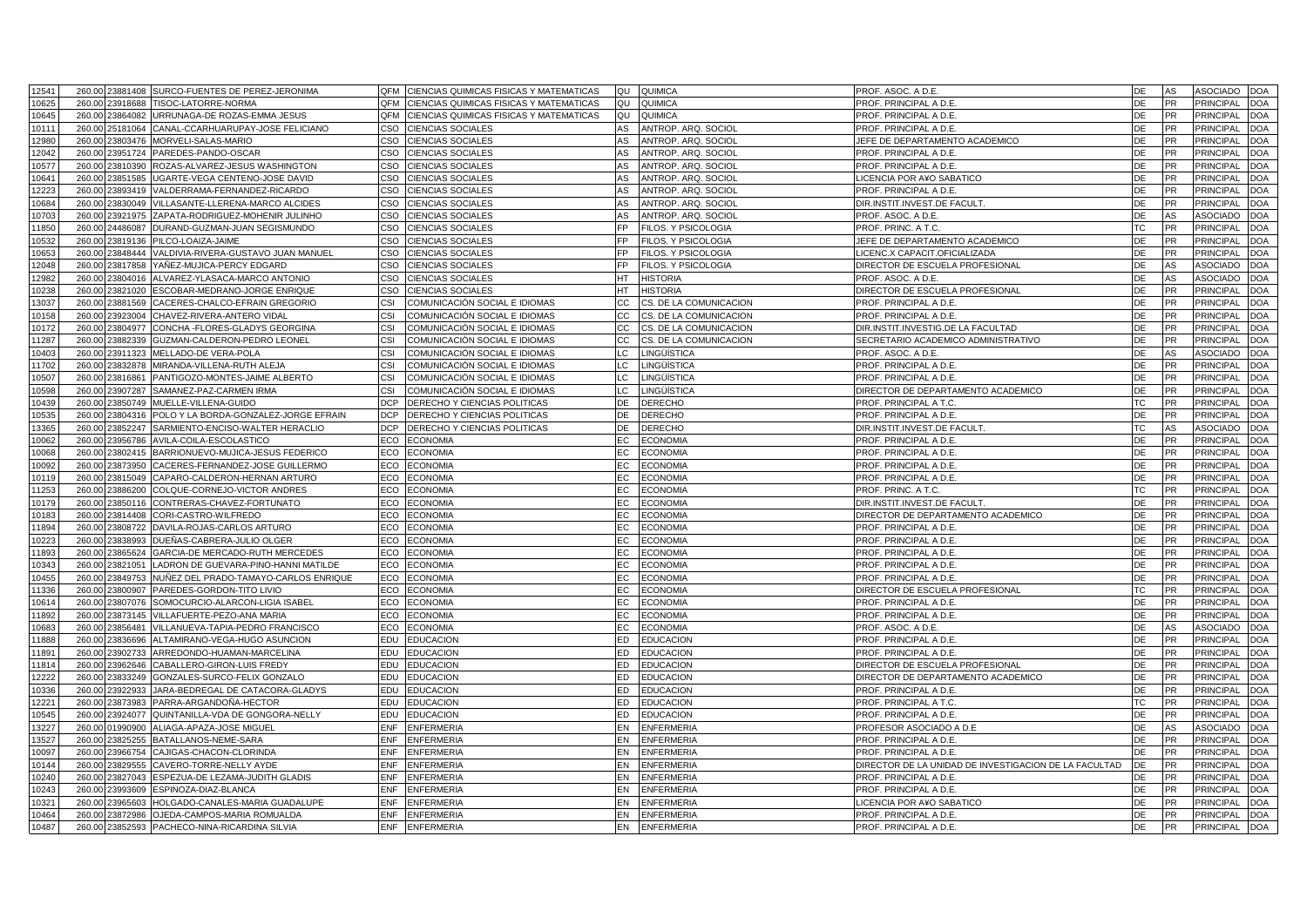| 13071 |        | 260.00 23822407 | PAULLO-NINA-MARICELA                   | <b>ENF</b><br><b>ENFERMERIA</b>                    | EN        | <b>ENFERMERIA</b>         | DIRECTOR DE DEPARTAMENTO ACADEMICO  | DE              | <b>PR</b> | PRINCIPAL        | <b>DOA</b> |
|-------|--------|-----------------|----------------------------------------|----------------------------------------------------|-----------|---------------------------|-------------------------------------|-----------------|-----------|------------------|------------|
| 13228 | 260.00 | 23896337        | QUISPE-SUNI-SILVESTRE NICASIO          | ENF<br><b>ENFERMERIA</b>                           | EN        | <b>ENFERMERIA</b>         | PROF. PRINCIPAL A D.E.              | DE              | <b>PR</b> | PRINCIPAL        | <b>DOA</b> |
| 10555 | 260.00 | 23842730        | RENDON-VILLENA-AURORA ERNESTINA        | <b>ENF</b><br><b>ENFERMERIA</b>                    | EN        | <b>ENFERMERIA</b>         | DIRECTOR DE ESCUELA PROFESIONAL     | DE              | <b>PR</b> | PRINCIPAL        | <b>DOA</b> |
| 13224 | 260.00 | 23910514        | CALLAÑAUPA-MENDOZA-FRANCISCA           | IAI<br>INGENIERIA AGRO INDUSTRIAL                  | ΔI        | AGRO INDUSTRIAL (SICUANI) | PROF. PRINCIPAL A D.E.              | DE              | <b>PR</b> | PRINCIPAL        | <b>DOA</b> |
| 13035 |        | 260.00 24714703 | CALLAÑAUPA-QUISPE-JUAN                 | IAI<br><b>INGENIERIA AGRO INDUSTRIAL</b>           | ΔI        | AGRO INDUSTRIAL (SICUANI) | DIRECTOR DE DEPARTAMENTO ACADEMICO  | DE              | <b>PR</b> | PRINCIPAL        | <b>DOA</b> |
| 10058 | 260.00 | 23881345        | AZPILCUETA-CARBONELL-JOSE FELIPE       | ICG<br><b>INGENIERIA CIVIL</b>                     | CI.       | ING. CIVIL                | PROF. AUX. A T.C.                   | ТC              | AU        | <b>AUXILIAR</b>  | <b>DOA</b> |
| 11713 |        | 260.00 23877047 | BARRETO-JARA-ORLANDO                   | ICG<br><b>INGENIERIA CIVIL</b>                     | СI        | ING. CIVIL                | PROF. PRINCIPAL A D.E.              | DE              | <b>PR</b> | PRINCIPAL        | <b>DOA</b> |
| 10142 | 260.00 | 23802056        | CASTRO-CCOSCCO-NEMESIO RAUL            | ICG<br><b>INGENIERIA CIVIL</b>                     | СI        | ING. CIVIL                | PROF. ASOC. A T.C.                  | ТC              | AS        | ASOCIADO         | <b>DOA</b> |
| 10145 |        | 260.00 23898760 | CCORIHUAMAN-QUISPE-MIGUEL ANGEL        | ICG<br><b>INGENIERIA CIVIL</b>                     | СI        | ING. CIVIL                | SECRETARIO ACADEMICO ADMINISTRATIVO | DE              | <b>PR</b> | PRINCIPAL        | <b>DOA</b> |
| 10198 | 260.00 | 23828247        | CRUZ-TELLO-JORGE IVAN                  | ICG<br><b>INGENIERIA CIVIL</b>                     | СI        | ING. CIVIL                | PROF. PRINCIPAL A D.E.              | DE              | <b>PR</b> | PRINCIPAL        | <b>DOA</b> |
| 10246 |        | 260.00 23955606 | ESQUIVEL-ZAMORA-MARTIN WASHINGTON      | <b>INGENIERIA CIVIL</b><br>ICG                     | CI.       | ING. CIVIL                | PROF. PRINCIPAL A D.E.              | DE              | PR        | PRINCIPAL        | <b>DOA</b> |
| 10259 | 260.00 | 23873272        | FERNANDEZ BACA-VIDAL-CARLOS            | ICG<br><b>INGENIERIA CIVIL</b>                     | СI        | ING. CIVIL                | PROF. PRINCIPAL A D.E.              | DE              | PR        | PRINCIPAL        | <b>DOA</b> |
| 10277 |        | 260.00 23916407 | GAMARRA-GONGORA-JUAN PABLO             | ICG<br><b>INGENIERIA CIVIL</b>                     | CI.       | ING. CIVIL                | PROF. PRINCIPAL A D.E.              | DE              | <b>PR</b> | PRINCIPAL        | <b>DOA</b> |
| 11709 | 260.00 | 23906692        | GUTIERREZ-SAMANEZ-SANDRO VIRGILIO      | ICG<br><b>INGENIERIA CIVIL</b>                     | СL        | ING. CIVIL                | PROF. PRINCIPAL A D.E.              | DE              | <b>PR</b> | PRINCIPAL        | <b>DOA</b> |
| 11708 | 260.00 | 23830810        | HOLGADO-ESCALANTE-GUIDO EULOGIO        | <b>INGENIERIA CIVIL</b><br>ICG                     | СI        | ING. CIVIL                | SECRETARIO ACADEMICO ADMINISTRATIVO | TC              | AS        | ASOCIADO         | <b>DOA</b> |
| 10360 | 260.00 | 23870541        | OAIZA-SCHIAFFINO-CARLOS HUGO           | <b>ICG</b><br><b>INGENIERIA CIVIL</b>              | CI.       | ING. CIVIL                | PROF. PRINCIPAL A D.E.              | DE              | <b>PR</b> | PRINCIPAL        | <b>DOA</b> |
| 10365 |        | 260.00 23834034 | LOZA-GAMARRA-ISAAC FEDERICO            | ICG<br><b>INGENIERIA CIVIL</b>                     | СI        | ING. CIVIL                | PROF. PRINCIPAL A D.E.              | DE              | <b>PR</b> | PRINCIPAL        | <b>DOA</b> |
| 10368 | 260.00 | 23923754        | LUNA-ROZAS-WILLIAM AMERICO             | <b>ICG</b><br><b>INGENIERIA CIVIL</b>              | СI        | ING. CIVIL                | PROF. PRINCIPAL A D.E.              | DE              | <b>PR</b> | PRINCIPAL        | <b>DOA</b> |
| 10384 | 260.00 | 23837555        | MARIN-LOAYZA-JOSE FELIPE               | ICG<br><b>INGENIERIA CIVIL</b>                     | СI        | ING. CIVIL                | PROF. PRINCIPAL A D.E.              | DE              | <b>PR</b> | PRINCIPAL        | <b>DOA</b> |
| 11316 | 260.00 | 23916727        | MIRANDA-FARFAN-SAMUEI                  | <b>ICG</b><br><b>INGENIERIA CIVII</b>              | CI.       | ING. CIVII                | PROFESOR ASOCIADO A T.C.            | TC              | AS        | ASOCIADO         | <b>DOA</b> |
| 11318 |        | 260.00 24460507 | MONTAÑEZ-TUPAYACHI-AMERICO             | ICG<br><b>INGENIERIA CIVIL</b>                     | СI        | ING. CIVIL                | PROF. ASOC. A D.E.                  | DE              | AS        | ASOCIADO         | <b>DOA</b> |
| 10452 | 260.00 | 23807977        | NIETO-PALOMINO-DANNY TEOFILO           | ICG<br><b>INGENIERIA CIVIL</b>                     | СL        | ING. CIVIL                | PROF. ASOC. A D.E                   | DE              | AS        | ASOCIADO         | <b>DOA</b> |
| 0559  | 260.00 | 23828120        | RIVERA-QUIROGA-ROMULO                  | ICG<br><b>INGENIERIA CIVIL</b>                     | СI        | ING. CIVIL                | PROFESOR ASOCIADO A D.E             | DE              | AS        | ASOCIADO         | <b>DOA</b> |
| 10561 | 260.00 | 23877365        | RODRIGUEZ-BACA-EDWIN                   | ICG<br><b>INGENIERIA CIVIL</b>                     | СI        | ING. CIVIL                | PROF. PRINCIPAL A D.E.              | DE              | <b>PR</b> | <b>PRINCIPAL</b> | DOA        |
| 0567  | 260.00 | 23845492        | ROJAS-BRAVO-JULIO GAVINO               | <b>ICG</b><br><b>INGENIERIA CIVIL</b>              | CI.       | ING. CIVIL                | LICENCIA POR A¥O SABATICO           | DE              | <b>PR</b> | PRINCIPAL        | <b>DOA</b> |
| 10569 | 260.00 | 23842504        | ROJAS-HUARCAYA-DANTE                   | ICG<br><b>INGENIERIA CIVIL</b>                     | СI        | ING. CIVII                | PROF. PRINCIPAL A D.E.              |                 | <b>PR</b> | PRINCIPAL        | <b>DOA</b> |
|       | 260.00 | 3823386         | SALOMA-GONZALEZ-ENRIQUE                | <b>ICG</b><br><b>INGENIERIA CIVIL</b>              | СI        | ING. CIVIL                | PROF. PRINCIPAL A D.E.              | DE<br><b>DE</b> | PR        | PRINCIPAL        | <b>DOA</b> |
| 0596  |        | 23808934        |                                        |                                                    |           |                           |                                     |                 |           |                  | <b>DOA</b> |
| 10606 | 260.00 |                 | SERRANO-FLORES-JOSE FRANCISCO          | ICG<br><b>INGENIERIA CIVIL</b><br><b>ICG</b>       | СI<br>CI. | ING. CIVIL                | DIRECTOR DE DEPARTAMENTO ACADEMICO  | DE<br><b>DE</b> | <b>PR</b> | PRINCIPAL        |            |
| 11706 | 260.00 | 23873495        | SOLIS-QUISPE-IGNACIO FRUCTUOSO         | <b>INGENIERIA CIVIL</b>                            |           | ING. CIVIL                | PROF. PRINCIPAL A D.E.              |                 | <b>PR</b> | PRINCIPAL        | <b>DOA</b> |
| 11707 | 260.00 | 23857089        | SOLORZANO-MONTESINOS-ADAN WILBERT      | ICG<br><b>INGENIERIA CIVIL</b>                     | СI        | ING. CIVIL                | DIRECTOR DE ESCUELA PROFESIONAL     | DE              | <b>PR</b> | PRINCIPAL        | <b>DOA</b> |
| 0038  | 260.00 | 3842746         | APAZA-HUANCA-PABLO                     | <b>IEM</b><br>INGENIERIA ELECTRICA E ING. DE MINAS | IF.       | ING. ELECTRICA            | PROFESOR ASOCIADO A D.E             | DE              | AS        | ASOCIADO         | <b>DOA</b> |
| 10105 | 260.00 | 23807972        | CALVO-RIVAS-TEODORO GUSTAVO            | <b>IEM</b><br>INGENIERIA ELECTRICA E ING. DE MINAS | ΙE        | ING. ELECTRICA            | PROF. PRINCIPAL A D.E               | DE              | PR        | PRINCIPAL        | <b>DOA</b> |
| 10117 | 260.00 | 3814511         | CAÑIHUA-CAYOCUSI-OCTAVIO               | <b>IEM</b><br>INGENIERIA ELECTRICA E ING. DE MINAS | IE.       | ING. ELECTRICA            | PROF. PRINCIPAL A D.E.              | DE              | <b>PR</b> | PRINCIPAL        | <b>DOA</b> |
| 1259  | 260.00 | 23812842        | CUBA-HUAMANI-CLEMENTE                  | <b>IEM</b><br>INGENIERIA ELECTRICA E ING. DE MINAS | ΙE        | ING. ELECTRICA            | PROF. ASOC. A D.E.                  | DE              | AS        | ASOCIADO         | <b>DOA</b> |
| 0227  | 260.00 | 3824938         | DUEÑAS-PONCE DE LEON-NICOLAS RONALD    | <b>IEM</b><br>INGENIERIA ELECTRICA E ING. DE MINAS | ΙE        | ING. ELECTRICA            | DIRECTOR DE DEPARTAMENTO ACADEMICO  | DE              | <b>PR</b> | PRINCIPAL        | <b>DOA</b> |
| 10334 | 260.00 | 23827227        | JANQUI-GUZMAN-ARTEMIO                  | <b>IEM</b><br>INGENIERIA ELECTRICA E ING. DE MINAS | ΙE        | ING. ELECTRICA            | PROF. PRINCIPAL A D.E               | DE              | <b>PR</b> | PRINCIPAL        | <b>DOA</b> |
| 10348 | 260.00 | 3828214         | AU-PACHECO-MANUEL                      | <b>IEM</b><br>INGENIERIA ELECTRICA E ING. DE MINAS | IE.       | ING. ELECTRICA            | PROF. PRINCIPAL A D.E.              | DE              | PR        | <b>PRINCIPAL</b> | <b>DOA</b> |
| 0355  | 260.00 | 23829491        | OAIZA-CUBA-WILBERT JULIO               | <b>IEM</b><br>INGENIERIA ELECTRICA E ING. DE MINAS | ΙE        | ING. ELECTRICA            | PROF. PRINCIPAL A D.E.              | <b>DE</b>       | <b>PR</b> | <b>PRINCIPAL</b> | <b>DOA</b> |
| 10380 | 260.00 | 3876507         | MAMANI-PARI-DONATO                     | <b>IEM</b><br>INGENIERIA ELECTRICA E ING. DE MINAS | ΙE        | ING. ELECTRICA            | PROF. PRINCIPAL A D.E.              | DE              | <b>PR</b> | PRINCIPAL        | <b>DOA</b> |
| 11783 | 260.00 | 23821494        | SALAS-ALAGON-BASILIO                   | <b>IEM</b><br>INGENIERIA ELECTRICA E ING. DE MINAS | ΙE        | ING. ELECTRICA            | DIRECTOR DE ESCUELA PROFESIONAL     | DE              | PR        | PRINCIPAL        | <b>DOA</b> |
| 10622 | 260.00 | 3837405         | TAPIA-RIVAS-VICTORIO                   | <b>IEM</b><br>INGENIERIA ELECTRICA E ING. DE MINAS | IE.       | ING. ELECTRICA            | PROF. ASOC. A D.E                   | DE              | AS        | ASOCIADO         | <b>DOA</b> |
| 10713 |        | 260.00 23883809 | ZEGARRA-VARGAS-EFRAIN ALFONSO          | IEM<br>INGENIERIA ELECTRICA E ING. DE MINAS        | IE.       | ING. ELECTRICA            | PROF. AUX. A D.E.                   | DE              | AU        | AUXILIAR         | <b>DOA</b> |
| 10124 | 260.00 | 23808559        | CARDENAS-SANTANDER-LUIS FREDY          | <b>IEM</b><br>INGENIERIA ELECTRICA E ING. DE MINAS | <b>IM</b> | ING. MECANICA             | DIRECTOR DE DEPARTAMENTO ACADEMICO  | <b>TC</b>       | <b>PR</b> | PRINCIPAL        | <b>DOA</b> |
| 11851 |        | 260.00 23983057 | CATACORA-ACEVEDO-EDGAR ALFREDO         | <b>IEM</b><br>INGENIERIA ELECTRICA E ING. DE MINAS | IМ        | ING. MECANICA             | PROF. PRINCIPAL A D.E.              | DE              | <b>PR</b> | PRINCIPAL        | <b>DOA</b> |
| 11201 | 260.00 | 23991386        | ACHANCCARAY-PUMA-TOMAS                 | <b>IEM</b><br>INGENIERIA ELECTRICA E ING. DE MINAS | <b>MN</b> | <b>MINAS</b>              | PROF. ASOC. A D.E.                  | DE              | AS        | ASOCIADO         | <b>DOA</b> |
| 10050 |        | 260.00 23836236 | ARELLANO-CHOQUE-FELIX                  | <b>IEM</b><br>INGENIERIA ELECTRICA E ING. DE MINAS | <b>MN</b> | <b>MINAS</b>              | DIRECTOR DE ESCUELA PROFESIONAL     | DE              | <b>PR</b> | PRINCIPAL        | <b>DOA</b> |
| 10178 | 260.00 | 23823356        | CONTRERAS-ARANA-ODILON                 | <b>IEM</b><br>INGENIERIA ELECTRICA E ING. DE MINAS | MN        | <b>MINAS</b>              | PROF. PRINCIPAL A D.E.              | DE              | PR        | PRINCIPAL        | <b>DOA</b> |
| 10185 | 260.00 | 23917943        | CORNEJO-CERECEDA-NOE                   | <b>IEM</b><br>INGENIERIA ELECTRICA E ING. DE MINAS | MN        | <b>MINAS</b>              | PROF. ASOC. A D.E.                  | DE              | AS        | ASOCIADO         | <b>DOA</b> |
| 10394 | 260.00 | 23956885        | MAYTA-LINO-MAXIMO VICTOR               | <b>IEM</b><br>INGENIERIA ELECTRICA E ING. DE MINAS | MN        | <b>MINAS</b>              | DIRECTOR DE DEPARTAMENTO ACADEMICO  | DE              | PR        | PRINCIPAL        | <b>DOA</b> |
| 10400 | 260.00 | 23956879        | MELENDEZ-NINA-JUAN FRANCISCO           | <b>IEM</b><br>INGENIERIA ELECTRICA E ING. DE MINAS | MN        | <b>MINAS</b>              | PROF. PRINCIPAL A D.E.              | DE              | PR        | PRINCIPAL        | <b>DOA</b> |
| 11979 | 260.00 | 23922623        | SOTO-ELGUERA-JUAN FRANCISCO            | <b>IEM</b><br>INGENIERIA ELECTRICA E ING. DE MINAS | MN        | <b>MINAS</b>              | PROF. ASOC. A D.E.                  | DE              | AS        | ASOCIADO         | <b>DOA</b> |
| 10675 | 260.00 | 23876027        | <b>VERA-MIRANDA-MIGUEL</b>             | INGENIERIA ELECTRICA E ING. DE MINAS<br><b>IEM</b> | MN        | <b>MINAS</b>              | PROF. PRINCIPAL A D.E.              | DE              | <b>PR</b> | PRINCIPAL        | <b>DOA</b> |
| 10693 | 260.00 | 23962852        | YANA-JAHUIRA-FLORENTINO                | <b>IEM</b><br>INGENIERIA ELECTRICA E ING. DE MINAS | <b>MN</b> | <b>MINAS</b>              | PROF. PRINCIPAL A D.E.              | DE              | PR        | PRINCIPAL        | <b>DOA</b> |
| 10057 |        | 260.00 25186986 | ASCUE-CUBA-JUAN CARLOS                 | <b>IGE</b><br>INGENIERIA GEOLOGICA I GEOGRAFIA     | GO        | <b>GEOLOGIA</b>           | DIR.INSTIT.INVESTIG.DE LA FACULTAD  | DE              | <b>PR</b> | PRINCIPAL        | <b>DOA</b> |
| 12447 | 260.00 | 23882203        | BARRIENTOS-GUZMAN-CARLOS WALTER        | <b>IGE</b><br>INGENIERIA GEOLOGICA I GEOGRAFIA     | GO        | <b>GEOLOGIA</b>           | PROF. PRINCIPAL A D.E.              | DE              | <b>PR</b> | PRINCIPAL        | <b>DOA</b> |
| 10078 | 260.00 | 23890939        | BENAVENTE-VELASQUEZ-RUPERTO            | INGENIERIA GEOLOGICA I GEOGRAFIA<br>IGE            | GO        | <b>GEOLOGIA</b>           | PROF. PRINCIPAL A D.E.              | DE              | PR        | PRINCIPAL        | <b>DOA</b> |
| 10087 | 260.00 | 29457667        | BUSTAMANTE-PRADO-FREDY VICTOF          | <b>IGE</b><br>INGENIERIA GEOLOGICA I GEOGRAFIA     | GO        | <b>GEOLOGIA</b>           | PROF. PRINCIPAL A D.E               | DE              | PR        | PRINCIPAL        | <b>DOA</b> |
| 13027 | 260.00 | 23873595        | CARDENAS-ROQUE-JOSE DIONICIO           | INGENIERIA GEOLOGICA I GEOGRAFIA<br>IGE.           | GO        | <b>GEOLOGIA</b>           | PROF. PRINCIPAL A D.E.              | DE              | <b>PR</b> | PRINCIPAL        | <b>DOA</b> |
| 10201 | 260.00 | 23985778        | CUENCA-SANCHEZ-JORGE HENRRY            | INGENIERIA GEOLOGICA I GEOGRAFIA<br>IGE.           | GO        | <b>GEOLOGIA</b>           | PROF. PRINCIPAL A D.E.              | DE              | <b>PR</b> | PRINCIPAL        | <b>DOA</b> |
| 10323 |        |                 | 260.00 23963424 HUACALLO-PACHECO-EDGAR | INGENIERIA GEOLOGICA I GEOGRAFIA<br><b>IGE</b>     | GO        | <b>GEOLOGIA</b>           | LICENCIA POR A¥O SABATICO           | DE              | <b>PR</b> | <b>PRINCIPAL</b> | <b>DOA</b> |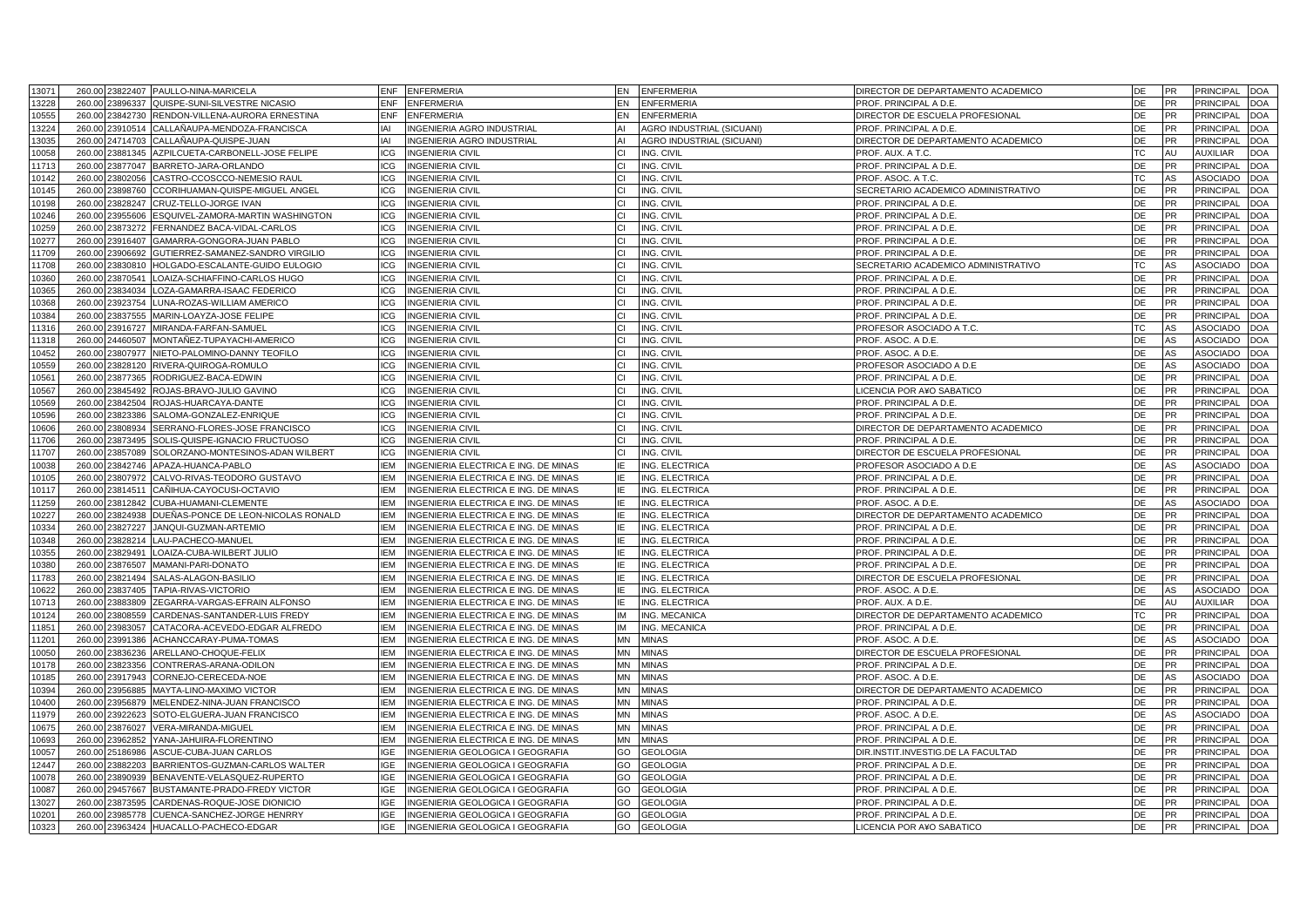| 10391 | 260.00 |                      | 23853084 MATTOS-OJEDA-EDISON SANTIAGO | INGENIERIA GEOLOGICA I GEOGRAFIA<br>IGE             | <b>GEOLOGIA</b><br>GO           | PROF. PRINCIPAL A D.E.              | DE        | <b>PR</b> | PRINCIPAL        | <b>DOA</b> |
|-------|--------|----------------------|---------------------------------------|-----------------------------------------------------|---------------------------------|-------------------------------------|-----------|-----------|------------------|------------|
| 11307 | 260.00 | 23837141             | MELENDEZ-MORVELI-LUIS ANTONIO         | <b>IGE</b><br>INGENIERIA GEOLOGICA I GEOGRAFIA      | GO<br><b>GEOLOGIA</b>           | PROFESOR ASOCIADO A D.E             | DE        | AS        | <b>ASOCIADO</b>  | <b>DOA</b> |
| 10411 | 260.00 | 23822072             | MERCADO-TEJADA-EDDIE EDGARD           | <b>IGE</b><br>INGENIERIA GEOLOGICA I GEOGRAFIA      | GO<br><b>GEOLOGIA</b>           | PROF. PRINCIPAL A D.E.              | DE        | PR        | <b>PRINCIPAL</b> | <b>DOA</b> |
| 10418 | 260.00 | 29274879             | MIRANDA-GASTAÑAGA-FELIX ALEJO LEON    | <b>IGE</b><br>INGENIERIA GEOLOGICA I GEOGRAFIA      | GO<br><b>GEOLOGIA</b>           | PROF. PRINCIPAL A D.E.              | DE        | <b>PR</b> | PRINCIPAL        | <b>DOA</b> |
| 10643 | 260.00 | 29506771             | URDAY-CHAVEZ-JOSE DANIEL              | <b>IGE</b><br>INGENIERIA GEOLOGICA I GEOGRAFIA      | GO<br>GEOLOGIA                  | DIRECTOR DE DEPARTAMENTO ACADEMICO  | <b>DE</b> | <b>PR</b> | <b>PRINCIPAL</b> | <b>DOA</b> |
| 10711 | 260.00 | 23848124             | ZEGARRA-CARREON-MAURO ALBERTO         | INGENIERIA GEOLOGICA I GEOGRAFIA<br><b>IGE</b>      | GO<br>GEOLOGIA                  | PROF. PRINCIPAL A D.E.              | DE        | <b>PR</b> | PRINCIPAL        | <b>DOA</b> |
| 10027 | 260.00 | 23839857             | ALVAREZ-ARAGON-EDGAR ALBERTO          | <b>IOM</b><br>INGENIERIA QUIMICA E ING. METALURGICA | IQ<br><b>INGENIERIA QUIMICA</b> | PROF. PRINCIPAL A D.E.              | <b>DE</b> | <b>PR</b> | <b>PRINCIPAL</b> | <b>DOA</b> |
| 11224 | 260.00 | 23873022             | BEJAR-UGARTE-FANNY VIRGINIA           | <b>IQM</b><br>INGENIERIA QUIMICA E ING. METALURGICA | IQ<br>INGENIERIA QUIMICA        | DIRECTOR DE ESCUELA PROFESIONAL     | DE        | <b>PR</b> | PRINCIPAL        | <b>DOA</b> |
| 10139 | 260.00 | 23846357             | CASTILLO-PEÑA-ALCIDES                 | <b>IQM</b><br>INGENIERIA QUIMICA E ING. METALURGICA | IQ<br>INGENIERIA QUIMICA        | DIRECTOR DE DEPARTAMENTO ACADEMICO  | DE        | <b>PR</b> | PRINCIPAL        | <b>DOA</b> |
| 11275 | 260.00 | 3872404              | GAMARRA-SOTO-FIDEL                    | <b>IOM</b><br>INGENIERIA QUIMICA E ING. METALURGICA | NGENIERIA QUIMICA<br>IO.        | DIRECTOR DE ESCUELA PROFESIONAL     | DE        | AS        | ASOCIADO         | <b>DOA</b> |
| 10331 | 260.00 | 23962113             | HURTADO-PEREZ-ARNALDO MARIO           | <b>IQM</b><br>INGENIERIA QUIMICA E ING. METALURGICA | IO<br><b>NGENIERIA QUIMICA</b>  | PROF. PRINCIPAL A D.E.              | DE        | <b>PR</b> | PRINCIPAL        | <b>DOA</b> |
| 10359 | 260.00 | 3806261              | OAIZA-ORTIZ-ESVEN                     | <b>MOI</b><br>INGENIERIA QUIMICA E ING. METALURGICA | IQ<br>NGENIERIA QUIMICA         | PROF. PRINCIPAL A D.E.              | DE        | PR        | PRINCIPAL        | <b>DOA</b> |
| 10389 | 260.00 |                      | MASCO-ARRIOLA-MERY LUZ                | <b>IQM</b>                                          |                                 |                                     | DE        | <b>PR</b> | PRINCIPAL        |            |
|       |        | 23847057             |                                       | INGENIERIA QUIMICA E ING. METALURGICA<br><b>IOM</b> | IQ<br>INGENIERIA QUIMICA        | PROF. PRINCIPAL A D.E.              | DE        |           |                  | DOA        |
| 10404 | 260.00 | 387581               | MENA-ESCALANTE-RAMON ERNESTO          | INGENIERIA QUIMICA E ING. METALURGICA               | NGENIERIA QUIMICA<br>က          | JEFE DE PRACTICAS A D.E             |           |           | JEFE DE PR       | <b>DOA</b> |
| 10405 | 260.00 | 23823791             | MENDIGURE-SARMIENTO-ATILIO            | INGENIERIA QUIMICA E ING. METALURGICA<br><b>IQM</b> | IQ<br>NGENIERIA QUIMICA         | <b>LICENCIA SINDICAL</b>            | TC        | AU        | <b>AUXILIAR</b>  | <b>OC</b>  |
| 10544 | 260.00 | 3850160              | QUINTANILLA-LOAIZA-JULIO              | <b>IQM</b><br>INGENIERIA QUIMICA E ING. METALURGICA | IQ<br><b>NGENIERIA QUIMICA</b>  | PROF. PRINCIPAL A T.C               | ТC        | PR        | PRINCIPAL        | DOA        |
| 10586 | 260.00 | 23993838             | SALAS-PINO-MIRIAM                     | <b>IOM</b><br>INGENIERIA QUIMICA E ING. METALURGICA | IQ<br>INGENIERIA QUIMICA        | PROF. PRINCIPAL A D.E.              | DE        | <b>PR</b> | PRINCIPAL        | <b>DOA</b> |
| 10695 | 260.00 | 3834779              | YAÑEZ-HERBOZO-EDILBERTO               | <b>IQM</b><br>INGENIERIA QUIMICA E ING. METALURGICA | IO<br>NGENIERIA QUIMICA         | LICENCIA POR A¥O SABATICO           | DE        | AS        | ASOCIADC         | <b>OC</b>  |
| 10070 | 260.00 | 23877710             | BARRIOS-RUIZ-GUILLERMO                | INGENIERIA QUIMICA E ING. METALURGICA<br><b>IQM</b> | MT<br><b>METALURGIA</b>         | PROF. PRINCIPAL A D.E.              | DE        | <b>PR</b> | PRINCIPAL        | <b>DOA</b> |
| 11227 | 260.00 | 2392187 <sup>-</sup> | BUSTAMANTE-JAEN-JULIO DANILO          | <b>IQM</b><br>INGENIERIA QUIMICA E ING. METALURGICA | MT<br><b>METALURGIA</b>         | PROF. PRINCIPAL A D.E.              | DE        | PR        | PRINCIPAL        | <b>OC</b>  |
| 10107 | 260.00 | 23956513             | CAMERO-HERMOZA-PEDRO                  | <b>IOM</b><br>INGENIERIA QUIMICA E ING. METALURGICA | МT<br><b>METALURGIA</b>         | LICENCIA SINDICAL                   | DE        | PR        | PRINCIPAL        | DOA        |
| 10112 | 260.00 | 23875439             | CANAL-CESPEDES-ABEL FRANKLIN          | INGENIERIA QUIMICA E ING. METALURGICA<br><b>IOM</b> | MT<br><b>METALURGIA</b>         | PROF. PRINCIPAL A D.E.              | DE        | PR        | PRINCIPAL        | <b>DOA</b> |
| 10129 | 260.00 | 24002881             | CARRASCO-TAPIA-PORFIRIO               | INGENIERIA QUIMICA E ING. METALURGICA<br><b>IQM</b> | <b>METALURGIA</b><br>МT         | SECRETARIO ACADEMICO ADMINISTRATIVO | DE        | AS        | <b>ASOCIADO</b>  | <b>DOA</b> |
| 10222 | 260.00 | 29378517             | DUEÑAS-AQUISE-VICTOR MELECIO          | <b>IOM</b><br>INGENIERIA QUIMICA E ING. METALURGICA | MT<br><b>METALURGIA</b>         | PROF. ASOC. A D.E.                  | DE        | AS        | ASOCIADO         | <b>DOA</b> |
| 10256 | 260.00 | 23956880             | FARFAN-YEPEZ-JOSE JULIO               | <b>IOM</b><br>INGENIERIA QUIMICA E ING. METALURGICA | МT<br><b>METALURGIA</b>         | PROF. PRINCIPAL A D.E.              | DE        | <b>PR</b> | PRINCIPAL        | <b>DOA</b> |
| 12179 | 260.00 | 23965618             | PEÑA-PEÑA-ELIAS TEODORO               | <b>IOM</b><br>INGENIERIA QUIMICA E ING. METALURGICA | MT<br><b>METALURGIA</b>         | SECRETARIO ACADEMICO ADMINISTRATIVO | DE        | <b>PR</b> | PRINCIPAL        | <b>DOA</b> |
| 11799 | 260.00 | 23957149             | QUISPE-NINA-EDUARDO MARCELO           | <b>IOM</b><br>INGENIERIA QUIMICA E ING. METALURGICA | МT<br><b>METALURGIA</b>         | PROF. ASOC. A D.E.                  | DE        | AS        | <b>ASOCIADO</b>  | <b>DOA</b> |
| 10554 | 260.00 | 23871526             | RAMOS-OBREGON-ROLANDO                 | <b>IOM</b><br>INGENIERIA QUIMICA E ING. METALURGICA | MT<br><b>METALURGIA</b>         | COORDINADOR DE CARRERA PROFESIONAL  | DE        | PR        | <b>PRINCIPAL</b> | <b>DOA</b> |
| 11798 | 260.00 | 23903892             | SANCHEZ-QUISPE-HONORATO               | <b>MOI</b><br>INGENIERIA QUIMICA E ING. METALURGICA | МT<br><b>METALURGIA</b>         | PROF. PRINCIPAL A D.E.              | DE        | <b>PR</b> | PRINCIPAL        | <b>DOA</b> |
| 11370 | 260.00 | 23815063             | SEGOVIA-SEGOVIA-MILNER                | <b>IQM</b><br>INGENIERIA QUIMICA E ING. METALURGICA | MT<br><b>METALURGIA</b>         | DIRECTOR DE ESCUELA PROFESIONAL     | DE        | <b>PR</b> | PRINCIPAL        | <b>DOA</b> |
| 10662 | 260.00 | 23834282             | /ARGAS-VALENCIA-BALTAZAR RAUL         | <b>IOM</b><br>INGENIERIA QUIMICA E ING. METALURGICA | MT<br><b>METALURGIA</b>         | DIRECTOR DE DEPARTAMENTO ACADEMICO  | <b>DE</b> | PR        | PRINCIPAL        | <b>DOA</b> |
| 17116 | 145.00 | 40237367             | CARRION-SANCHEZ-HILKA MARIELA         | <b>ATR</b><br><b>AGRONOMIA TROPICAL</b>             | <b>TR</b><br>CS AGR. TROPICALES | PROFESOR ASOCIADO A T.C.            | TC        | AS        | ASOCIADC         | <b>DOA</b> |
| 14460 | 145.00 | 23885212             | CASAFRANCA-VASQUEZ-RUBEN              | <b>ATR</b><br><b>AGRONOMIA TROPICAL</b>             | <b>TR</b><br>CS AGR. TROPICALES | PROF. AUX. A T.C.                   | <b>TC</b> | AU        | <b>AUXILIAR</b>  | <b>DOA</b> |
| 16994 | 145.00 | 07536434             | GARCIA-ATAUCHI-JESSICA                | <b>ATR</b><br>AGRONOMIA TROPICAL                    | <b>TR</b><br>CS AGR. TROPICALES | COORDINADOR DE CARRERA PROFESIONAL  | TC        | AU        | <b>AUXILIAR</b>  | <b>DOA</b> |
| 16595 | 145.00 | 24991546             | HUILLCA-JIMENEZ-EDGAR                 | <b>ATR</b><br><b>AGRONOMIA TROPICAL</b>             | TR.<br>CS AGR. TROPICALES       | PROFESOR ASOCIADO A T.C.            | <b>TC</b> | AS        | ASOCIADO         | <b>DOA</b> |
| 17445 | 145.00 | 23980283             | LERENA-CAJIGAS-BETZY ZEYTEL           | <b>ATR</b><br><b>AGRONOMIA TROPICAL</b>             | <b>TR</b><br>CS AGR. TROPICALES | PROFESOR AUXILIAR A T.C.            | <b>TC</b> | AU        | <b>AUXILIAR</b>  | <b>DOA</b> |
| 15653 | 145.00 | 24990500             | MARQUEZ-ROMERO-FANNY ROSARIO          | <b>ATR</b><br><b>AGRONOMIA TROPICAL</b>             | TR<br>CS AGR. TROPICALES        | PROF. ASOC. A T.C.                  | TC        | AS        | <b>ASOCIADO</b>  | <b>DOA</b> |
| 12902 | 145.00 | 23834508             | TISOC-DUEÑAS-ISOLINA OCTAVIA          | <b>ATR</b><br><b>AGRONOMIA TROPICAL</b>             | <b>TR</b><br>CS AGR. TROPICALES | PROF. PRINCIPAL A D.E.              | <b>DE</b> | <b>PR</b> | <b>PRINCIPAL</b> | <b>DOA</b> |
|       |        |                      |                                       |                                                     |                                 |                                     |           |           | ASOCIADO         |            |
| 16458 | 145.00 | 23952035             | BACA-GARCIA-CARLOS JESUS              | AZO<br>AGRONOMIA Y ZOOTECNIA                        | AG<br><b>AGRICULTURA</b>        | PROFESOR ASOCIADO A T.C.            | TC        | AS        |                  | <b>DOA</b> |
| 13444 | 145.00 | 23998514             | BLANCO-ZAMALLOA-MAYWA CECILIA         | <b>AZO</b><br>AGRONOMIA Y ZOOTECNIA                 | AG<br><b>AGRICULTURA</b>        | DIRECTOR DE ESCUELA PROFESIONAL     | <b>DE</b> | PR        | <b>PRINCIPAL</b> | <b>DOA</b> |
| 15889 | 145.00 | 23849496             | CATALAN-BAZAN-WILFREDO                | AZO<br>AGRONOMIA Y ZOOTECNIA                        | AG<br><b>AGRICULTURA</b>        | PROF. PRINCIPAL A T.C.              | <b>TC</b> | <b>PR</b> | PRINCIPAL        | <b>DOA</b> |
| 14938 | 145.00 | 23881755             | CESPEDES-FLOREZ-ELISABET              | <b>AZO</b><br>AGRONOMIA Y ZOOTECNIA                 | AG<br><b>AGRICULTURA</b>        | PROFESOR AUXILIAR A T.C.            | <b>TC</b> | AU        | <b>AUXILIAR</b>  | <b>DOA</b> |
| 14462 | 145.00 | 23867853             | GONZALES-GALLEGOS-DOMINGO             | AZO<br>AGRONOMIA Y ZOOTECNIA                        | AG<br>AGRICULTURA               | PROF. PRINCIPAL A D.E.              | DE        | <b>PR</b> | PRINCIPAL        | <b>DOA</b> |
| 14463 | 145.00 | 23903799             | GONZALES-QUISPE-RICARDO               | <b>AZO</b><br>AGRONOMIA Y ZOOTECNIA                 | AG<br><b>AGRICULTURA</b>        | PROF. PRINCIPAL A D.E.              | DE        | <b>PR</b> | PRINCIPAL        | <b>DOA</b> |
| 15854 | 145.00 | 23936715             | JIMENEZ-AGUILAR-CATALINA              | AZO<br>AGRONOMIA Y ZOOTECNIA                        | AG<br>AGRICULTURA               | PROF. AUX. A T.C.                   | <b>TC</b> | AU        | <b>AUXILIAR</b>  | <b>DOA</b> |
| 14464 | 145.00 | 23876500             | ROMERO-DE LA CUBA-ROGER ALEX          | AZO<br>AGRONOMIA Y ZOOTECNIA                        | AG<br><b>AGRICULTURA</b>        | PROF. PRINCIPAL A D.E.              | DE        | PR        | PRINCIPAL        | <b>DOA</b> |
| 15290 | 145.00 | 3920988              | ALVAREZ-MEDINA-DUNKER ARTURO          | AZO<br>AGRONOMIA Y ZOOTECNIA                        | GA<br>GANADERIA                 | PROF. ASOC. A D.E.                  | DE        | AS        | ASOCIADO         | <b>DOA</b> |
| 16550 | 145.00 | 23924578             | CARDENAS-RODRIGUEZ-JIM                | AZO<br>AGRONOMIA Y ZOOTECNIA                        | GANADERIA<br>GА                 | PROF. AUX. A T.C.                   | ТC        | AU        | <b>AUXILIAR</b>  | DOA        |
| 16231 | 145.00 | 3952222              | CUCHO-DOLMOS-HERNAN CARLOS            | AZO<br>AGRONOMIA Y ZOOTECNIA                        | GA<br><b>GANADERIA</b>          | PROFESOR ASOCIADO A T.C.            | ТC        | AS        | ASOCIADC         | DOA        |
| 17417 | 145.00 | 29617582             | ESTRADA-ZUÑIGA-ANDRES CORSINO         | AZO<br>AGRONOMIA Y ZOOTECNIA                        | GА<br>GANADERIA                 | PROFESOR ASOCIADO A D.E             | DE        | AS        | <b>ASOCIADO</b>  | <b>DOA</b> |
| 14140 | 145.00 | 3940692              | MOSCOSO-MUÑOZ-JUAN ELMER              | <b>AZO</b><br>AGRONOMIA Y ZOOTECNIA                 | GA<br><b>GANADERIA</b>          | PROF. PRINC. A T.C.                 | <b>TC</b> | PR        | PRINCIPAL        | <b>DOA</b> |
| 14941 | 145.00 | 01285940             | /ALDEZ-GUTIERREZ-EDGAR ALBERTO        | AZO<br>AGRONOMIA Y ZOOTECNIA                        | GANADERIA<br>GА                 | PROFESOR ASOCIADO A D.E             | DE        | AS        | ASOCIADO         | <b>DOA</b> |
| 15535 | 145.00 | 31016563             | /ERGARA-ABARCA-WALTER GUILLERMO       | <b>AZO</b><br>AGRONOMIA Y ZOOTECNIA                 | GA<br>GANADERIA                 | DIRECTOR DE DEPARTAMENTO ACADEMICO  | DE        | PR        | PRINCIPAL        | <b>DOA</b> |
| 14855 | 145.00 | 23827874             | FLORES-CAPARO-ERWIC                   | AAP<br>ARQUITECTURA Y ARTES PLASTICAS               | AR.<br>ARQUITECTURA Y URBANISMO | PROF. PRINCIPAL A D.E.              | DE        | <b>PR</b> | PRINCIPAL        | DOA        |
| 12776 | 145.00 | 23885949             | GALLEGOS-GONGORA-MARIO IVAN           | AAP<br>ARQUITECTURA Y ARTES PLASTICAS               | AR<br>ARQUITECTURA Y URBANISMO  | LICENC.X CAPACIT.OFICIALIZADA       | DE        | AS        | ASOCIADO         | <b>DOA</b> |
| 14431 | 145.00 | 23902310             | MALPARTIDA-MENDOZA-WENCESLAO          | AAP<br>ARQUITECTURA Y ARTES PLASTICAS               | AR<br>ARQUITECTURA Y URBANISMO  | PROF. ASOC. A D.E.                  | DE        | AS        | ASOCIADO         | DOA        |
| 15649 | 145.00 | 23819665             | VAVARRO-HALANOCCA-RENE                | AAP<br>ARQUITECTURA Y ARTES PLASTICAS               | AR<br>ARQUITECTURA Y URBANISMO  | PROF. PRINCIPAL A D.E.              | DE        | <b>PR</b> | PRINCIPAL        | <b>DOA</b> |
| 12775 | 145.00 | 23900357             | QUISPE-RICALDE-MARIA ELENA            | AAP<br>ARQUITECTURA Y ARTES PLASTICAS               | AR.<br>ARQUITECTURA Y URBANISMO | PROFESOR ASOCIADO A T.C.            | TC        | AS        | ASOCIADO         | <b>DOA</b> |
| 17058 | 145.00 | 2385950              | ROMERO-MORA-LISBETH                   | AAP<br>ARQUITECTURA Y ARTES PLASTICAS               | AR.<br>ARQUITECTURA Y URBANISMO | PROFESOR ASOCIADO A T.C.            | <b>TC</b> | AS        | ASOCIADO         | <b>DOA</b> |
| 18593 |        | 145.00 23987439      | SALAS-VELASQUEZ-VICTOR MANUEL         | AAP<br>ARQUITECTURA Y ARTES PLASTICAS               | AR<br>ARQUITECTURA Y URBANISMO  | PROFESOR AUXILIAR A T.C.            | <b>TC</b> | AU        | <b>AUXILIAR</b>  | <b>DOA</b> |
|       |        |                      |                                       |                                                     |                                 |                                     |           |           |                  |            |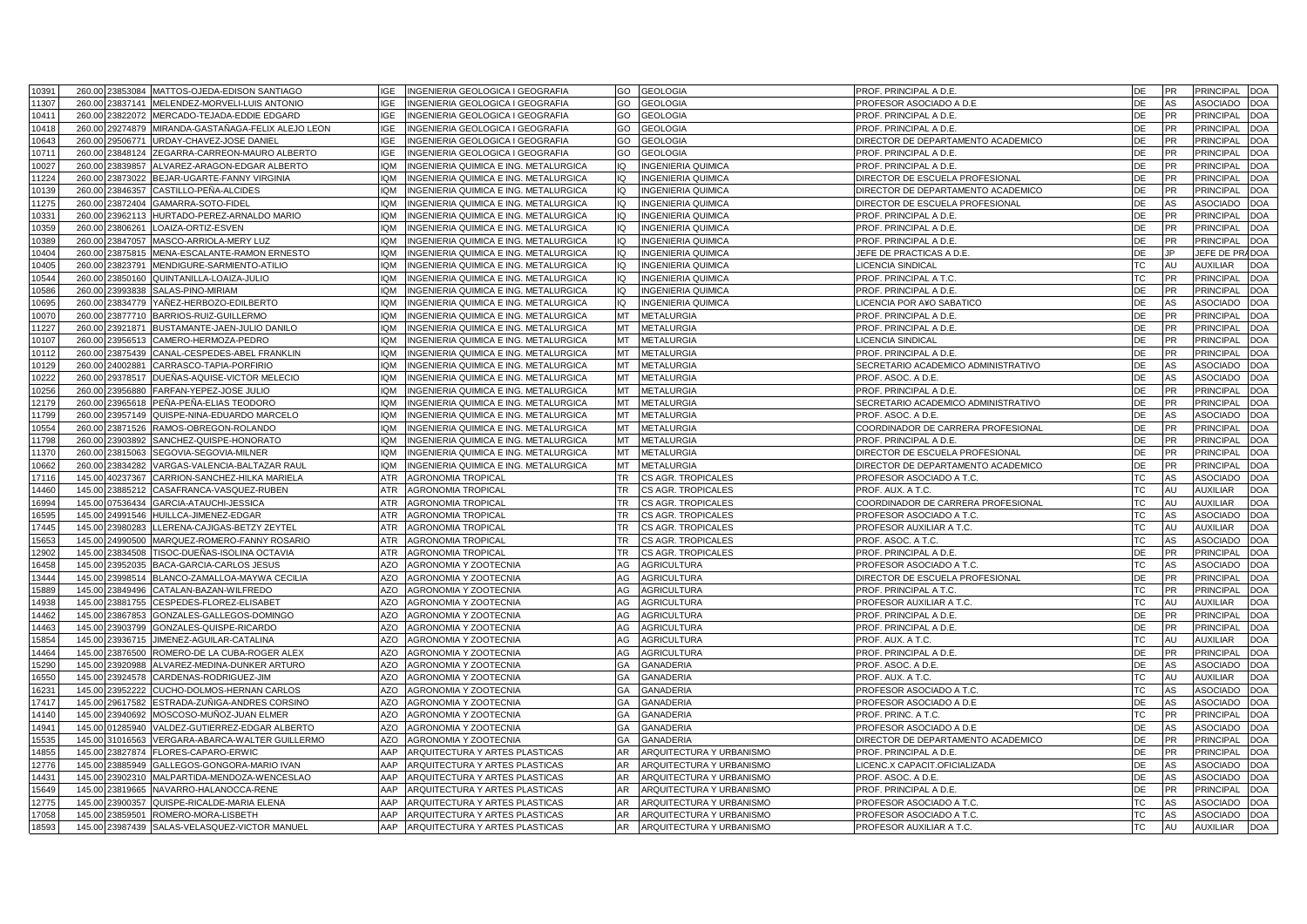| 13637          |        | 145.00 23871733 | SALAZAR-MUÑIZ-WILBERT SANY                     | ARQUITECTURA Y ARTES PLASTICAS<br>AAP              | ARQUITECTURA Y URBANISMO<br><b>AR</b>           | PROF. PRINCIPAL A D.E.                    | DE        | PR        | PRINCIPAL        | <b>DOA</b>              |
|----------------|--------|-----------------|------------------------------------------------|----------------------------------------------------|-------------------------------------------------|-------------------------------------------|-----------|-----------|------------------|-------------------------|
| 14465          | 145.00 | 23876905        | SOSA-SOTO-DARIO                                | AAP<br>ARQUITECTURA Y ARTES PLASTICAS              | AR.<br>ARQUITECTURA Y URBANISMO                 | PROF. ASOC. A D.E.                        | DE        | AS        | <b>ASOCIADO</b>  | <b>DOA</b>              |
| 17416          |        | 145.00 23944605 | TORRES-PAREDES-EDGAR ALBERTO                   | AAP<br>ARQUITECTURA Y ARTES PLASTICAS              | AR.<br>ARQUITECTURA Y URBANISMO                 | PROFESOR ASOCIADO A T.C.                  | <b>TC</b> | AS        | ASOCIADO         | <b>DOA</b>              |
| 17440          | 145.00 | 23856863        | ZECENARRO-BENAVENTE-GERMAN                     | AAP<br>ARQUITECTURA Y ARTES PLASTICAS              | AR.<br>ARQUITECTURA Y URBANISMO                 | PROFESOR ASOCIADO A T.C.                  | TC        | AS        | ASOCIADO         | <b>DOA</b>              |
| 15489          |        | 145.00 23833619 | GONZALEZ-VERGARA-JUVENAL RAMIRO                | CAT<br>CIENCIAS ADMINISTRATIVAS Y TURISMO          | AD<br><b>CS ADMINISTRATIVAS</b>                 | JEFE PRACT. A T.C.                        | <b>TC</b> | <b>JP</b> | JEFE DE PRADOA   |                         |
| 13093          | 145.00 | 23872457        | HARO-PAZ-EMILIANO LEONCIO                      | CAT<br>CIENCIAS ADMINISTRATIVAS Y TURISMO          | AD<br><b>CS ADMINISTRATIVAS</b>                 | PROFESOR ASOCIADO A T.C.                  | TC        | AS        | <b>ASOCIADO</b>  | <b>DOA</b>              |
| 14081          | 145.00 | 23837499        | LINARES-SANTOS-DANIEL ALEJANDRO                | CAT<br>CIENCIAS ADMINISTRATIVAS Y TURISMO          | AD<br><b>CS ADMINISTRATIVAS</b>                 | PROF. PRINCIPAL A D.E.                    | <b>DE</b> | <b>PR</b> | <b>PRINCIPAL</b> | <b>DOA</b>              |
| 14286          | 145.00 | 23842648        | PAZOS-MIRANDA-JOSE FELIX                       | CAT<br>CIENCIAS ADMINISTRATIVAS Y TURISMO          | AD<br><b>CS ADMINISTRATIVAS</b>                 | JEFE DE LA UNIDAD DE TALENTO HUMANO       | DE        | <b>PR</b> | PRINCIPAL        | <b>DOA</b>              |
| 13521          | 145.00 | 23843136        | PUENTE DE LA VEGA-APARICIO-VICTORIA            | CAT<br>CIENCIAS ADMINISTRATIVAS Y TURISMO          | AD<br><b>CS ADMINISTRATIVAS</b>                 | PROF. ASOC. A D.E.                        | DE        | AS        | <b>ASOCIADO</b>  | <b>DOA</b>              |
| 4434           | 145.00 | 3942696         | SUYO-CRUZ-GABRIEL                              | CAT<br>CIENCIAS ADMINISTRATIVAS Y TURISMO          | AD<br>CS ADMINISTRATIVAS                        | PROF. PRINCIPAL A D.E.                    | DE        | PR        | PRINCIPAL        | <b>DOA</b>              |
| 14722          | 145.00 | 23817598        | TITO-NUÑEZ-RICARDO                             | CAT<br>CIENCIAS ADMINISTRATIVAS Y TURISMO          | AD<br><b>CS ADMINISTRATIVAS</b>                 | JEFE PRACT. A T.C.                        | <b>TC</b> | JP.       | JEFE DE PRA      | <b>DOA</b>              |
| 14141          | 145.00 | 23833226        | /ENERO-GIBAJA-ROGER                            | CAT<br>CIENCIAS ADMINISTRATIVAS Y TURISMO          | AD<br>CS ADMINISTRATIVAS                        | DIRECTOR DE LA DIRECCION DE PLANIFICACION | DE        | PR        | PRINCIPAL        | <b>DOA</b>              |
| 16996          |        | 145.00 23858088 | /ENERO-VASQUEZ-ANA MARIA                       | CAT<br>CIENCIAS ADMINISTRATIVAS Y TURISMO          | AD<br><b>CS ADMINISTRATIVAS</b>                 | JEFE PRACT. A T.C.                        | TC        | .IP       | JEFE DE PRADOA   |                         |
| 14561          | 145.00 | 3908183         | ABARCA-ARRAMBIDE-ROXANA JULIA                  | CAT<br>CIENCIAS ADMINISTRATIVAS Y TURISMO          | TU<br><b>TURISMO</b>                            | PROF. PRINCIPAL A D.E.                    | DE        | PR        | PRINCIPAL        | <b>OC</b>               |
| 14117          |        | 145.00 23849586 | CARDOSO-DE FLOREZ-GLORIA PAULINA               | CAT<br>CIENCIAS ADMINISTRATIVAS Y TURISMO          | <b>TURISMO</b><br>TU                            | DIRECTOR DE DEPARTAMENTO ACADEMICO        | DE        | <b>PR</b> | <b>PRINCIPAL</b> | <b>OC</b>               |
|                |        |                 |                                                | CAT                                                | TU                                              |                                           | ТC        |           |                  |                         |
| 16529<br>14888 | 145.00 | 23853710        | DELGADO-ROJAS-PERSY ERNESTO                    | CIENCIAS ADMINISTRATIVAS Y TURISMO                 | <b>TURISMO</b><br>TU<br><b>TURISMO</b>          | PROFESOR ASOCIADO A T.C.                  |           | AS        | ASOCIADC         | <b>OC</b><br><b>DOA</b> |
|                |        | 145.00 23814781 | OLAZABAL-CASTILLO-MARIA JESUS                  | CAT<br>CIENCIAS ADMINISTRATIVAS Y TURISMO          |                                                 | PROF. PRINC. A T.C                        | TC        | <b>PR</b> | <b>PRINCIPAL</b> |                         |
| 14060          | 145.00 | :3989750        | PACHECO-DEL CASTILLO-JORGE WASHINGTON          | CAT<br>CIENCIAS ADMINISTRATIVAS Y TURISMO          | TU<br><b>TURISMO</b>                            | PROF. ASOC. A T.C.                        | <b>TC</b> | AS        | ASOCIADC         | <b>OC</b>               |
| 14059          |        | 145.00 23879874 | PAULLO-RODRIGUEZ-MARIA SANDRA                  | CIENCIAS ADMINISTRATIVAS Y TURISMO<br>CAT          | <b>TURISMO</b><br>TU                            | PROF. PRINC. A T.C                        | TC        | <b>PR</b> | PRINCIPAL        | <b>DOA</b>              |
| 13057          | 145.00 | 23870836        | QUISPE-PARDO-WALTER SANTIAGO                   | CAT<br>CIENCIAS ADMINISTRATIVAS Y TURISMO          | TU<br><b>TURISMO</b>                            | PROF. ASOC. A D.E.                        | DE        | AS        | ASOCIADC         | <b>OC</b>               |
| 5486           |        | 145.00 23885811 | RECHARTE-CUENTAS-ALVARO                        | CIENCIAS ADMINISTRATIVAS Y TURISMO<br>CAT          | TU<br><b>TURISMO</b>                            | PROFESOR ASOCIADO A T.C.                  | TC        | AS        | ASOCIADO         | DOA                     |
| 13058          | 145.00 | 23873600        | VERGARA-VALENZA-ZOILO LADISLAO                 | CAT<br>CIENCIAS ADMINISTRATIVAS Y TURISMO          | TU<br><b>TURISMO</b>                            | PROF. PRINC. A T.C                        | <b>TC</b> | <b>PR</b> | PRINCIPAL        | <b>DOA</b>              |
| 16004          |        | 145.00 23983840 | ACURIO-SAAVEDRA-JORGE                          | CBG<br>CIENCIAS BIOLOGICAS                         | CВ<br><b>BIOLOGIA</b>                           | PROF. ASOC. A D.E.                        | DE        | AS        | <b>ASOCIADO</b>  | <b>DOA</b>              |
| 14114          |        | 145.00 23859957 | AGUILAR-ANCORI-ELSA GLADYS                     | <b>CBG</b><br>CIENCIAS BIOLOGICAS                  | CB<br><b>BIOLOGIA</b>                           | PROF. ASOC. A D.E.                        | DE        | AS        | ASOCIADO         | <b>DOA</b>              |
| 13511          |        | 145.00 23809339 | AGUILAR-CONDEMAYTA-OLINTHO                     | CBG<br>CIENCIAS BIOLOGICAS                         | CB<br><b>BIOLOGIA</b>                           | SECRETARIO ACADEMICO ADMINISTRATIVO       | DE        | PR        | <b>PRINCIPAL</b> | <b>DOA</b>              |
| 13724          | 145.00 | 23834435        | ALVAREZ-MOSCOSO-MODESTA ESTHER                 | <b>CBG</b><br>CIENCIAS BIOLOGICAS                  | CB<br><b>BIOLOGIA</b>                           | PROFESOR ASOCIADO A T.C.                  | TC        | AS        | ASOCIADO         | <b>DOA</b>              |
| 12172          |        | 145.00 23850648 | AYMA-CORNEJO-LUIS                              | <b>CBG</b><br>CIENCIAS BIOLOGICAS                  | CВ<br><b>BIOLOGIA</b>                           | PROF. AUX. A T.C.                         | TC        | AU        | <b>AUXILIAR</b>  | <b>DOA</b>              |
| 12780          | 145.00 | 23826797        | ESPINOZA-CARRASCO-HELDY YIYI                   | <b>CBG</b><br>CIENCIAS BIOLOGICAS                  | CB<br><b>BIOLOGIA</b>                           | PROFESOR ASOCIADO A D.E                   | DE        | AS        | ASOCIADC         | <b>DOA</b>              |
| 12174          |        | 145.00 23912951 | HOLGADO-ROJAS-MARIA ENCARNACION                | CBG<br>CIENCIAS BIOLOGICAS                         | CB<br><b>BIOLOGIA</b>                           | PROF. ASOC. A D.E.                        | DE        | AS        | <b>ASOCIADO</b>  | <b>DOA</b>              |
| 14120          | 145.00 | 23867218        | MACHACA-BLANCO-EUFEMIA                         | <b>CBG</b><br>CIENCIAS BIOLOGICAS                  | CB<br><b>BIOLOGIA</b>                           | PROF. ASOC. A T.C.                        | TC        | AS        | <b>ASOCIADC</b>  | <b>DOA</b>              |
| 14608          |        | 145.00 23926260 | MOSTAJO-ZAVALETA-MARTHA NATIVIDAD              | <b>CBG</b><br>CIENCIAS BIOLOGICAS                  | CВ<br><b>BIOLOGIA</b>                           | PROFESOR ASOCIADO A T.C.                  | <b>TC</b> | AS        | <b>ASOCIADO</b>  | <b>DOA</b>              |
| 15657          |        | 145.00 23920369 | OCHOA-CAMARA-MARIA LUISA                       | <b>CBG</b><br>CIENCIAS BIOLOGICAS                  | CB<br><b>BIOLOGIA</b>                           | PROFESOR AUXILIAR A T.C.                  | TC        | AU        | <b>AUXILIAR</b>  | <b>DOA</b>              |
| 16187          |        |                 | 145.00 40114931 QUISPE-FLOREZ-MERCEDES MARITZA | <b>CBG</b><br>CIENCIAS BIOLOGICAS                  | <b>CB</b><br><b>BIOLOGIA</b>                    | JEFE PRACT. A T.C.                        | <b>TC</b> | .IP       | JEFE DE PRADOA   |                         |
| 14436          |        | 145.00 23925167 | QUISPE-MONTOYA-RAMON GUSTAVO                   | <b>CBG</b><br>CIENCIAS BIOLOGICAS                  | CB<br><b>BIOLOGIA</b>                           | PROF. PRINCIPAL A D.E.                    | DE        | PR        | <b>PRINCIPAL</b> | <b>DOA</b>              |
| 14119          | 145.00 | 23963444        | RODRIGUEZ-SANCHEZ-ISABEL                       | CBG<br>CIENCIAS BIOLOGICAS                         | <b>BIOLOGIA</b><br>CВ                           | DIRECTOR DE ESCUELA PROFESIONAL           | DE        | <b>PR</b> | PRINCIPAL        | DOA                     |
| 11980          |        | 145.00 23954648 | YABAR-LANDA-ERICK                              | <b>CBG</b><br>CIENCIAS BIOLOGICAS                  | CB<br><b>BIOLOGIA</b>                           | PROF. PRINCIPAL A D.E.                    | <b>DE</b> | PR        | <b>PRINCIPAL</b> | <b>DOA</b>              |
| 13434          | 145.00 | 23827387        | YANQUE-YUCRA-PERCY                             | CBG<br>CIENCIAS BIOLOGICAS                         | CВ<br><b>BIOLOGIA</b>                           | PROF. ASOC. A D.E.                        | DE        | AS        | <b>ASOCIADO</b>  | <b>DOA</b>              |
| 12069          |        | 145.00 23847743 | BARRON-VILCHEZ-LUIS ALBERTO                    | <b>CCF</b><br>CIENCIAS CONTABLES Y FINANCIERAS     | CA<br>CONTABILIDAD                              | DIRECTOR DE DEPARTAMENTO ACADEMICO        | <b>DE</b> | <b>PR</b> | <b>PRINCIPAL</b> | <b>DOA</b>              |
| 12070          | 145.00 | 23951083        | GUILLERMO-ESPINOZA-JORGE WASHINTON             | <b>CCF</b><br>CIENCIAS CONTABLES Y FINANCIERAS     | CONTABILIDAD<br>СA                              | PROFESOR ASOCIADO A T.C.                  | TC        | AS        | <b>ASOCIADO</b>  | <b>DOA</b>              |
| 15682          |        | 145.00 23904134 | HOLGADO-ABARCA-FEDERICO                        | <b>CCF</b><br>CIENCIAS CONTABLES Y FINANCIERAS     | CA<br>CONTABILIDAD                              | PROF. PRINCIPAL A T.C                     | <b>TC</b> | PR        | <b>PRINCIPAL</b> | <b>DOA</b>              |
| 16134          |        | 145.00 80491489 | MAYHUA-CURO-KELMA RUTH                         | CCF<br>CIENCIAS CONTABLES Y FINANCIERAS            | CA<br>CONTABILIDAD                              | PROFESOR ASOCIADO A T.C.                  | <b>TC</b> | AS        | <b>ASOCIADO</b>  | <b>DOA</b>              |
| 16005          |        | 145.00 25003980 | MOLINA-MARTINEZ-LIZETH                         | CCF<br>CIENCIAS CONTABLES Y FINANCIERAS            | CA<br>CONTABILIDAD                              | PROF. PRINCIPAL A D.E.                    | DE        | PR        | PRINCIPAL        | <b>DOA</b>              |
| 5292           | 145.00 | 23849535        | MONTALVO-LOAIZA-CLEVER ABELARDO                | <b>CCF</b><br>CIENCIAS CONTABLES Y FINANCIERAS     | CONTABILIDAD<br>СA                              | PROFESOR AUXILIAR A T.C.                  | <b>TC</b> | AU        | <b>AUXILIAR</b>  | <b>DOA</b>              |
| 11794          | 145.00 | 23827556        | PALIZA-PEREZ-JOSE DANIEL                       | <b>CCF</b><br>CIENCIAS CONTABLES Y FINANCIERAS     | CA<br>CONTABILIDAD                              | SECRETARIO ACADEMICO ADMINISTRATIVO       | <b>TC</b> | AS        | <b>ASOCIADO</b>  | <b>DOA</b>              |
| 17064          | 145.00 | 23847092        | PEREZ-VILLAFUERTE-RENNE WILFREDO               | CCF<br>CIENCIAS CONTABLES Y FINANCIERAS            | CA<br>CONTABILIDAD                              | PROFESOR ASOCIADO A T.C.                  | <b>TC</b> | AS        | ASOCIADO         | <b>DOA</b>              |
| 12544          |        | 145.00 23872153 | GONZALEZ-GAMARRA-DAVID ORLANDO                 | <b>FMA</b><br>CIENCIAS FORESTALES Y MEDIO AMBIENTE | CF<br>CS. FORESTALES I M. AMB. (PTO. MALDONADO) | PROF. PRINCIPAL A D.E.                    | DE        | PR        | PRINCIPAL        | <b>DOA</b>              |
| 2998           | 145.00 | 23817225        | PILLCO-SOTO-JAVIER                             | <b>FMA</b><br>CIENCIAS FORESTALES Y MEDIO AMBIENTE | CF<br>CS. FORESTALES I M. AMB. (PTO. MALDONADO) | PROFESOR AUXILIAR A T.C.                  | <b>TC</b> | AU        | <b>AUXILIAR</b>  | <b>DOA</b>              |
| 15547          |        | 145.00 23975499 | CARDEÑA-UNDA-KARINA                            | QFM<br>CIENCIAS QUIMICAS FISICAS Y MATEMATICAS     | <b>FR</b><br><b>FARMACIA</b>                    | DIRECTOR DE DEPARTAMENTO ACADEMICO        | ТC        | AS        | <b>ASOCIADO</b>  | <b>DOA</b>              |
| 14017          | 145.00 | 23945000        | DEL CARPIO-JIMENEZ-CARLA                       | QFM<br>CIENCIAS QUIMICAS FISICAS Y MATEMATICAS     | <b>FR</b><br><b>FARMACIA</b>                    | PROF. PRINCIPAL A D.E.                    | DE        | PR        | <b>PRINCIPAL</b> | DOA                     |
| 14124          |        | 145.00 23988087 | FIGUEROA-VARGAS-KATIUSKA                       | QFM<br>CIENCIAS QUIMICAS FISICAS Y MATEMATICAS     | <b>FR</b><br><b>FARMACIA</b>                    | DIRECTOR DE ESCUELA PROFESIONAL           | TC        | AS        | <b>ASOCIADO</b>  | <b>DOA</b>              |
|                |        |                 |                                                | QFM                                                |                                                 |                                           | <b>TC</b> |           | ASOCIADC         | <b>DOA</b>              |
| 13423          | 145.00 | 06759221        | MOREYRA-PACHAS-CARLOS ALBERTO                  | CIENCIAS QUIMICAS FISICAS Y MATEMATICAS<br>QFM     | <b>FR</b><br><b>FARMACIA</b><br><b>FR</b>       | PROF. ASOC. A T.C.                        |           | AS        | ASOCIADO         | <b>DOA</b>              |
| 14032          |        | 145.00 23962015 | SACSA-DIAZ-MIGUEL FRANCISCO                    | CIENCIAS QUIMICAS FISICAS Y MATEMATICAS            | <b>FARMACIA</b>                                 | PROFESOR ASOCIADO A D.E                   | DE        | AS        |                  |                         |
| 14440          | 145.00 | 06291305        | <b>VERA-FERCHAU-INGRID</b>                     | QFM<br>CIENCIAS QUIMICAS FISICAS Y MATEMATICAS     | <b>FR</b><br><b>FARMACIA</b>                    | PROFESOR ASOCIADO A T.C.                  | <b>TC</b> | AS        | ASOCIADC         | DOA                     |
| 14439          |        | 145.00 06430251 | VERA-FERCHAU-KARINA                            | QFM<br>CIENCIAS QUIMICAS FISICAS Y MATEMATICAS     | FR.<br><b>FARMACIA</b>                          | PROF. ASOC. A D.E.                        | DE        | AS        | <b>ASOCIADO</b>  | DOA                     |
| 13422          | 145.00 | 23984951        | VILLENA-TEJADA-MAGALY                          | QFM<br>CIENCIAS QUIMICAS FISICAS Y MATEMATICAS     | <b>FARMACIA</b><br><b>FR</b>                    | PROF. PRINCIPAL A D.E.                    | DE        | <b>PR</b> | PRINCIPAL        | <b>DOA</b>              |
| 16287          |        | 145.00 23948980 | ACCOSTUPA-QUISPE-YENY MARITZA                  | QFM<br>CIENCIAS QUIMICAS FISICAS Y MATEMATICAS     | <b>FISICA</b>                                   | PROFESOR ASOCIADO A T.C.                  | TC        | AS        | ASOCIADO         | DOA                     |
| 14986          | 145.00 | 06445848        | ARAUJO-DEL CASTILLO-CARMEN                     | QFM<br>CIENCIAS QUIMICAS FISICAS Y MATEMATICAS     | <b>FISICA</b>                                   | PROFESOR ASOCIADO A T.C.                  | <b>TC</b> | AS        | ASOCIADO         | <b>DOA</b>              |
| 14100          |        | 145.00 23862383 | ARTEAGA-CURIE-ROCIO                            | QFM<br>CIENCIAS QUIMICAS FISICAS Y MATEMATICAS     | <b>FISICA</b>                                   | PROF. ASOC. A T.C.                        | TC        | AS        | ASOCIADO         | <b>DOA</b>              |
| 14673          | 145.00 | 23802354        | AYALA-CHACMANI-VIRGILIO                        | OFM<br>CIENCIAS QUIMICAS FISICAS Y MATEMATICAS     | <b>FISICA</b>                                   | LICENC.X CAPACIT.OFICIALIZADA             | <b>TC</b> | AS        | ASOCIADO         | <b>DOA</b>              |
| 15395          |        |                 | 145.00 23932779 BACA-FLORES-JESUS ANGEL        | QFM<br>CIENCIAS QUIMICAS FISICAS Y MATEMATICAS     | <b>FISICA</b><br>FI.                            | PROFESOR ASOCIADO A T.C.                  | <b>TC</b> | AS        | ASOCIADO         | <b>DOA</b>              |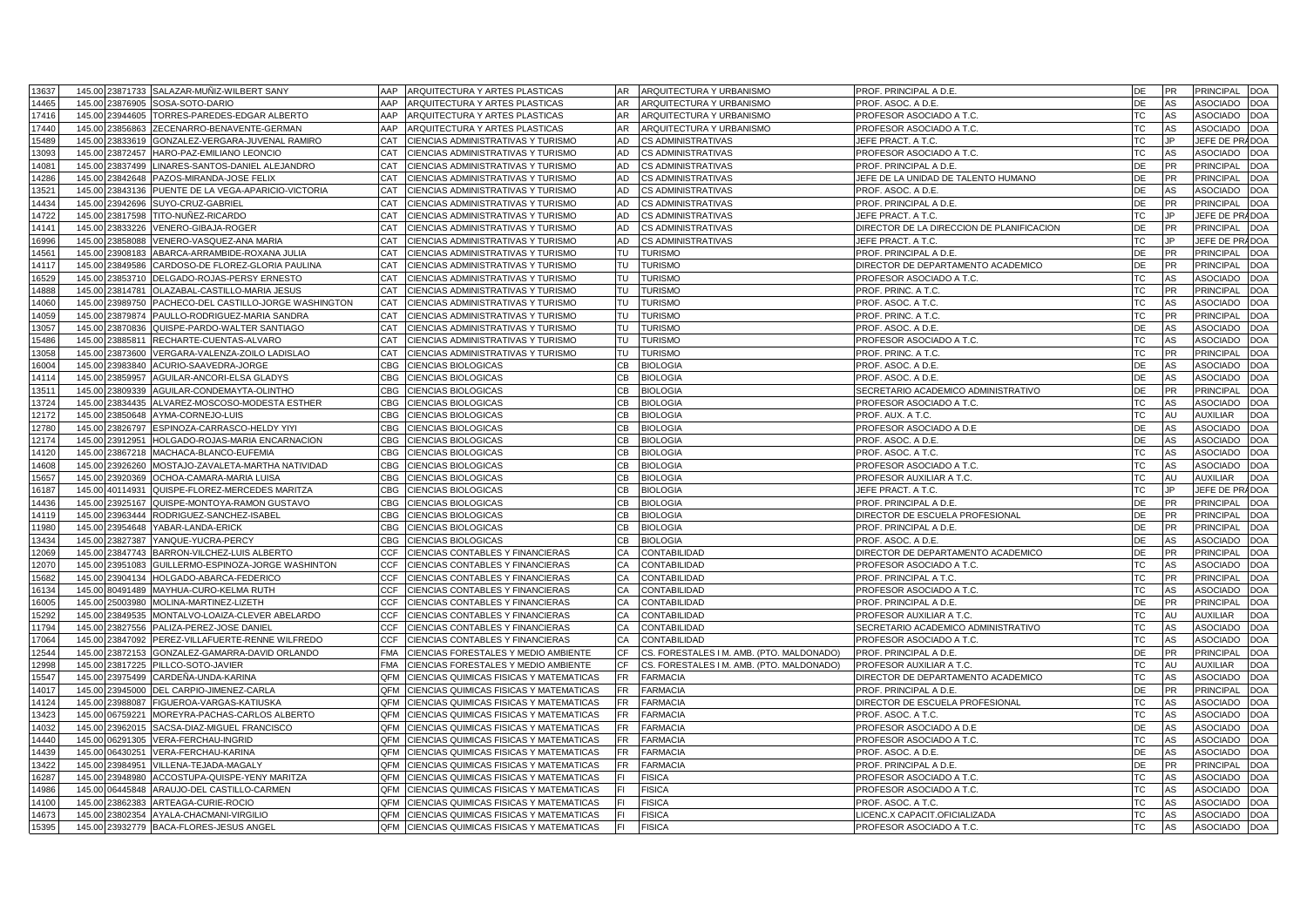| 14170          | 145.00 24702670                         | CACERES-SAENZ-RICARDO ADAN<br>QFM                                      | CIENCIAS QUIMICAS FISICAS Y MATEMATICAS                                                        | <b>FISICA</b>                                        | PROF. ASOC. A T.C.                                   | <b>TC</b>        | AS              | ASOCIADO<br><b>DOA</b>                                         |
|----------------|-----------------------------------------|------------------------------------------------------------------------|------------------------------------------------------------------------------------------------|------------------------------------------------------|------------------------------------------------------|------------------|-----------------|----------------------------------------------------------------|
| 12217          | 145.00 24665176                         | CCARITA-CCARITA-FELIX<br><b>OFM</b>                                    | CIENCIAS QUIMICAS FISICAS Y MATEMATICAS                                                        | <b>FISICA</b>                                        | PROFESOR ASOCIADO A D.E                              | DE               | AS              | ASOCIADO<br><b>DOA</b>                                         |
| 10166          | 145.00 23824828                         | CHURA-SERRANO-PASTOR RAUL<br>QFM                                       | CIENCIAS QUIMICAS FISICAS Y MATEMATICAS                                                        | <b>FISICA</b>                                        | DIR.INSTIT.INVEST.DE FACULT.                         | DE               | PR              | <b>PRINCIPAL</b><br><b>DOA</b>                                 |
| 15330          | 145.00 40402436                         | QFM<br>GARCIA-ROCA-SAYRI TUPAC                                         | CIENCIAS QUIMICAS FISICAS Y MATEMATICAS                                                        | <b>FISICA</b>                                        | PROF. PRINCIPAL A T.C.                               | TC               | <b>PR</b>       | PRINCIPAL<br><b>DOA</b>                                        |
| 15204          | 145.00 23986456                         | <b>OFM</b><br>GUZMAN-CACERES-GIOVANNA                                  | CIENCIAS QUIMICAS FISICAS Y MATEMATICAS                                                        | <b>FISICA</b>                                        | PROFESOR ASOCIADO A T.C.                             | <b>TC</b>        | AS              | <b>ASOCIADO</b><br><b>DOA</b>                                  |
| 18854          | 145.00<br>24469562                      | MARMANILLO-VILLANUEVA-RONI ALEJANDRO<br>QFM                            | CIENCIAS QUIMICAS FISICAS Y MATEMATICAS                                                        | <b>FISICA</b>                                        | PROFESOR AUXILIAR A T.C.                             | TC               | AU              | <b>AUXILIAR</b><br><b>DOA</b>                                  |
| 14765          | 145.00<br>23925198                      | PINARES-GAMARRA-CARLOS ENRIQUE<br>QFM                                  | CIENCIAS QUIMICAS FISICAS Y MATEMATICAS                                                        | <b>FISICA</b>                                        | PROF. AUX. A T.C.                                    | <b>TC</b>        | AU              | <b>AUXILIAR</b><br><b>DOA</b>                                  |
| 13622          | 145.00 24003950                         | RODRIGUEZ-RODRIGUEZ-JANET KIMBERLY<br>QFM                              | CIENCIAS QUIMICAS FISICAS Y MATEMATICAS                                                        | <b>FISICA</b>                                        | PROF. ASOC. A D.E.                                   | DE               | AS              | ASOCIADO<br><b>DOA</b>                                         |
| 12415          | 145.00 23894512                         | QFM<br>SANTA CRUZ-MEJIA-CIRILA                                         | CIENCIAS QUIMICAS FISICAS Y MATEMATICAS                                                        | <b>FISICA</b>                                        | PROF. ASOC. A T.C.                                   | <b>TC</b>        | AS              | <b>ASOCIADO</b><br><b>DOA</b>                                  |
| 18612          | 145.00<br>1609852                       | SUAREZ-SANCHEZ-GONZALO<br>QFM                                          | CIENCIAS QUIMICAS FISICAS Y MATEMATICAS                                                        | <b>FISICA</b>                                        | PROFESOR AUXILIAR A T.C.                             | <b>TC</b>        | AU              | <b>DOA</b><br><b>AUXILIAR</b>                                  |
| 13431          | 145.00<br>23930741                      | TELLO-YARIN-JONNY<br>QFM                                               | CIENCIAS QUIMICAS FISICAS Y MATEMATICAS                                                        | <b>FISICA</b>                                        | PROF. ASOC. A T.C.                                   | TC               | AS              | <b>DOA</b><br>ASOCIADO                                         |
| 13735          | 145.00<br>3929253                       | QFM<br>VARTHON-ASCARZA-JULIO LUCAS                                     | CIENCIAS QUIMICAS FISICAS Y MATEMATICAS                                                        | <b>FISICA</b>                                        | COORDINADOR DE CARRERA PROFESIONAL                   | <b>TC</b>        | AS              | ASOCIADO<br><b>DOA</b>                                         |
| 14983          | 145.00 06445847                         | QFM<br>ZAMALLOA-JARA-MARCO ANTONIO                                     | CIENCIAS QUIMICAS FISICAS Y MATEMATICAS                                                        | <b>FISICA</b>                                        | SECRETARIO ACADEMICO ADMINISTRATIVO                  | TC               | AS              | ASOCIADO<br><b>DOA</b>                                         |
| 14769          | 145.00<br>3966386                       | <b>LZAMORA-PAREDES-ROBERT WILBERT</b><br>QFM                           | CIENCIAS QUIMICAS FISICAS Y MATEMATICAS                                                        | <b>INFORMATICA</b>                                   | PROFESOR ASOCIADO A T.C.                             | <b>TC</b>        | AS              | ASOCIADO<br><b>DOA</b>                                         |
| 12459          | 145.00 23815529                         | QFM<br>BACA-CARDENAS-LINO AQUILES                                      | CIENCIAS QUIMICAS FISICAS Y MATEMATICAS                                                        | <b>INFORMATICA</b>                                   | PROF. AUX. A T.C.                                    | TC               | AU              | <b>AUXILIAR</b><br>DOA                                         |
| 14664          | 145.00<br>23987482                      | QFM<br>CANDIA-OVIEDO-DENNIS IVAN                                       | CIENCIAS QUIMICAS FISICAS Y MATEMATICAS                                                        | <b>INFORMATICA</b>                                   | PROFESOR ASOCIADO A T.C.                             | <b>TC</b>        | AS              | ASOCIADO<br><b>DOA</b>                                         |
| 13428          | 145.00 24001157                         | QFM<br>CARRASCO-POBLETE-EDWIN                                          | CIENCIAS QUIMICAS FISICAS Y MATEMATICAS<br>ΙN                                                  | <b>INFORMATICA</b>                                   | PROFESOR PRINCIPAL A T.C.                            | ТC               | PR              | <b>PRINCIPAL</b><br><b>DOA</b>                                 |
| 14691          | 145.00<br>1304904                       | QFM<br>CHAVEZ-CENTENO-JAVIER DAVID                                     | CIENCIAS QUIMICAS FISICAS Y MATEMATICAS                                                        | <b>INFORMATICA</b>                                   | PROFESOR ASOCIADO A T.C.                             | <b>TC</b>        | AS              | ASOCIADO<br><b>DOA</b>                                         |
| 3994           | 145.00<br>10287057                      | FLORES-PACHECO-LINO PRISCILIANO<br>QFM                                 | CIENCIAS QUIMICAS FISICAS Y MATEMATICAS                                                        | <b>INFORMATICA</b>                                   | SECRETARIO GENERAL DE LA UNIVERSIDAD                 | ТC               | PR              | <b>PRINCIPAL</b><br><b>DOA</b>                                 |
| 12596          | 145.00<br>2388150                       | MEDRANO-VALENCIA-IVAN CESAR<br>QFM                                     | CIENCIAS QUIMICAS FISICAS Y MATEMATICAS                                                        | <b>INFORMATICA</b>                                   | PROFESOR ASOCIADO A T.C.                             | <b>TC</b>        | AS              | ASOCIADO<br><b>DOA</b>                                         |
| 14767          | 145.00 25002834                         | QFM<br>ORMEÑO-AYALA-YESHICA ISELA                                      | CIENCIAS QUIMICAS FISICAS Y MATEMATICAS<br>IN                                                  | <b>INFORMATICA</b>                                   | PROFESOR ASOCIADO A D.E                              | DE               | AS              | ASOCIADO<br><b>DOA</b>                                         |
| 12419          | 145.00<br>23817766                      | QFM<br>PACHECO-VASQUEZ-ESTHER CRISTINA                                 | CIENCIAS QUIMICAS FISICAS Y MATEMATICAS<br>ΙN                                                  | <b>INFORMATICA</b>                                   | PROF. AUX. A T.C.                                    | <b>TC</b>        | AU              | <b>AUXILIAR</b><br><b>DOA</b>                                  |
| 16563          | 145.00 23949672                         | PALMA-TTITO-LUIS BELTRAN<br>QFM                                        | CIENCIAS QUIMICAS FISICAS Y MATEMATICAS<br>IN                                                  | <b>INFORMATICA</b>                                   | DIRECTOR CENTRO DE COMPUTOS                          | TC               | AS              | ASOCIADO<br><b>DOA</b>                                         |
| 13733          | 145.00 23860669                         | PALOMINO-OLIVERA-EMILIO<br>QFM                                         | CIENCIAS QUIMICAS FISICAS Y MATEMATICAS<br>IN                                                  | <b>INFORMATICA</b>                                   | DIRECTOR DE DEPARTAMENTO ACADEMICO                   | <b>TC</b>        | <b>PR</b>       | <b>PRINCIPAL</b><br><b>DOA</b>                                 |
| 14002          | 145.00 23861067                         | PILLCO-QUISPE-JOSE MAURO<br>QFM                                        | CIENCIAS QUIMICAS FISICAS Y MATEMATICAS<br>IN                                                  | <b>INFORMATICA</b>                                   | PROF. AUX. A T.C.                                    | <b>TC</b>        | AU              | <b>AUXILIAR</b><br><b>DOA</b>                                  |
| 14389          | 145.00 23960020                         | TICONA-PARI-GUZMAN<br>OFM                                              | CIENCIAS QUIMICAS FISICAS Y MATEMATICAS<br>IN                                                  | <b>INFORMATICA</b>                                   | PROF. ASOC. A D.E.                                   | <b>DE</b>        | AS              | <b>ASOCIADO</b><br><b>DOA</b>                                  |
| 14995          | 145.00 23957778                         | VILLAFUERTE-SERNA-RONY<br>QFM                                          | CIENCIAS QUIMICAS FISICAS Y MATEMATICAS<br>IN                                                  | <b>INFORMATICA</b>                                   | PROFESOR ASOCIADO A T.C.                             | <b>TC</b>        | AS              | ASOCIADO<br><b>DOA</b>                                         |
| 13730          | 145.00 23934370                         | APARICIO-ARENAS-KARLA ZELMIRA<br>QFM                                   | CIENCIAS QUIMICAS FISICAS Y MATEMATICAS<br><b>ME</b>                                           | MATEMATICA Y ESTADISTICA                             | PROFESOR ASOCIADO A T.C.                             | <b>TC</b>        | AS              | <b>ASOCIADO</b><br><b>DOA</b>                                  |
| 18627          | 145.00 42568737                         | AYALA-HUILLCA-HERMITAÑO<br>QFM                                         | CIENCIAS QUIMICAS FISICAS Y MATEMATICAS<br>ME                                                  | <b>MATEMATICA Y ESTADISTICA</b>                      | PROFESOR AUXILIAR A T.C.                             | <b>TC</b>        | AU              | <b>AUXILIAR</b><br><b>DOA</b>                                  |
| 13156          | 145.00 23852238                         | QFM<br>CAMARGO-OCHOA-OFELIA                                            | CIENCIAS QUIMICAS FISICAS Y MATEMATICAS<br><b>ME</b>                                           | MATEMATICA Y ESTADISTICA                             |                                                      | <b>TC</b>        | AS              | <b>ASOCIADO</b><br><b>DOA</b>                                  |
| 12416          | 145.00 23840247                         | CARDENAS-CANCHA-DIONICIO<br>QFM                                        | CIENCIAS QUIMICAS FISICAS Y MATEMATICAS<br>ME                                                  | MATEMATICA Y ESTADISTICA                             | PROFESOR ASOCIADO A T.C.<br>PROF. PRINCIPAL A D.E.   | DE               | <b>PR</b>       | <b>PRINCIPAL</b><br><b>DOA</b>                                 |
|                |                                         | <b>QFM</b>                                                             | МE                                                                                             |                                                      |                                                      | <b>TC</b>        | AU              | <b>AUXILIAR</b>                                                |
| 13031<br>13010 | 145.00<br>23830178<br>145.00 31032950   | CARRILLO-SEGURA-VAIDYA INES<br>OFM                                     | CIENCIAS QUIMICAS FISICAS Y MATEMATICAS<br>ME                                                  | MATEMATICA Y ESTADISTICA                             | PROF. AUX. A T.C                                     | DE               | <b>PR</b>       | <b>DOA</b><br>PRINCIPAL<br><b>DOA</b>                          |
|                |                                         | CENTENO-HUAMANI-EDGAR<br>QFM                                           | CIENCIAS QUIMICAS FISICAS Y MATEMATICAS                                                        | <b>MATEMATICA Y ESTADISTICA</b>                      | PROF. PRINCIPAL A D.E.                               |                  |                 |                                                                |
| 13029          | 145.00<br>23838305                      | CHAPARRO-LAZO-FELIPE MARIANO                                           | CIENCIAS QUIMICAS FISICAS Y MATEMATICAS<br>ME                                                  | MATEMATICA Y ESTADISTICA                             | PROF. ASOC. A T.C.                                   | <b>TC</b><br>TC. | AS<br>AS        | <b>ASOCIADO</b><br><b>DOA</b>                                  |
| 13615          | 145.00<br>24990896                      | CHOQUE-HUAMAN-PATRICIO<br><b>OFM</b><br>QFM                            | CIENCIAS QUIMICAS FISICAS Y MATEMATICAS<br>ME                                                  | MATEMATICA Y ESTADISTICA                             | PROFESOR ASOCIADO A T.C.                             |                  |                 | ASOCIADO<br><b>DOA</b>                                         |
| 12271          | 145.00<br>23962766                      | CJUNO-ROQUE-TIMOTEO<br>QFM                                             | CIENCIAS QUIMICAS FISICAS Y MATEMATICAS<br>ME<br>ME                                            | MATEMATICA Y ESTADISTICA                             | PROF. ASOC. A D.E.                                   | DE<br><b>TC</b>  | AS<br>AS        | <b>ASOCIADO</b><br><b>DOA</b><br>ASOCIADO<br><b>DOA</b>        |
| 15895          | 145.00<br>23875968<br>145.00 23807374   | CORBACHO-CARPIO-ISABEL<br>QFM                                          | CIENCIAS QUIMICAS FISICAS Y MATEMATICAS<br>ME                                                  | MATEMATICA Y ESTADISTICA                             | PROFESOR ASOCIADO A T.C.                             | <b>TC</b>        | AS              | ASOCIADO                                                       |
| 13155          |                                         | CUMPA-PALACIOS-BERTHA                                                  | CIENCIAS QUIMICAS FISICAS Y MATEMATICAS                                                        | MATEMATICA Y ESTADISTICA                             | PROFESOR ASOCIADO A T.C.                             |                  |                 | <b>DOA</b>                                                     |
| 14582          | 145.00<br>3988416<br>145.00<br>23862207 | DE LA TORRE-DUEÑAS-CLETO<br>QFM<br>QFM                                 | CIENCIAS QUIMICAS FISICAS Y MATEMATICAS<br>МE<br>CIENCIAS QUIMICAS FISICAS Y MATEMATICAS<br>ME | MATEMATICA Y ESTADISTICA                             | PROFESOR ASOCIADO A T.C.                             | TC<br><b>TC</b>  | AS<br>AS        | <b>ASOCIADO</b><br><b>DOA</b><br><b>ASOCIADO</b><br><b>DOA</b> |
| 14305<br>16262 | 145.00                                  | DUEÑAS-DUEÑAS-BERTHA ASUNCION<br>QFM                                   | МE                                                                                             | <b>MATEMATICA Y ESTADISTICA</b>                      | PROFESOR ASOCIADO A T.C.<br>PROFESOR ASOCIADO A T.C. | <b>TC</b>        | AS              | ASOCIADO<br><b>DOA</b>                                         |
| 18628          | 23920590                                | FARFAN-MACHACA-YHENI<br><b>OFM</b>                                     | CIENCIAS QUIMICAS FISICAS Y MATEMATICAS<br>ME                                                  | MATEMATICA Y ESTADISTICA                             |                                                      | <b>TC</b>        | AU              | <b>AUXILIAR</b><br><b>DOA</b>                                  |
| 15525          | 145.00 23934173<br>145.00               | HERRERA-VARGAS-MARCO ANTONIO<br>QFM                                    | CIENCIAS QUIMICAS FISICAS Y MATEMATICAS<br>ИE                                                  | MATEMATICA Y ESTADISTICA<br>MATEMATICA Y ESTADISTICA | PROFESOR AUXILIAR A T.C.<br>PROFESOR ASOCIADO A T.C. | <b>TC</b>        | AS              | <b>DOA</b><br><b>ASOCIADO</b>                                  |
|                | 3900632                                 | HUANCA-SULLCA-VICTOR                                                   | CIENCIAS QUIMICAS FISICAS Y MATEMATICAS<br>MF                                                  |                                                      |                                                      |                  | AU              |                                                                |
| 12043<br>11785 | 145.00<br>23898771<br>145.00<br>3897621 | MEDINA-VARGAS-ANDRES FERNANDO<br>QFM<br>QFM<br>PAUCAR-CARLOS-GUILLERMO | CIENCIAS QUIMICAS FISICAS Y MATEMATICAS<br>CIENCIAS QUIMICAS FISICAS Y MATEMATICAS<br>МE       | MATEMATICA Y ESTADISTICA<br>MATEMATICA Y ESTADISTICA | PROF. AUX. A T.C.<br>PROF. PRINCIPAL A D.E.          | TC<br>DE         | PR.             | <b>AUXILIAR</b><br><b>DOA</b><br>PRINCIPAL<br><b>DOA</b>       |
|                |                                         | QFM                                                                    | ME                                                                                             |                                                      |                                                      | <b>TC</b>        |                 |                                                                |
| 13420<br>12275 | 145.00 23861131<br>145.00               | PUMA-HUAÑEC-EPIFANIO<br>QFM                                            | CIENCIAS QUIMICAS FISICAS Y MATEMATICAS                                                        | <b>MATEMATICA Y ESTADISTICA</b>                      | PROFESOR ASOCIADO A T.C.                             | DE               | AS<br><b>PR</b> | ASOCIADO<br><b>DOA</b><br><b>PRINCIPAL</b><br><b>DOA</b>       |
|                | 3910370                                 | SALAZAR-PEÑA-NELLY MARIA                                               | CIENCIAS QUIMICAS FISICAS Y MATEMATICAS<br>ME                                                  | MATEMATICA Y ESTADISTICA                             | PROF. PRINCIPAL A D.E.                               | TC               | AS              | <b>ASOCIADO</b><br><b>DOA</b>                                  |
| 12406          | 145.00 23850856                         | TTITO-TTICA-ELEUTERIA<br>QFM                                           | CIENCIAS QUIMICAS FISICAS Y MATEMATICAS                                                        | <b>MATEMATICA Y ESTADISTICA</b>                      | PROFESOR ASOCIADO A T.C.                             | <b>TC</b>        | AU              |                                                                |
| 14694          | 145.00<br>23951616                      | QFM<br>/ERA-MALDONADO-LEOPOLDO                                         | CIENCIAS QUIMICAS FISICAS Y MATEMATICAS<br>МE                                                  | MATEMATICA Y ESTADISTICA                             | PROF. AUX. A T.C.                                    |                  |                 | <b>AUXILIAR</b><br><b>DOA</b>                                  |
| 13325          | 145.00 23878097                         | ARANZABAL-CARRASCO-ROSANA LEONOR<br>QFM                                | CIENCIAS QUIMICAS FISICAS Y MATEMATICAS<br>QU                                                  | QUIMICA                                              | PROF. AUX. A T.C.                                    | TC               | AU              | <b>AUXILIAR</b><br><b>DOA</b>                                  |
| 14098          | 145.00<br>24478730                      | QFM<br>CANTERO-LOAIZA-AURA NATALIA                                     | CIENCIAS QUIMICAS FISICAS Y MATEMATICAS<br>JC                                                  | QUIMICA                                              | PROF. PRINCIPAL A D.E.                               | DE               | PR              | <b>PRINCIPAI</b><br><b>DOA</b>                                 |
| 12256          | 145.00 23935494                         | GONZALES-BELLIDO-JANET FRANCISCA<br>QFM                                | CIENCIAS QUIMICAS FISICAS Y MATEMATICAS<br>QU                                                  | QUIMICA                                              | PROF. AUX. A T.C.                                    | ТC               | AU              | <b>AUXILIAR</b><br><b>DOA</b>                                  |
| 14438          | 145.00<br>23944076                      | QFM<br>ARA-DIAZ DEL OLMO-ZULMA VIRGINIA                                | CIENCIAS QUIMICAS FISICAS Y MATEMATICAS<br>υc                                                  | QUIMICA                                              | PROFESOR ASOCIADO A T.C.                             | <b>TC</b>        | AS              | ASOCIADC<br><b>DOA</b>                                         |
| 13326          | 145.00 23888208                         | QFM<br>ECHUGA-CHACON-ANA MARIA                                         | CIENCIAS QUIMICAS FISICAS Y MATEMATICAS<br>วบ                                                  | QUIMICA                                              | PROF. AUX. A T.C.                                    | ТC               | AU              | <b>AUXILIAR</b><br><b>DOA</b>                                  |
| 16019          | 145.00<br>23859597                      | UIZAR-OBREGON-CELINA<br>QFM                                            | CIENCIAS QUIMICAS FISICAS Y MATEMATICAS<br>QU                                                  | QUIMICA                                              | DIRECTOR DE ESCUELA PROFESIONAL                      | DE               | <b>PR</b>       | <b>PRINCIPAL</b><br><b>DOA</b>                                 |
| 16018          | 145.00 23833964                         | SOLIS-QUISPE-ANITA<br>QFM                                              | CIENCIAS QUIMICAS FISICAS Y MATEMATICAS<br>QU                                                  | QUIMICA                                              | PROF. PRINCIPAL A D.E.                               | DE               | <b>PR</b>       | <b>PRINCIPAL</b><br><b>DOA</b>                                 |
| 18595          | 145.00<br>23990800                      | CALVO-CALVO-ROSSANO<br>CSO                                             | CIENCIAS SOCIALES                                                                              | ANTROP. ARQ. SOCIOL                                  | PROFESOR AUXILIAR A T.C                              | <b>TC</b>        | AU              | <b>AUXILIAR</b><br><b>DOA</b>                                  |
| 4443           | 145.00 23802090                         | CSO<br>OMIXAM-TTITO-MAXIMO                                             | AS<br>CIENCIAS SOCIALES                                                                        | ANTROP. ARQ. SOCIOL                                  | PROFESOR ASOCIADO A T.C.                             | <b>TC</b>        | AS              | ASOCIADO<br><b>DOA</b>                                         |
| 13667          | 145.00<br>23908539                      | CANDIA-GOMEZ-ALFREDO<br>CSO                                            | CIENCIAS SOCIALES<br>AS                                                                        | ANTROP. ARQ. SOCIOL                                  | JEFE DE DEPARTAMENTO ACADEMICO                       | <b>TC</b>        | AS              | <b>DOA</b><br><b>ASOCIADO</b>                                  |
| 18594          |                                         | 145.00 000354361 DECOSTER-JEAN JACQUES-MARIE MICHEL DANIEL             | CSO CIENCIAS SOCIALES<br>AS                                                                    | ANTROP. ARQ. SOCIOL                                  | PROFESOR AUXILIAR A T.C.                             | <b>TC</b>        | AU              | <b>AUXILIAR</b><br><b>DOA</b>                                  |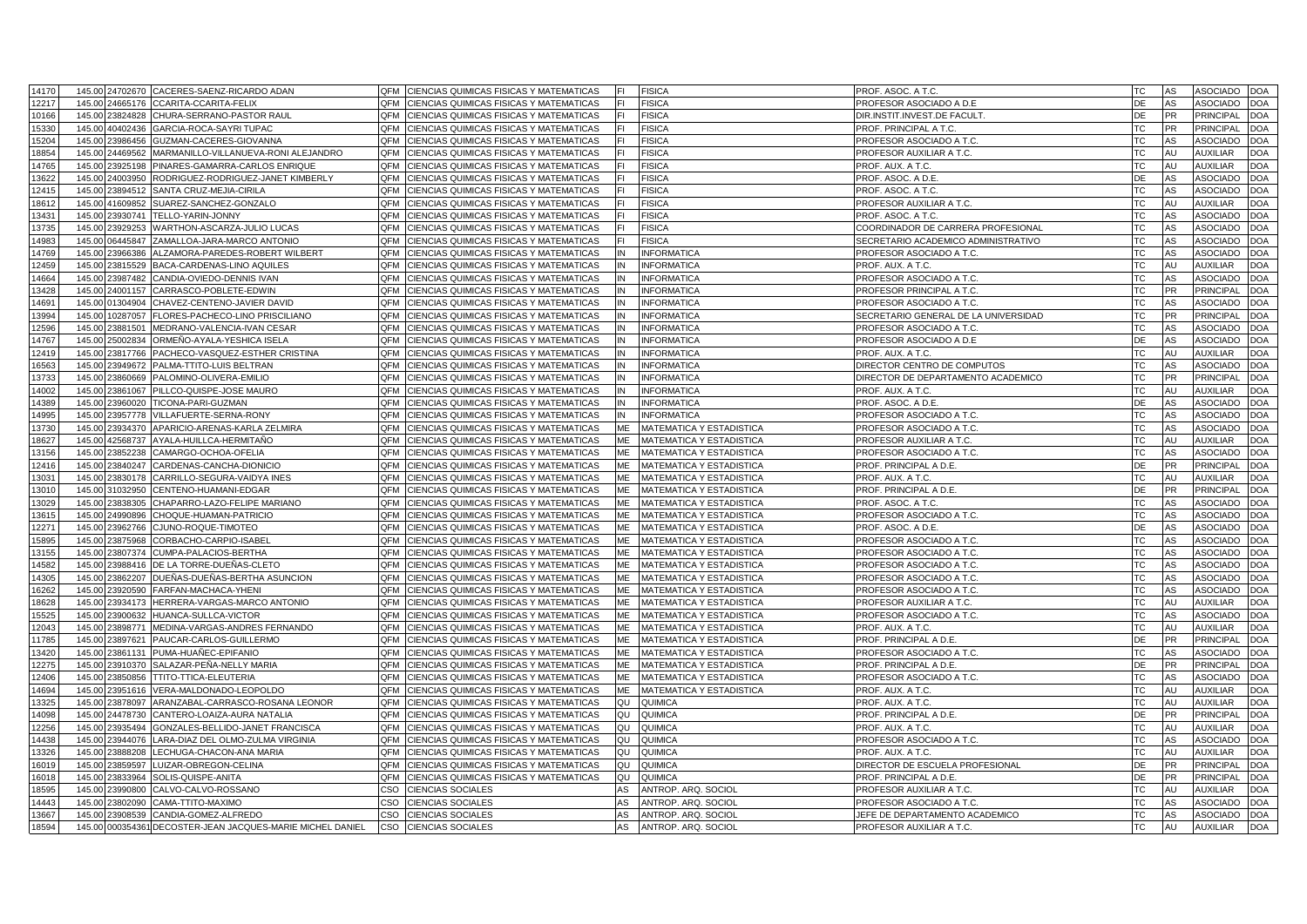| 14441 | LAGOS-AEDO-GLADYS<br>145.00 23806381                   | CSO        | <b>CIENCIAS SOCIALES</b>                |           | AS ANTROP. ARQ. SOCIOL | PROF. PRINCIPAL A T.C.               | TC        | PR        | PRINCIPAL        | <b>DOA</b> |
|-------|--------------------------------------------------------|------------|-----------------------------------------|-----------|------------------------|--------------------------------------|-----------|-----------|------------------|------------|
| 12610 | 145.00<br>23880984<br>MERCADO-RODRIGUEZ-EDITH CIRILA   | CSO        | <b>CIENCIAS SOCIALES</b>                | AS        | ANTROP. ARQ. SOCIOL    | PROF. ASOC. A T.C.                   | TC        | AS        | <b>ASOCIADO</b>  | <b>DOA</b> |
| 12492 | 145.00<br>23842563<br>MORMONTOY-ATAYUPANQUI-ALFREDO    | CSO        | <b>CIENCIAS SOCIALES</b>                | AS        | ANTROP. ARQ. SOCIOL    | PROF. AUX. A T.C.                    | <b>TC</b> | AU        | <b>AUXILIAR</b>  | <b>DOA</b> |
| 16137 | 145.00<br>24660865<br>PINO-TICONA-WILLIAM EDWARD       | CSO        | <b>CIENCIAS SOCIALES</b>                | AS        | ANTROP. ARQ. SOCIOL    | SECRETARIO ACADEMICO ADMINISTRATIVO  | TC        | AS        | <b>ASOCIADO</b>  | <b>DOA</b> |
| 17221 | 145.00<br>23894947<br>QUIRITA-HUARACHA-ROSA ALICIA     | <b>CSO</b> | <b>CIENCIAS SOCIALES</b>                | AS        | ANTROP. ARQ. SOCIOL    | PROFESOR ASOCIADO A T.C.             | <b>TC</b> | AS        | <b>ASOCIADO</b>  | <b>DOA</b> |
| 15320 | 145.00<br>23981260<br>TAIPE-CONZA-LOURDES              | <b>CSO</b> | <b>CIENCIAS SOCIALES</b>                | AS        | ANTROP. ARQ. SOCIOL    | PROFESOR ASOCIADO A T.C.             | TC        | AS        | <b>ASOCIADO</b>  | <b>DOA</b> |
| 15591 | 145.00<br>23892103<br>TOVAR-CAYO-JOSE LUIS             | CSO        | <b>CIENCIAS SOCIALES</b>                | AS        | ANTROP, ARQ, SOCIOL    | DIRECTOR DE ESCUELA PROFESIONAL      | <b>TC</b> | AS        | ASOCIADO         | <b>DOA</b> |
| 14442 | 145.00<br>VALENCIA-BLANCO-DELMIA SOCORRO<br>01200578   | CSO        | <b>CIENCIAS SOCIALES</b>                | AS        | ANTROP. ARQ. SOCIOL    | DIRECTOR DE DEPARTAMENTO ACADEMICO   | DE        | <b>PR</b> | PRINCIPAL        | <b>DOA</b> |
| 13395 | 145.00<br>23802026<br>DIAZ-DIAZ-TIMOTEO                | CSO        | CIENCIAS SOCIALES                       | FP        | FILOS. Y PSICOLOGIA    | DIRECTOR DE DEPARTAMENTO ACADEMICO   | <b>TC</b> | <b>PR</b> | PRINCIPAL        | <b>DOA</b> |
| 18615 | 145.00<br>23926650<br>MORIANO-ALENDEZ-JOSE             | CSO        | CIENCIAS SOCIALES                       | FP        | FILOS. Y PSICOLOGIA    | PROFESOR AUXILIAR A T.C.             | <b>TC</b> | AU        | <b>AUXILIAR</b>  | DOA        |
| 14444 | 145.00<br>07765520<br>PACHECO-SOTA-VILMA AURORA        | CSO        | <b>CIENCIAS SOCIALES</b>                | FP.       | FILOS. Y PSICOLOGIA    | PROF. PRINCIPAL A T.C                | <b>TC</b> | PR        | PRINCIPAL        | DOA        |
| 17103 | 145.00<br>23929725<br>RIVERA-VARGAS-ANNY YUDITH        | CSO        | CIENCIAS SOCIALES                       | FP        | FILOS. Y PSICOLOGIA    | PROFESOR ASOCIADO A D.E              | DE        | AS        | ASOCIADO         | DOA        |
| 14446 | 145.00 23874427<br>ROMAN-LANTARON-LUCIA                | cso        | <b>CIENCIAS SOCIALES</b>                | FP.       | FILOS. Y PSICOLOGIA    | PROF. PRINCIPAL A D.E.               | DE        | <b>PR</b> | PRINCIPAL        | DOA        |
| 14461 | 145.00<br>23945736<br>SUAREZ-SANCHEZ-RICHARD           | CSO        | CIENCIAS SOCIALES                       | FР        | FILOS. Y PSICOLOGIA    | PROFESOR ASOCIADO A T.C.             | ТC        | AS        | ASOCIADC         | <b>OC</b>  |
| 16129 | 145.00<br>23966218<br>YARAHUAMAN-LUNA-EDGAR            | cso        | CIENCIAS SOCIALES                       | FP.       | FILOS. Y PSICOLOGIA    | PROFESOR ASOCIADO A T.C.             | ТC        | AS        | ASOCIADO         | <b>OC</b>  |
| 18618 | 145.00<br>23892644<br>ARAGON-RAMIREZ-ENA EVELYN        | cso        | CIENCIAS SOCIALES                       | <b>HT</b> | <b>HISTORIA</b>        | PROFESOR AUXILIAR A T.C.             | ТC        | AU        | <b>AUXILIAR</b>  | <b>DOA</b> |
| 13672 | 145.00<br>23825404<br>LACTA-MORVELI-ENRIQUETA          | <b>CSO</b> | CIENCIAS SOCIALES                       | НT        | <b>HISTORIA</b>        | PROF. AUX. A T.C.                    | ТC        | AU        | <b>AUXILIAR</b>  | <b>DOA</b> |
| 13670 | 145.0<br>23903058<br>MEDINA-MARTINEZ-FRANCISCC         | CSO        | CIENCIAS SOCIALES                       | <b>HT</b> | <b>HISTORIA</b>        | DIRECTOR DE DEPARTAMENTO ACADEMICO   | DE        | PR        | PRINCIPAL        | <b>OC</b>  |
| 13101 | 145.00<br>MEDINA-SUYO-LUIS FROILAN<br>23816911         | cso        | CIENCIAS SOCIALES                       | НT        | <b>HISTORIA</b>        | PROF. PRINCIPAL A D.E.               | DE        | PR        | PRINCIPAL        | <b>OC</b>  |
| 16026 | 145.00<br>43658735<br>MORMONTOY-CAÑARI-VICTOR DARIO    | cso        | CIENCIAS SOCIALES                       | <b>HT</b> | <b>HISTORIA</b>        | PROFESOR ASOCIADO A T.C.             | <b>TC</b> | AS        | ASOCIADC         | <b>OC</b>  |
| 13669 | 145.00<br>23857476<br>NAJARRO-ESPINOZA-MARGARETH       | CSO        | CIENCIAS SOCIALES                       | <b>HT</b> | <b>HISTORIA</b>        | PROF. ASOC. A T.C.                   | ТC        | AS        | ASOCIADO         | DOA        |
| 17419 | 145.00<br>23881402<br>TRIVEÑOS-ZELA-CRISTOBAL          | CSO        | CIENCIAS SOCIALES                       | HT.       | <b>HISTORIA</b>        | PROFESOR ASOCIADO A D.E              | DE        | AS        | ASOCIADO         | DOA        |
| 13054 | 145.00<br>23827572<br>ABARCA-DURAN-JULIO DAMIAN        | CSI        | COMUNICACIÓN SOCIAL E IDIOMAS           | СC        | CS. DE LA COMUNICACION | PROF. PRINCIPAL A D.E.               | DE        | <b>PR</b> | PRINCIPAL        | DOA        |
| 14112 | 145.00<br>23896703<br>BENAVENTE-GARCIA-MARIA DEL PILAR | CSI        | COMUNICACIÓN SOCIAL E IDIOMAS           | СC        | CS. DE LA COMUNICACION | DIRECTOR DE DEPARTAMENTO ACADEMICO   | <b>TC</b> | <b>PR</b> | PRINCIPAL        | <b>DOA</b> |
| 13052 | 145.00 23833709<br>GARCIA-CAMPANA-GABINO ALBERTO       | CSI        | COMUNICACIÓN SOCIAL E IDIOMAS           | СC        | CS. DE LA COMUNICACION | PROF. PRINCIPAL A D.E.               | DE        | <b>PR</b> | PRINCIPAL        | <b>DOA</b> |
| 13053 | 145.00<br>23876588<br>GONZALES-PARI-FLORA VIRGINIA     | CSI        | COMUNICACIÓN SOCIAL E IDIOMAS           | CC        | CS. DE LA COMUNICACION | PROF. ASOC. A D.E.                   | DE        | AS        | ASOCIADO         | <b>DOA</b> |
| 14889 | 145.00 01510119<br>HUACASI-CUTIPA-ROBERTO LEONIDAS     | CSI        | COMUNICACIÓN SOCIAL E IDIOMAS           | СC        | CS. DE LA COMUNICACION | JEFE PRACT. A T.C.                   | TC        | JP.       | JEFE DE PRADOA   |            |
| 14110 | 145.00<br>23904280<br>MAYORGA-CONTRERAS-JUSTINA        | CSI        | COMUNICACIÓN SOCIAL E IDIOMAS           | cc        | CS. DE LA COMUNICACION | PROFESOR ASOCIADO A T.C.             | TC        | AS        | ASOCIADC         | <b>DOA</b> |
| 13168 | 145.00 23963530<br>MEDINA-SALAS-COSME WILBERT          | CSI        | COMUNICACIÓN SOCIAL E IDIOMAS           | CC        | CS. DE LA COMUNICACION | DIRECTOR DE ESCUELA PROFESIONAL      | DE        | PR        | PRINCIPAL        | <b>DOA</b> |
| 14890 | 145.00<br>23859615<br>YANQUE-MARTORELL-FREDDI ORLANDO  | <b>CSI</b> | COMUNICACIÓN SOCIAL E IDIOMAS           | CC        | CS. DE LA COMUNICACION | PROF. ASOC. A T.C.                   | TC        | AS        | ASOCIADC         | <b>DOA</b> |
| 14084 | 145.00<br>BECERRA-ZEVALLOS-ARMANDO<br>23918402         | CSI        | COMUNICACIÓN SOCIAL E IDIOMAS           | LC        | <b>LINGÜÍSTICA</b>     | PROFESOR ASOCIADO A T.C.             | <b>TC</b> | AS        | <b>ASOCIADO</b>  | <b>DOA</b> |
| 14287 | 145.00<br>23926248<br>PAYNE-MORA-DARWIN EFRAIN         | <b>CSI</b> | COMUNICACIÓN SOCIAL E IDIOMAS           | LC        | LINGÜÍSTICA            | PROF. PRINCIPAL A D.E.               | DE        | PR        | <b>PRINCIPAL</b> | <b>DOA</b> |
| 13728 | 145.00<br>23869515<br>SANTISTEBAN-FLORES-INDALECIO     | CSI        | COMUNICACIÓN SOCIAL E IDIOMAS           | LC.       | LINGÜÍSTICA            | PROF. ASOC. A T.C.                   | TC        | AS        | <b>ASOCIADO</b>  | <b>DOA</b> |
| 13038 | 145.00<br>24289587<br>HURTADO-HUAMAN-FELIX             | <b>ACU</b> | COORD. Y SUPERV. DE LA EDUC. (C. UNIV.) | AU        | <b>AUTORIDADES</b>     | DIRECT.ESCUELA DE POST GRADO         | TC        | <b>PR</b> | PRINCIPAL        | <b>DOA</b> |
| 13318 | 145.00<br>23834214<br>OPEZ-DURAND-VICTOR               | ACU        | COORD. Y SUPERV. DE LA EDUC. (C. UNIV.) | AU        | <b>AUTORIDADES</b>     | DECANO DE LA FACULTAD                | <b>TC</b> | PR        | PRINCIPAL        | DOA        |
| 13464 | 145.00<br>23837351<br>AGUIRRE-ABARCA-SILVIA ELENA      | <b>DCP</b> | DERECHO Y CIENCIAS POLITICAS            | DE        | <b>DERECHO</b>         | DIRECTOR DE DEPARTAMENTO ACADEMICO   | <b>TC</b> | <b>PR</b> | PRINCIPAL        | <b>DOA</b> |
| 13744 | 145.00<br>ALDEA-SUYO-PEDRO CRISOLOGO<br>23874560       | <b>DCP</b> | DERECHO Y CIENCIAS POLITICAS            | DE        | <b>DERECHO</b>         | PROFESOR AUXILIAR A T.C.             | ТC        | AU        | <b>AUXILIAR</b>  | <b>DOA</b> |
| 11801 | 145.00<br>23964617<br>CHUQUIMIA-HURTADO-EDITH          | <b>DCP</b> | DERECHO Y CIENCIAS POLITICAS            | DE        | <b>DERECHO</b>         | PROF. ASOC. A T.C.                   | <b>TC</b> | AS        | ASOCIADO         | <b>DOA</b> |
| 10367 | 145.00<br>23815968<br>LUNA-FARFAN-FAUSTINO             | <b>DCP</b> | DERECHO Y CIENCIAS POLITICAS            | DE        | <b>DERECHO</b>         | PROFESOR PRINCIPAL A T.C.            | ТC        | <b>PR</b> | PRINCIPAL        | <b>DOA</b> |
| 14621 | 23964346<br>USCAMAYTA-CARRASCO-WILFREDO<br>145.00      | <b>DCP</b> | DERECHO Y CIENCIAS POLITICAS            | DE        | <b>DERECHO</b>         | DIRECTOR DE ESCUELA PROFESIONAL      | <b>TC</b> | PR        | <b>PRINCIPAL</b> | <b>DOA</b> |
| 18607 | 145.00<br>23925634<br>VALER-BELLOTA-PAVEL HUMBERTO     | <b>DCP</b> | DERECHO Y CIENCIAS POLITICAS            | DE        | <b>DERECHO</b>         | PROF. AUX. A T.C.                    | ТC        | AU        | <b>AUXILIAR</b>  | <b>DOA</b> |
| 12576 | ACURIO-CANAL-LEONCIO ROBERTO<br>145.00<br>23873750     | <b>ECO</b> | <b>ECONOMIA</b>                         | EC        | <b>ECONOMIA</b>        | PROF. PRINCIPAL A D.E.               | DE        | PR        | PRINCIPAL        | <b>DOA</b> |
| 14862 | 145.00<br>31032824<br>BATALLANOS-ENCISO-ERNETS         | ECO        | <b>ECONOMIA</b>                         | EC.       | <b>ECONOMIA</b>        | SECRETARIO ACADEMICO ADMINISTRATIVO  | <b>TC</b> | <b>PR</b> | PRINCIPAL        | DOA        |
| 13432 | 145.00<br>23932556<br>BENAVENTE-GARCIA-JEAN PAUL       | ECO        | <b>ECONOMIA</b>                         | ЕC        | <b>ECONOMIA</b>        | PROF. PRINCIPAL A D.E.               | <b>TC</b> | PR        | PRINCIPAL        | <b>DOA</b> |
| 18608 | 145.00<br>40859559<br>CHUQUITAPA-ROJAS-ERICK           | ECO        | <b>ECONOMIA</b>                         | EC        | <b>ECONOMIA</b>        | PROF. AUX. A T.C.                    | <b>TC</b> | AU        | <b>AUXILIAR</b>  | <b>DOA</b> |
| 12575 | 145.00<br>23833826<br>GONZALES-BOZA-JUAN ABEL          | <b>ECO</b> | <b>ECONOMIA</b>                         | EC        | <b>ECONOMIA</b>        | PROF. PRINCIPAL A D.E.               | DE        | <b>PR</b> | PRINCIPAL        | <b>DOA</b> |
| 14039 | 145.00<br>23813741<br>MENDOZA-ABARCA-MIGUEL ANGEL      | ECO        | <b>ECONOMIA</b>                         | EC.       | <b>ECONOMIA</b>        | PROF. PRINCIPAL A T.C.               | <b>TC</b> | <b>PR</b> | PRINCIPAL        | DOA        |
| 14802 | 145.00<br>23926430<br>OROS-CALDERON-JOSE               | ECO        | <b>ECONOMIA</b>                         | ЕC        | <b>ECONOMIA</b>        | COORDINADOR DE CARRERA PROFESIONAL   | TC        | AS        | ASOCIADO         | DOA        |
| 13447 | 145.00<br>PORCEL-GUZMAN-LIZARDO<br>23808816            | ECO        | <b>ECONOMIA</b>                         | ЕC        | <b>ECONOMIA</b>        | COORDINADOR DE PROYECCION SOCIAL-FAC | <b>TC</b> | AS        | ASOCIADO         | DOA        |
| 15423 | 145.00<br>23863407<br>TARCO-SANCHEZ-ARMANDO            | ECO        | <b>ECONOMIA</b>                         | EC        | <b>ECONOMIA</b>        | PROFESOR ASOCIADO A T.C.             | TC        | AS        | <b>ASOCIADO</b>  | DOA        |
| 15664 | 145.0<br>23947028<br>/ARGAS-SALINAS-RAFAEL FERNANDO    | ECO        | <b>ECONOMIA</b>                         | ЕC        | <b>ECONOMIA</b>        | PROF. PRINCIPAL A T.C                | <b>TC</b> | PR        | PRINCIPAL        | <b>DOA</b> |
| 14955 | 145.00<br>23854868<br>AGUIRRE-ESPINOZA-EDWARDS JESUS   | EDU        | <b>EDUCACION</b>                        | ED        | <b>EDUCACION</b>       | PROFESOR ASOCIADO A T.C.             | TC        | AS        | ASOCIADO         | <b>DOA</b> |
| 12582 | 145.00<br>23879744<br>ATASI-VALENCIA-GLORIA            | EDU        | <b>EDUCACION</b>                        | ED        | EDUCACION              | PROF. PRINC. A T.C                   | <b>TC</b> | PR        | PRINCIPAL        | <b>OC</b>  |
| 13042 | 145.00<br>23875611<br>BEDOYA-MENDOZA-JUAN DE LA CRUZ   | EDU        | <b>EDUCACION</b>                        | ED        | <b>EDUCACION</b>       | PROF. PRINCIPAL A D.E.               | DE        | <b>PR</b> | PRINCIPAL        | DOA        |
| 14892 | 145.00<br>23857133<br>CAHUANA-FERNANDEZ-LUZ MARIA      | EDU        | <b>EDUCACION</b>                        | ED.       | <b>EDUCACION</b>       | PROF. PRINCIPAL A T.C.               | <b>TC</b> | PR        | PRINCIPAL        | DOA        |
| 12927 | 145.00<br>23856603<br>CHILE-LETONA-ALEJANDRO           | EDU        | <b>EDUCACION</b>                        |           | ED EDUCACION           | PROF. PRINCIPAL A D.E.               | DE        | <b>PR</b> | PRINCIPAL        | DOA        |
| 14893 | 145.00<br>24004691<br>CHILE-LETONA-LEONARDO            | EDU        | <b>EDUCACION</b>                        | ED        | <b>EDUCACION</b>       | PROF. PRINC. A T.C.                  | <b>TC</b> | PR        | PRINCIPAL        | DOA        |
| 13041 | 145.00<br>23964095<br>CHOCCECHANCA-CUADRO-ANGEL ZENON  | EDU        | <b>EDUCACION</b>                        |           | ED EDUCACION           | DIRECTOR DE ESCUELA PROFESIONAL      | DE        | PR        | PRINCIPAL        | <b>DOA</b> |
| 13709 | 145.00<br>23845466<br>CORDOVA-HUAMANI-MAXIMO           | EDU        | <b>EDUCACION</b>                        | ED        | <b>EDUCACION</b>       | PROF. PRINC. A T.C.                  | <b>TC</b> | <b>PR</b> | PRINCIPAL        | <b>DOA</b> |
| 13749 | 145.00 24477164<br>CORNEJO-VERGARA-GREGORIO            |            | EDU EDUCACION                           |           | ED EDUCACION           | DIREC.C.E.F.L.HERRERA                | <b>TC</b> | <b>PR</b> | <b>PRINCIPAL</b> | <b>DOA</b> |
|       |                                                        |            |                                         |           |                        |                                      |           |           |                  |            |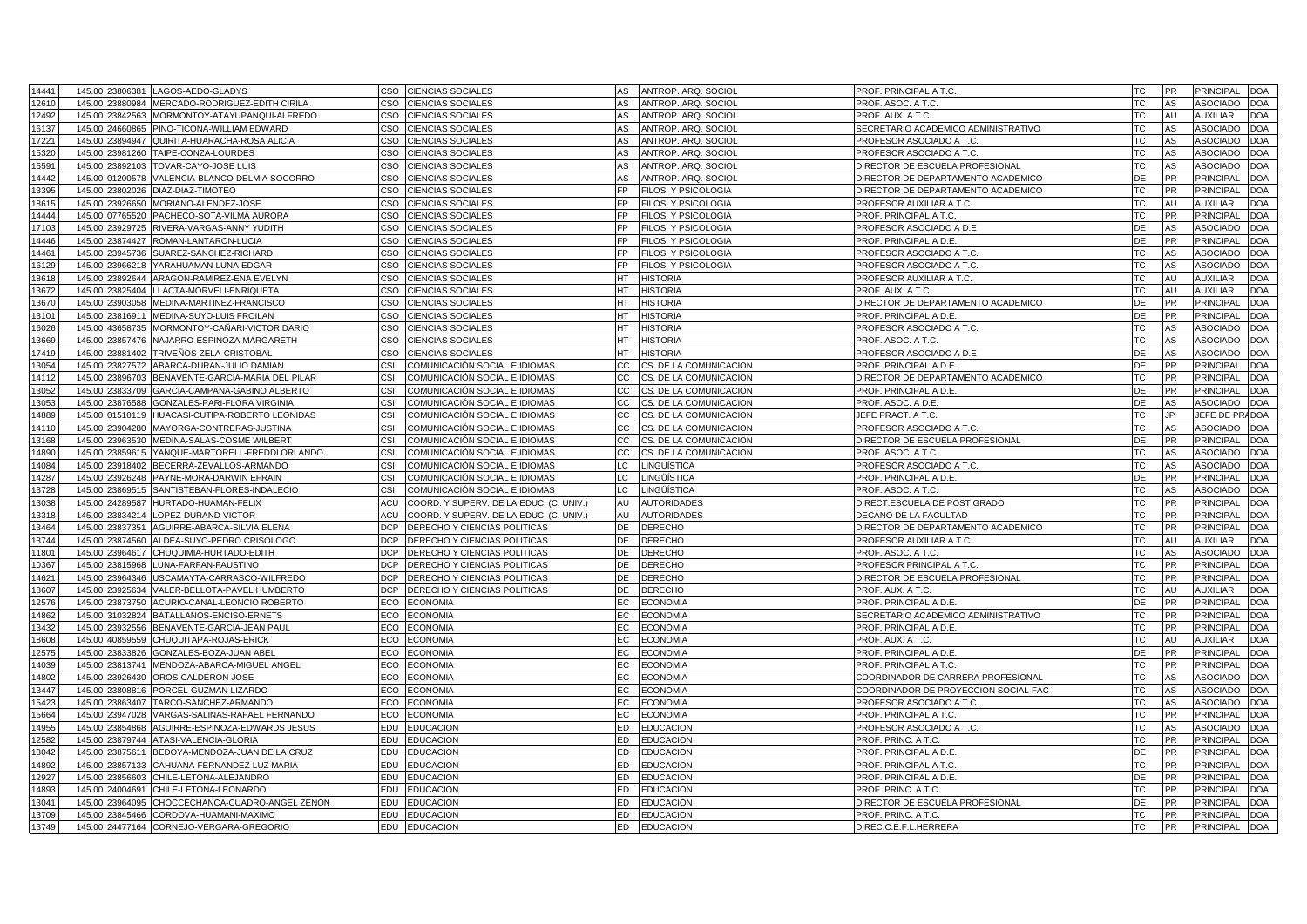| 12987          |        |                                    | 145.00 23826322 DUEÑAS-PAREJA-ELIZABETH                 | EDU EDUCACION                                                                                            | ED<br><b>EDUCACION</b>                 | PROF. PRINCIPAL A D.E                                 | DE<br>PR                    | <b>PRINCIPAL</b><br><b>DOA</b>                                  |
|----------------|--------|------------------------------------|---------------------------------------------------------|----------------------------------------------------------------------------------------------------------|----------------------------------------|-------------------------------------------------------|-----------------------------|-----------------------------------------------------------------|
| 13174          | 145.00 | 3955676                            | EGUIA-ALARCON-MARTHA ALEJANDRINA                        | EDU<br><b>EDUCACION</b>                                                                                  | ED<br>EDUCACION                        | PROF. PRINCIPAL A T.C.                                | <b>TC</b><br><b>PR</b>      | <b>PRINCIPAL</b><br><b>DOA</b>                                  |
| 13223          | 145.00 | 23800556                           | GAMARRA-MOSCOSO-MANUEL ALBERTO                          | EDU<br><b>EDUCACION</b>                                                                                  | ED.<br><b>EDUCACION</b>                | PROF. PRINCIPAL A D.E                                 | DE<br>PR                    | <b>PRINCIPAL</b><br><b>DOA</b>                                  |
| 18852          | 145.00 | 3956511                            | OLIVARES-TORRES-LUCILA                                  | EDU<br><b>EDUCACION</b>                                                                                  | ED<br>EDUCACION                        | PROFESOR AUXILIAR A T.C.                              | <b>TC</b><br>AU             | <b>AUXILIAR</b><br><b>DOA</b>                                   |
| 3222           | 145.00 | 23805465                           | PERALTA-ALVAREZ-ROLANDO EDWIN                           | EDU<br><b>EDUCACION</b>                                                                                  | ED.<br><b>EDUCACION</b>                | PROF. PRINC. A T.C                                    | TC.<br>PR                   | <b>PRINCIPAL</b><br><b>DOA</b>                                  |
| 13089          | 145.00 | 3983270                            | RODRIGUEZ-ALVAREZ-MOISES                                | EDU<br><b>EDUCACION</b>                                                                                  | ED<br><b>EDUCACION</b>                 | PROF. PRINCIPAL A T.C.                                | <b>TC</b><br>PR             | <b>PRINCIPAL</b><br><b>DOA</b>                                  |
| 17560          | 145.00 | 23963532                           | ARIAS-MUÑOZ-NIEVES                                      | EDU<br><b>EDUCACION</b>                                                                                  | ES<br>EDUCACION - SEDE CANAS           | DIRECTOR DE ESCUELA PROFESIONAL                       | ТC<br>AU                    | <b>AUXILIAR</b><br><b>DOA</b>                                   |
| 14143          | 145.00 | 6303606                            | BERDUZCO-TORRES-NANCY                                   | ENF<br><b>ENFERMERIA</b>                                                                                 | EN<br><b>ENFERMERIA</b>                | PROF. PRINCIPAL A D.E                                 | DE<br><b>PR</b>             | <b>PRINCIPAL</b><br><b>DOA</b>                                  |
| 14416          |        | 145.00 23872363                    | GONZALES-SOTA-MARTHA HERMENEGILDA                       | ENF<br><b>ENFERMERIA</b>                                                                                 | EN<br><b>ENFERMERIA</b>                | PROF. PRINCIPAL A D.E.                                | DE<br><b>PR</b>             | PRINCIPAL<br><b>DOA</b>                                         |
| 15856          | 145.00 | 23990082                           | JAVIER-RAMOS-ROSA MARIA                                 | <b>ENF</b><br><b>ENFERMERIA</b>                                                                          | EN<br><b>ENFERMERIA</b>                | PROF. AUX. A T.C.                                     | <b>TC</b><br>AU             | <b>AUXILIAR</b><br><b>DOA</b>                                   |
| 15760          |        | 145.00 02431106                    | JIMENEZ-PAREDES-CAYREL GENOVEVA                         | ENF<br><b>ENFERMERIA</b>                                                                                 | EN<br><b>ENFERMERIA</b>                | PROFESOR ASOCIADO A D.E                               | AS<br>DE                    | <b>ASOCIADO</b><br><b>DOA</b>                                   |
| 13356          |        | 145.00 23965479                    | AMAHT-ARAOZ-CESAR                                       | <b>IAI</b><br><b>INGENIERIA AGRO INDUSTRIAL</b>                                                          | AI<br>AGRO INDUSTRIAL (SICUANI)        | PROF. PRINCIPAL A T.C.                                | <b>TC</b><br>PR             | <b>PRINCIPAL</b><br><b>DOA</b>                                  |
| 12267          |        | 145.00 23838896                    | APARICIO-PEÑA-LUZ MARINA                                | IAI<br><b>INGENIERIA AGRO INDUSTRIAL</b>                                                                 | ΔI<br>AGRO INDUSTRIAL (SICUANI)        | PROFESOR PRINCIPAL A T.C.                             | TC<br><b>PR</b>             | PRINCIPAL<br><b>DOA</b>                                         |
| 13342          | 145.00 | 23880263                           | BARRIENTOS-GUZMAN-WILVER                                | <b>IAI</b><br>INGENIERIA AGRO INDUSTRIAL                                                                 | AI<br>AGRO INDUSTRIAL (SICUANI)        | PROF. PRINCIPAL A D.E                                 | DE<br><b>PR</b>             | <b>PRINCIPAL</b><br><b>DOA</b>                                  |
| 17079          |        | 145.00 24714509                    | CALLA-FLOREZ-MIRIAM                                     | IAI<br><b>INGENIERIA AGRO INDUSTRIAL</b>                                                                 | ΔI<br>AGRO INDUSTRIAL (SICUANI)        | PROFESOR ASOCIADO A T.C.                              | TC<br>AS                    | <b>ASOCIADO</b><br><b>DOA</b>                                   |
| 12557          |        | 145.00 24715150                    | CARRASCO-COLQUE-MARIA MERCEDES                          | <b>IAI</b><br><b>INGENIERIA AGRO INDUSTRIAL</b>                                                          | AI<br>AGRO INDUSTRIAL (SICUANI)        | DIRECTOR DE ESCUELA PROFESIONAL                       | <b>PR</b><br>DE             | <b>PRINCIPAL</b><br><b>DOA</b>                                  |
| 13314          |        | 145.00 24685311                    | CASA-QUISPE-FRANCISCO                                   | IAI<br>INGENIERIA AGRO INDUSTRIAL                                                                        | A١<br>AGRO INDUSTRIAL (SICUANI)        | PROF. PRINC. A T.C.                                   | TC<br>PR                    | PRINCIPAL<br><b>DOA</b>                                         |
| 12398          | 145.00 | 23899187                           | CHACON-ORMACHEA-MARIA ELENA                             | <b>IAI</b><br><b>INGENIERIA AGRO INDUSTRIAL</b>                                                          | ΔI<br>AGRO INDUSTRIAL (SICUANI)        | PROF. AUX. A T.C.                                     | <b>TC</b><br>AU             | <b>AUXILIAR</b><br><b>DOA</b>                                   |
| 13731          |        | 145.00 23926413                    | CHUNGA-LOVON-WALTER                                     | IAI<br>INGENIERIA AGRO INDUSTRIAL                                                                        | AI<br>AGRO INDUSTRIAL (SICUANI)        | PROF. AUX. A T.C.                                     | ТC<br>AU                    | <b>AUXILIAR</b><br><b>DOA</b>                                   |
| 15732          | 145.00 | 23861243                           | FARFAN-GOMEZ-ELIAS                                      | <b>IAI</b><br>INGENIERIA AGRO INDUSTRIAL                                                                 | AI<br>AGRO INDUSTRIAL (SICUANI)        | PROFESOR ASOCIADO A T.C.                              | <b>TC</b><br>AS             | <b>DOA</b><br><b>ASOCIADO</b>                                   |
| 13369          |        | 145.00 23847536                    | JORGE-ROJAS-BERNARDO                                    | IAI<br><b>INGENIERIA AGRO INDUSTRIAL</b>                                                                 | ΔI<br>AGRO INDUSTRIAL (SICUANI)        | PROF. PRINC. A T.C.                                   | <b>TC</b><br><b>PR</b>      | <b>PRINCIPAL</b><br><b>DOA</b>                                  |
| 12579          | 145.00 | 24676774                           | MONTUFAR-AVENDAÑO-JULIA DOLORES                         | <b>IAI</b><br><b>INGENIERIA AGRO INDUSTRIAL</b>                                                          | AI<br>AGRO INDUSTRIAL (SICUANI)        | PROF. PRINCIPAL A D.E                                 | DE<br>PR                    | <b>PRINCIPAL</b><br><b>DOA</b>                                  |
| 15301          | 145.00 | 24710826                           | QUISPE-VALENZUELA-UBER                                  | <b>IAI</b><br><b>INGENIERIA AGRO INDUSTRIAL</b>                                                          | AI<br>AGRO INDUSTRIAL (SICUANI)        | DIR.INSTIT.INVEST.DE FACULT                           | TC.<br>AS                   | <b>ASOCIADO</b><br><b>DOA</b>                                   |
| 17146          | 145.00 | 23992041                           | ACOSTA-SANCHEZ-MARIA ANGELICA                           | <b>AGR</b><br>INGENIERIA AGROPECUARIA SANTO TOMAS                                                        | <b>ST</b><br>AGROPECUARIA SANTO TOMAS  | PROFESOR ASOCIADO A T.C.                              | AS<br><b>TC</b>             | <b>ASOCIADO</b><br><b>DOA</b>                                   |
| 12382          | 145.00 | 23806451                           | ARANGOITIA-VALDIVIA-VICTOR MANUEL                       | ICG<br><b>INGENIERIA CIVIL</b>                                                                           | ING. CIVIL<br>CI.                      | PROFESOR ASOCIADO A T.C.                              | <b>TC</b><br>AS             | <b>ASOCIADO</b><br><b>DOA</b>                                   |
| 11710          | 145.00 | 23960041                           | AUCCA-BARCENA-ABEL                                      | <b>ICG</b><br><b>INGENIERIA CIVIL</b>                                                                    | ING. CIVIL<br>СI                       | PROF. ASOC. A T.C.                                    | TC<br>AS                    | ASOCIADO<br><b>DOA</b>                                          |
| 11711          | 145.00 | 23847338                           | ESCOBAR-MASIAS-JUAN PABLO                               | ICG<br><b>INGENIERIA CIVIL</b>                                                                           | СI<br>ING. CIVIL                       | PROF. ASOC. A T.C.                                    | <b>TC</b><br>AS             | <b>ASOCIADO</b><br><b>DOA</b>                                   |
| 10274          | 145.00 | 23873087                           | GAMARRA-DURAND-ADRIEL                                   | <b>ICG</b><br><b>INGENIERIA CIVIL</b>                                                                    | ING. CIVIL<br>СI                       | PROF. PRINCIPAL A D.E                                 | DE<br>PR                    | PRINCIPAL<br><b>DOA</b>                                         |
| 18603          | 145.00 | 40022040                           | MALPARTIDA-LINARES-JUAN CARLOS                          | ICG<br><b>INGENIERIA CIVIL</b>                                                                           | CI.<br>ING. CIVIL                      | PROFESOR AUXILIAR A T.C                               | <b>TC</b><br>AU             | <b>DOA</b><br><b>AUXILIAR</b>                                   |
| 14574          | 145.00 | 23849232                           | NIETO-PALOMINO-LUZ MARLENE                              | <b>ICG</b><br><b>INGENIERIA CIVIL</b>                                                                    | СL<br>ING. CIVIL                       | PROFESOR ASOCIADO A T.C.                              | TC<br>AS                    | <b>ASOCIADO</b><br><b>DOA</b>                                   |
| 13022          | 145.00 | 3876747                            | YAQUETTO-PAREDES DE RODRIGUEZ-REGIA NIURKA              | <b>ICG</b><br><b>INGENIERIA CIVIL</b>                                                                    | ING. CIVIL                             | PROF. PRINCIPAL A D.E                                 | DE<br><b>PR</b>             | <b>PRINCIPAL</b><br><b>DOA</b>                                  |
| 12381          | 145.00 | 46939604                           | ZAPATA-MAR-AIDA                                         | <b>INGENIERIA CIVIL</b><br>ICG                                                                           | ING. CIVIL<br>СI                       | PROF. AUX. A T.C                                      | ТC<br>AU                    | <b>AUXILIAR</b><br><b>DOA</b>                                   |
| 14657          | 145.00 | 3821021                            | ALARCON-VALDIVIA-EDGAR ZACARIAS                         | <b>IEM</b><br>INGENIERIA ELECTRICA E ING. DE MINAS                                                       | NG. ELECTRICA                          | JEFE OFICINA DE SERV.ACADEMICOS                       | <b>TC</b><br>AS             | ASOCIADO<br><b>DOA</b>                                          |
| 14975          |        | 145.00 23811434                    | BARRIONUEVO-PRADO-MARY ELISA                            | IEM<br>INGENIERIA ELECTRICA E ING. DE MINAS                                                              | ING. ELECTRICA                         | PROF. ASOC. A T.C.                                    | ТC<br>AS                    | <b>ASOCIADO</b><br><b>DOA</b>                                   |
| 15316          | 145.00 | 3812797                            | CALLASI-QUISPE-JOSE WILFREDO                            | <b>IEM</b><br>INGENIERIA ELECTRICA E ING. DE MINAS                                                       | ING. ELECTRICA                         | PROFESOR ASOCIADO A D.E                               | DE<br>AS                    | ASOCIADO<br><b>DOA</b>                                          |
| 15745          |        | 145.00 07790427                    | CAMPANA-VARGAS-RICARDO                                  | IEM<br>INGENIERIA ELECTRICA E ING. DE MINAS                                                              | ING. ELECTRICA                         | PROF. AUX. A T.C.                                     | <b>TC</b><br>AU             | <b>AUXILIAR</b><br><b>DOA</b>                                   |
| 10161          | 145.00 | 23815814                           | CHINCHIHUALLPA-GONZALES-JORGE HERMOGENES                | <b>IEM</b><br>INGENIERIA ELECTRICA E ING. DE MINAS                                                       | ING. ELECTRICA                         | COORDIN.DE CARRERA PROFES                             | TC<br><b>PR</b>             | <b>PRINCIPAL</b><br><b>DOA</b>                                  |
| 13460          |        | 145.00 23905749                    | GONZALES-VARGAS-MARIO                                   | <b>IEM</b><br>INGENIERIA ELECTRICA E ING. DE MINAS                                                       | ING. ELECTRICA                         | PROF. ASOC. A D.E.                                    | DE<br>AS                    | <b>ASOCIADO</b><br><b>DOA</b>                                   |
| 16475          | 145.00 | 29585972                           | TAGLE-CARBAJAL-FERNANDO                                 | <b>IEM</b><br>INGENIERIA ELECTRICA E ING. DE MINAS                                                       | ING. ELECTRICA                         | PROF. AUX. A T.C.                                     | TC<br>AU                    | <b>AUXILIAR</b><br><b>DOA</b>                                   |
| 18620          |        | 145.00 42348906                    | ARIZACA-CUSICUNA-JORGE LUIS                             | <b>IEM</b><br>INGENIERIA ELECTRICA E ING. DE MINAS                                                       | ING. ELECTRONICA                       | DIRECTOR DE ESCUELA PROFESIONAL                       | TC<br>AU                    | <b>AUXILIAR</b><br><b>DOA</b>                                   |
| 16466          | 145.00 | 01333608                           | COAQUIRA-CASTILLO-ROGER JESUS                           | <b>IEM</b><br>INGENIERIA ELECTRICA E ING. DE MINAS                                                       | ING. ELECTRONICA                       | PROFESOR ASOCIADO A T.C.                              | <b>TC</b><br>AS             | <b>DOA</b><br><b>ASOCIADO</b>                                   |
| 13750<br>15911 |        | 145.00 08275751<br>145.00 00435194 | JIMENEZ-TRONCOSO-LUIS                                   | IEM<br>INGENIERIA ELECTRICA E ING. DE MINAS<br><b>IEM</b><br>INGENIERIA ELECTRICA E ING. DE MINAS        | ING. ELECTRONICA<br>ING. ELECTRONICA   | PROFESOR ASOCIADO A T.C.                              | <b>TC</b><br>AS<br>DE<br>AS | <b>ASOCIADO</b><br><b>DOA</b><br><b>ASOCIADO</b><br><b>DOA</b>  |
|                |        |                                    | PALOMINO-QUISPE-FACUNDO                                 |                                                                                                          |                                        | DIRECTOR DE DEPARTAMENTO ACADEMICO                    |                             |                                                                 |
| 15369<br>15537 | 145.00 | 145.00 18114470<br>23977639        | UTRILLA-MEGO-LIMBERG WALTER                             | <b>IEM</b><br>INGENIERIA ELECTRICA E ING. DE MINAS<br><b>IEM</b><br>INGENIERIA ELECTRICA E ING. DE MINAS | NG. ELECTRONICA<br>IМ<br>ING. MECANICA | PROFESOR ASOCIADO A D.E<br>PROF. PRINCIPAL A D.E      | DE<br>AS<br>DE<br>PR        | <b>ASOCIADO</b><br><b>DOA</b><br><b>PRINCIPAL</b><br><b>DOA</b> |
| 14293          |        |                                    | BERRIOS-BARCENA-DAVID REYNALDO                          | IEM                                                                                                      | IМ                                     |                                                       | <b>DE</b><br>AS             | <b>ASOCIADO</b><br><b>DOA</b>                                   |
| 13675          | 145.00 | 145.00 23904002<br>23821894        | CASTRO-IRRARAZABAL-MARIO GABRIEL<br>MACEDO-SILVA-ARTURO | INGENIERIA ELECTRICA E ING. DE MINAS<br><b>IEM</b><br>INGENIERIA ELECTRICA E ING. DE MINAS               | ING. MECANICA<br>ING. MECANICA<br>IМ   | PROF. ASOC. A D.E.                                    | TC<br>AS                    | <b>ASOCIADO</b><br><b>DOA</b>                                   |
| 14450          | 145.00 | 23850821                           | ROSADO-PACHECO-RENE HILDEBRANDO                         | <b>IEM</b><br>INGENIERIA ELECTRICA E ING. DE MINAS                                                       | ING. MECANICA<br>IМ                    | DIRECTOR DE ESCUELA PROFESIONAL<br>PROF. ASOC. A D.E. | DE<br>AS                    | <b>ASOCIADO</b><br><b>DOA</b>                                   |
| 13354          | 145.00 | 23852830                           | RUEDA-PUELLES-PERCY MIGUEL                              | <b>IEM</b><br>INGENIERIA ELECTRICA E ING. DE MINAS                                                       | IМ<br>ING. MECANICA                    | PROF. ASOC. A T.C.                                    | AS<br>TC                    | <b>ASOCIADO</b><br><b>DOA</b>                                   |
| 14467          | 145.00 | 23853221                           | SEQUEIROS-PEREZ-EFRAIN WALTER                           | <b>IEM</b><br>INGENIERIA ELECTRICA E ING. DE MINAS                                                       | IМ<br>ING. MECANICA                    | JEFE OFIC.DE BIENESTAR UNIVERSITARIO                  | <b>TC</b><br>AS             | <b>ASOCIADO</b><br><b>DOA</b>                                   |
| 12205          | 145.00 | 23839183                           | ALARCON-CACERES-EDMUNDO                                 | <b>IEM</b><br>INGENIERIA ELECTRICA E ING. DE MINAS                                                       | <b>MN</b><br><b>MINAS</b>              | PROF. PRINCIPAL A T.C.                                | <b>TC</b><br><b>PR</b>      | <b>PRINCIPAL</b><br><b>DOA</b>                                  |
| 14335          | 145.00 | 24460501                           | DUEÑAS-VARGAS-ROMULO                                    | <b>IEM</b><br>INGENIERIA ELECTRICA E ING. DE MINAS                                                       | MΝ<br>MINAS                            | COORDINADOR DE CARRERA PROFESIONAL                    | DE<br>AS                    | <b>ASOCIADO</b><br><b>DOA</b>                                   |
| 13195          | 145.00 | 23850939                           | GOMEZ-NOBLEGA-ANDRES CORSINO                            | <b>IEM</b><br>INGENIERIA ELECTRICA E ING. DE MINAS                                                       | <b>MINAS</b><br><b>MN</b>              | PROF. ASOC. A D.E.                                    | AS<br><b>DE</b>             | <b>ASOCIADO</b><br><b>DOA</b>                                   |
| 12247          | 145.00 | 24461500                           | LLAMOCCA-VIVANCO-RUBEN                                  | <b>IEM</b><br>INGENIERIA ELECTRICA E ING. DE MINAS                                                       | ΜN<br>MINAS                            | PROF. ASOC. A D.E.                                    | DE<br>AS                    | ASOCIADO<br><b>DOA</b>                                          |
| 12245          | 145.00 | 23912083                           | MOLINA-DELGADO-RAIMUNDO                                 | <b>IEM</b><br>INGENIERIA ELECTRICA E ING. DE MINAS                                                       | MΝ<br>MINAS                            | PROFESOR ASOCIADO A D.E                               | DE<br>AS                    | <b>ASOCIADO</b><br><b>DOA</b>                                   |
| 3230           | 145.00 | 3930915                            | BELTRAN-WALL-PEDRO PABLO RAYMUNDO                       | INGENIERIA GEOLOGICA I GEOGRAFIA<br><b>IGE</b>                                                           | <b>GEOGRAFIA</b><br>GE                 | PROF. PRINCIPAL A D.E                                 | DE<br><b>PR</b>             | <b>PRINCIPAL</b><br><b>DOA</b>                                  |
| 13229          | 145.00 | 23836242                           | CHAPARRO-DAZA-NICACIO                                   | INGENIERIA GEOLOGICA I GEOGRAFIA<br><b>IGE</b>                                                           | GE<br><b>GEOGRAFIA</b>                 | PROF. PRINCIPAL A D.E                                 | <b>PR</b><br>DE             | PRINCIPAL<br><b>DOA</b>                                         |
| 13350          | 145.00 | 3979958                            | MOLINA-PORCEL-EDWIN                                     | <b>IGE</b><br>INGENIERIA GEOLOGICA I GEOGRAFIA                                                           | GE<br><b>GEOGRAFIA</b>                 | JEFE DE DEPARTAMENTO ACADEMICO                        | DE<br><b>PR</b>             | PRINCIPAL<br><b>DOA</b>                                         |
| 15917          | 145.00 | 23984371                           | RADO-CUCHILLS-MAXWELL SAMUEL                            | IGE<br>INGENIERIA GEOLOGICA I GEOGRAFIA                                                                  | GE<br><b>GEOGRAFIA</b>                 | PROFESOR ASOCIADO A T.C.                              | ТC<br>AS                    | <b>ASOCIADO</b><br><b>DOA</b>                                   |
| 15538          | 145.00 | 23850220                           | SAMATA-ASTURIMA-JAIME                                   | IGE<br>INGENIERIA GEOLOGICA I GEOGRAFIA                                                                  | GE<br><b>GEOGRAFIA</b>                 | PROFESOR ASOCIADO A T.C.                              | <b>TC</b><br>AS             | <b>ASOCIADO</b><br><b>DOA</b>                                   |
|                |        |                                    |                                                         |                                                                                                          |                                        |                                                       |                             |                                                                 |